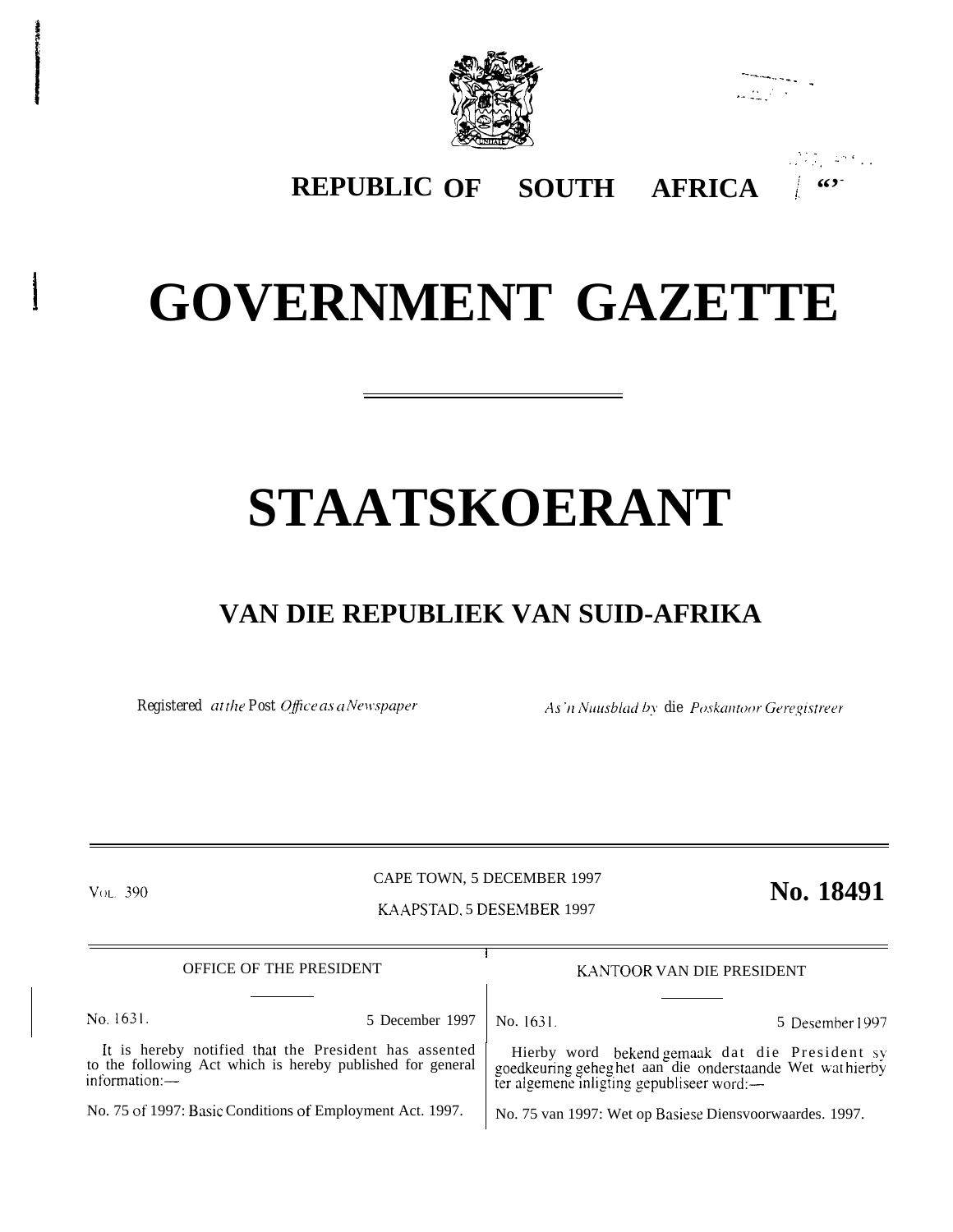

**To give effect to the right to fair labour practices referred to in section 23(1) of the Constitution by establishing and making provision for the regulation of basic conditions of employment; and thereby to** comply with **the obligations of the Republic as a member state of the International Labow Organisation; and to provide for matters connected therewith.**

> *(English text signed by the President.) (Assented to 26 No~'ember 1997. )*

 $\mathbf{B}^{\text{E}}$  IT ENACTED by the Parliament of the Republic of South Africa as follows: $$ follows:—

### **TABLE OF CONTENTS**

### **CHAPTER ONE**

|                            | Definitions, purpose and application of this Act                                                                                                           | 5  |
|----------------------------|------------------------------------------------------------------------------------------------------------------------------------------------------------|----|
| 1.<br>2.<br>3,<br>4.<br>5. | Definitions<br>Purpose of this Act<br>Application of this Act<br>Inclusion of provisions in contracts of employment<br>This Act not affected by agreements | 10 |
|                            | <b>CHAPTER TWO</b>                                                                                                                                         |    |
|                            | <b>Regulation of working time</b>                                                                                                                          |    |
| 6.<br>$7_{-}$              | Application of this Chapter<br>Regulation of working time                                                                                                  |    |
| 8.<br>9.                   | Interpretation of day<br>Ordinary hours of work                                                                                                            | 15 |
| 10.<br>11.                 | Overtime<br>Compressed working week                                                                                                                        |    |
| 12.<br>13.                 | Averaging of hours of work<br>Determination of hours of work by Minister                                                                                   | 20 |
| 14.                        | Meal intervals                                                                                                                                             |    |
| 15.<br>16.                 | Daily and weekly rest period<br>Pay for work on Sundays                                                                                                    |    |
| 17.<br>18.                 | Night work<br>Public holidays                                                                                                                              | 25 |

### **CHAPTER THREE**

### *Leave*

| 19. Application of this Chapter |    |  |
|---------------------------------|----|--|
| 20. Annual leave                |    |  |
| 21. Pay for annual leave        | 30 |  |
| $22$ $21$ $11$                  |    |  |

22. Sick leave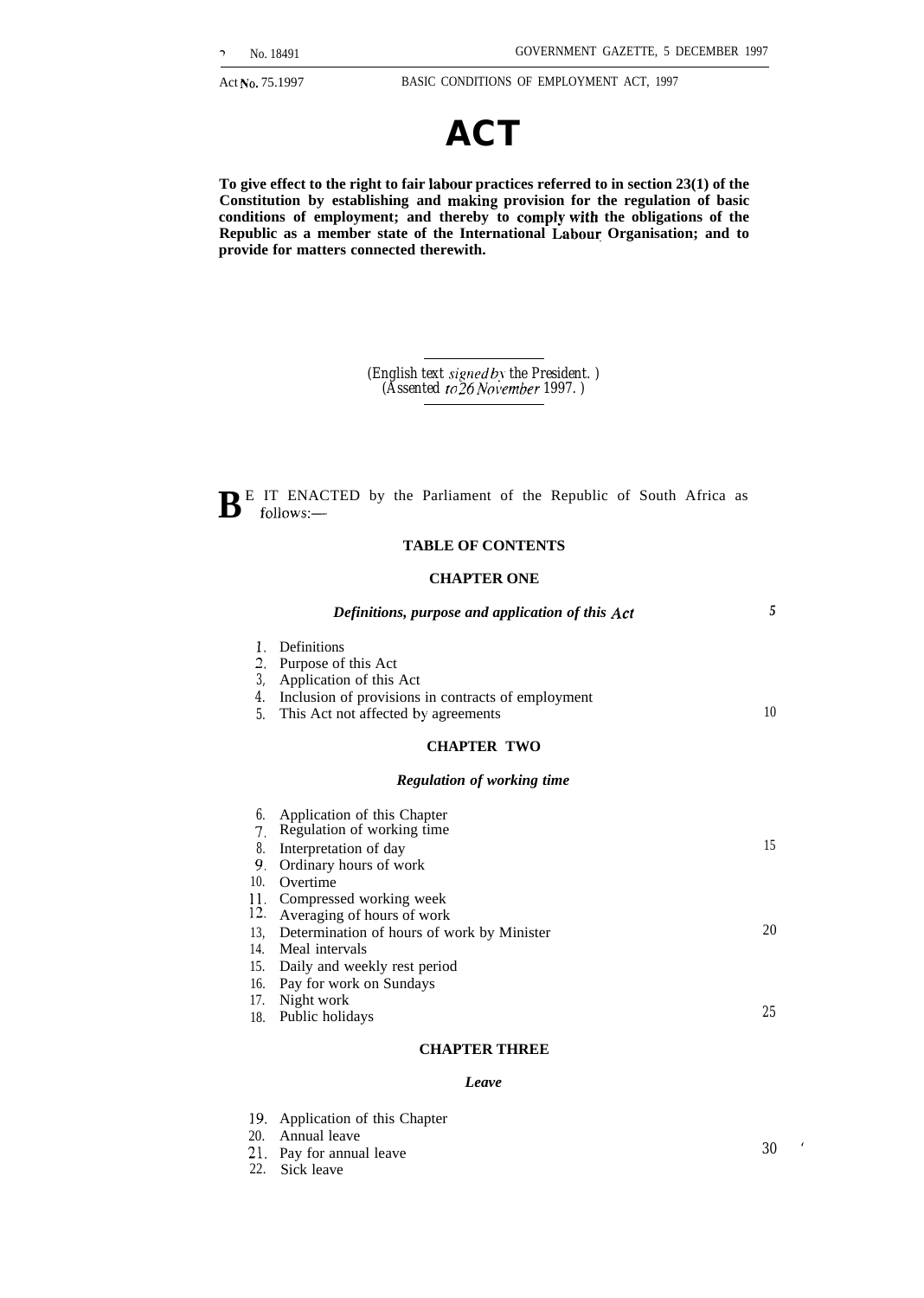- 23, Proof of incapacity
- 24. Application to occupational accidents or diseases
- 25. Maternity leave
- 26. Protection of employees before and after birth of a child
- 27. Family responsibility leave

### **CHAPTER FOUR**

### *Particulars of employment and remuneration*

| 28.        | Application of this Chapter                                                       |    |
|------------|-----------------------------------------------------------------------------------|----|
| 30.        | 29 Written particulars of employment<br>Informing employees of their rights       | 10 |
|            | 31 Keeping of records                                                             |    |
|            | 32. Payment of remuneration                                                       |    |
|            | 33. Information about remuneration                                                |    |
|            | 34. Deductions and other acts concerning remuneration                             |    |
|            | 35. Calculation of remuneration and wages                                         | 15 |
|            | <b>CHAPTER FIVE</b>                                                               |    |
|            | <b>Termination of employment</b>                                                  |    |
| 36.        | Application of this Chapter                                                       |    |
|            | 37. Notice of termination of employment                                           |    |
|            | 38 Payment instead of notice                                                      | 20 |
| 39.        | Employees in accommodation provided by employers                                  |    |
| 40.        | Payments on termination                                                           |    |
| 41.<br>42. | Severance pay<br>Certificate of service                                           |    |
|            |                                                                                   | 25 |
|            | <b>CHAPTER SIX</b>                                                                |    |
|            | Prohibition of employment of children and forced labour                           |    |
|            | 43. Prohibition of employment of children                                         |    |
|            | 44. Employment of children of 15 years or older                                   |    |
|            | 45. Medical examinations                                                          | 30 |
|            | 46. Prohibitions                                                                  |    |
|            | 47, Evidence of age<br>48. Prohibition of forced labour                           |    |
|            | <b>CHAPTER SEVEN</b>                                                              |    |
|            | Variation of basic conditions of employment                                       |    |
|            |                                                                                   |    |
|            | 49. Variation by agreement                                                        | 35 |
| 50.        | Variation by Minister                                                             |    |
|            | <b>CHAPTER EIGHT</b>                                                              |    |
|            | <b>Sectoral determinations</b>                                                    |    |
| 51.        | Sectoral determination                                                            |    |
| 52.        | Investigation                                                                     | 40 |
| 53.        | Conduct of investigation                                                          |    |
| 54.        | Preparation of report                                                             |    |
| 55.<br>56. | Making of sectoral determination<br>Period of operation of sectoral determination |    |
| 57.        | Legal effect of sectoral determination                                            | 45 |
| 58.        | Employer to keep a copy of sectoral determination                                 |    |
|            | <b>CHAPTER NINE</b>                                                               |    |
|            |                                                                                   |    |

### *Employment Conditions Commission*

| <b>Establishment and functions of Employment Conditions Commission</b> |    |
|------------------------------------------------------------------------|----|
| 60. Composition of Commission                                          | 50 |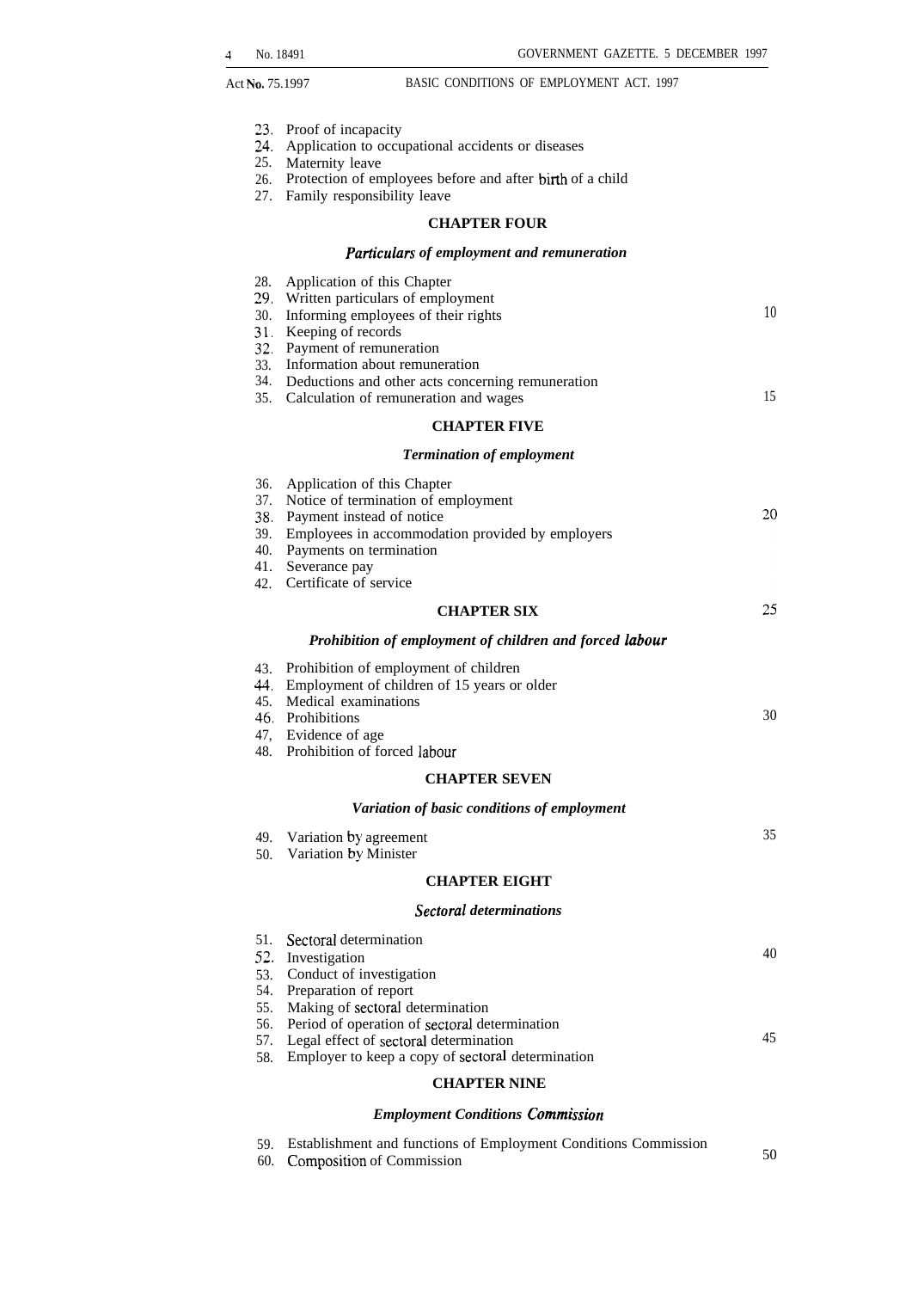- 61. Public hearings
- 62. Report by Commission

### **CHAPTER TEN**

### *Monitoring, enforcement and legal proceedings*

| 63. Appointment of labour inspectors                | 5  |
|-----------------------------------------------------|----|
| 64. Functions of labour inspectors                  |    |
| 65. Powers of entry                                 |    |
| 66. Powers to question and inspect                  |    |
| 67. Co-operation with labour inspectors             |    |
| 68. Securing an undertaking                         | 10 |
| 69. Compliance order                                |    |
| 70. Limitations                                     |    |
| 71. Objections to compliance order                  |    |
| 72. Appeals from order of Director-General          |    |
| 73. Order may be made order of Labour Court         | 15 |
| 74. Consolidation of proceedings                    |    |
| 75, Payment of interest                             |    |
| 76. Proof of compliance                             |    |
| 77. Jurisdiction of Labour Court                    |    |
| 78. Rights of employees                             | 20 |
| 79. Protection of rights                            |    |
| 80. Procedure for disputes                          |    |
| 81. Burden of proof                                 |    |
| <b>CHAPTER ELEVEN</b>                               |    |
| <b>General</b>                                      | 25 |
| 82.<br>Temporary employment services                |    |
| 83.<br>Deeming of persons as employees              |    |
| 84.<br>Duration of employment                       |    |
| Delegation<br>85.                                   |    |
| Regulations<br>86.                                  | 30 |
| Codes of Good Practice<br>87.                       |    |
| Minister's power to add and change footnotes<br>88. |    |
| 89.<br>Representation of employees or employers     |    |

- 90. Confidentiality
- 91. Answers not to be used in criminal prosecutions

35

40

92. Obstruction. undue influence and fraud

93. Penalties

94. This Act binds the State

95. Transitional arrangements and amendment and repeal of laws

96. Short title and commencement

### **SCHEDULES**

Schedule One: Procedures for progressive reduction of maximum working hours Schedule Two: Maximum permissible fees that may be imposed for failure to comply with this Act Schedule Three: Transitional provisions 45 Schedule Four: Laws repealed by section 95(5)

### **CHAPTER ONE**

### *Definitions, purpose and application of this Act*

### **Definitions**

| <b>1.</b> In this Act, unless the context indicates otherwise—  | 50 |
|-----------------------------------------------------------------|----|
| "agreement" includes a collective agreement;                    |    |
| "area" includes any number of areas, whether or not contiguous; |    |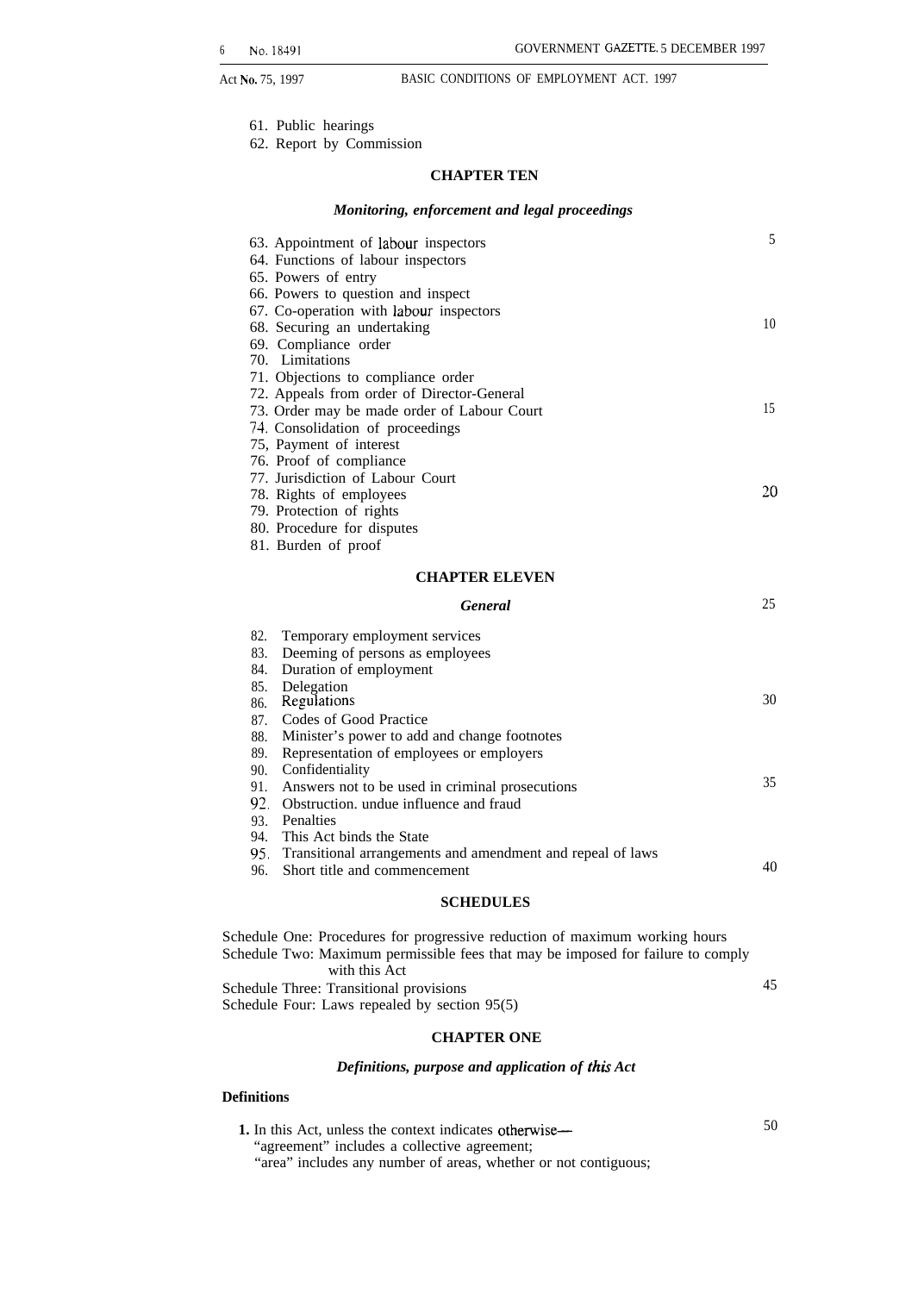<sup>x</sup> No. 18491 GOVERNMENT GAZETTE, 5 DECEMBER ] 997 Act No. 75, 1997 **BASIC CONDITIONS OF EMPLOYMENT ACT.** 1997 "bargaining council" means a bargaining council registered in terms of the Labour Relations Act. 1995, and, in relation to the public service, includes the bargaining councils referred to in section 35 of that Act; "basic condition of employment" means a provision of this Act or sectoral determination that stipulates a minimum term or condition of employment;  $\frac{5}{5}$ "CCMA' means the Commission for Conciliation. Mediation and Arbitration established in terms of section 112 of the Labour Relations Act, 1995; "child" means a person who is under 18 years of age; " "code of good practice" means a code of good practice issued by the Minister in terms of section 87 of this Act; *10* "collective agreement" means a written agreement concerning terms and conditions of employment or any other matter of mutual interest concluded by one or more registered trade unions, on the one hand and. on the other hand— (*a*) one or more employers; (b) one or more registered employers' organisations; or 15  $(c)$  one or more employers and one or more registered employers' organisation: '"Commission" means the Employment Conditions Commission established by section 59(1 ); "compliance order" means a compliance order issued by a Iabour inspector in terms of section 69(1);  $20$ "Constitution" means the Constitution of the Republic of South Africa. 1996 (Act No. 108 of 1996); "council" includes a bargaining council and a statutory council; "Department" means the Department of Labour: "Director-General" means the Director-General of Labour: 25 "dispute" includes an alleged dispute; "'domestic worker" means an employee who performs domestic work in the home of his or her employer and includes— (a) a gardener:  $(b)$  a person employed by a household as driver of a motor vehicle: and  $30$  $(c)$  a person who takes care of children, the aged, the sick. the frail or the disabled. but does not include a farm worker; "employee" means— *(a)* any person, excluding an independent contractor, who works for another person or for the State and who receives, or is entitled to receive. any 35 remuneration; and *(b)* any other person who in any manner assists in carrying on or conducting the business of an employer. and "employed" and "employment" have a corresponding meaning; 1 "employers' organisation" means any number of employers associated together for 40 the purpose. whether by itself or with other purposes, of regulating relations between employers and employees or trade unions; '"employment law" includes this Act. any other Act the administration of which has been assigned to the Minister, and any of the following Acts: *(a)* The Unemployment Insurance Act, 1966 (Act No. 30 of 1966); 45 *(b)* the Manpower Training Act, 1981 (Act No. 56 of 1981);  $(c)$  the Guidance and Placement Act, 1981 (Act No. 62 of 1981); (d) the Occupational Health and Safety Act, 1993 (Act No. 85 of 1993); (e) the Compensation for Occupational Injuries and Diseases Act, 1993 (Act No.  $130 \text{ of } 1993$ ; 50 "farm worker" means an employee who is employed mainly in or in connection with farming activities, and includes an employee who wholly or mainly performs domestic work in a home on a farm; "Labour Appeal Court" means the Labour Appeal Court established by section 167 of the Labour Relations Act. 1995; 55 "Labour Court" means the Labour Court established by section  $15<sup>1</sup>$  of the Labour Relations Act, 1995:

<sup>1, &</sup>quot;Employee" is given a specific meaning in section  $8X1$ ).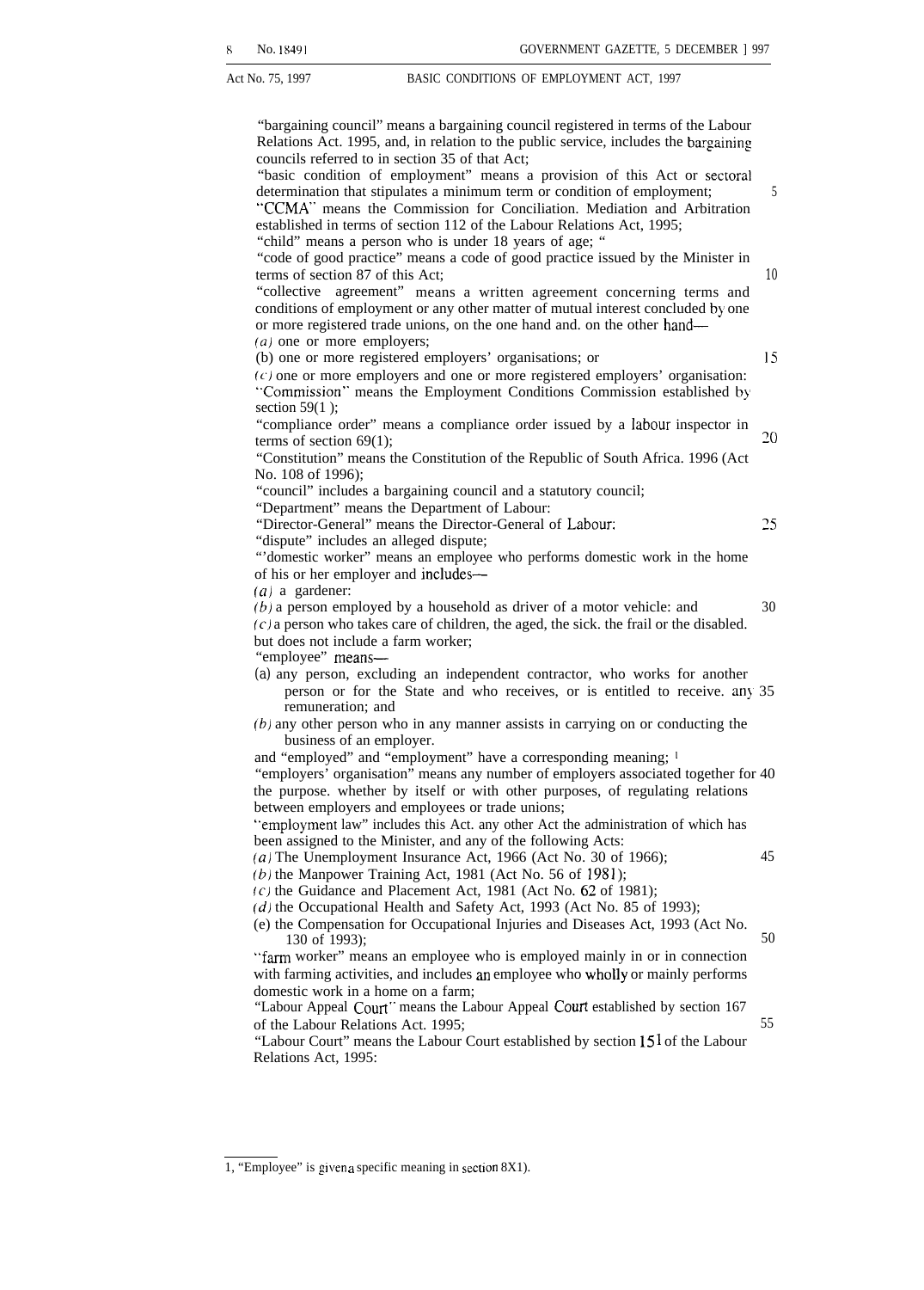"labour inspector" means a labour inspector appointed under section 63, and includes any person designated by the Minister under that section to perform any function of a labour inspector;

"Labour Relations Act. 1995" means the Labour Relations Act, 1995 (Act No. 66 of 1995);

"medical practitioner" means a person entitled to practise as a medical practitioner in terms of section 17 of the Medical, Dental and Supplementary Health Service Professions Act, 1974 (Act No. 56 of 1974):

"midwife" means a person registered or enrolled to practise as a midwife in terms of section 16 of the Nursing Act, 1978 (Act No. 50 of 1978);

"Minister" means the Minister of Labour;

"month" means a calendar month:

"NEDLAC" means the National Economic, Development and Labour Council established by section 2 of the National Economic. Development and Labour Council Act. 1994 (Act No. 35 of 1994);

"ordinary hours of work" means the hours of work permitted in terms of section 9 or in terms of any agreement in terms of sections 11 or 12:

"overtime" means the time that an employee works during a day or a week in excess of ordinary hours of work;

"prescribe" means to prescribe by regulation and "prescribed" has a corresponding meaning: Z()

"public holiday" means any day that is a public holiday in terms of the Public Holidays Act, 1994 (Act No. 36 of 1994);

"public service" means the public service referred to in section 1 (1) of the Public Service Act. 1994 (Proclamation No. 103 of 1994), and includes any organisational component contemplated in section 7(4) of that Act and specified in the first column of Schedule 2 to that Act. but excluding— 25

*(a)* the members of the National Defence Force;

(b) the National Intelligence Agency; and

(c) the South African Secret Service;

30

40

45

50

5

10

15

"registered employers' organisation" means an employers' organisation registered under section 96 of the Labour Relations Act, 1995;

"registered trade union" means a trade union registered under section 96 of the Labour Relations Act, 1995;

"remuneration" means any payment in money or in kind, or both in money and in 35 kind. made or owing to any person in return for that person working for any other person. including the State, and "remunerate" has a corresponding meaning; $<sup>2</sup>$ </sup> "sector" means an industry or a service or a part of an industry or a service:

"sectoral determination" means a sectoral determination made under Chapter Eight:

"senior managerial employee" means an employee who has the authority to hire. discipline and dismiss employees and to represent the employer internally and externally;

"serve" means to send by registered post, telegram, telex. telefax or deliver by hand:

"statutory council" means a council established under Part E of Chapter III of the Labour Relations Act, 1995;

'"temporary employment service" means any person who, for reward, procures for, or provides to, a client, other persons—

 $(a)$  who render services to, or perform work for, the client; and

*(b)* who are remunerated by the temporary employment service;

"this Act" includes the Schedules and any regulation made under this Act. but does not include the headings or footnotes;

"trade union" means an association of employees whose principal purpose is to regulate relations between employees and employers, including any employers' organisations; 55

"trade union official" includes an official of a federation of trade unions;

"trade union representative" means a trade union representative who is entitled to exercise the rights contemplated in section 14 of the Labour Relations Act, 1995;

<sup>2. &</sup>quot;Remuneration" is given a specific meaning in section  $35(5)$ ,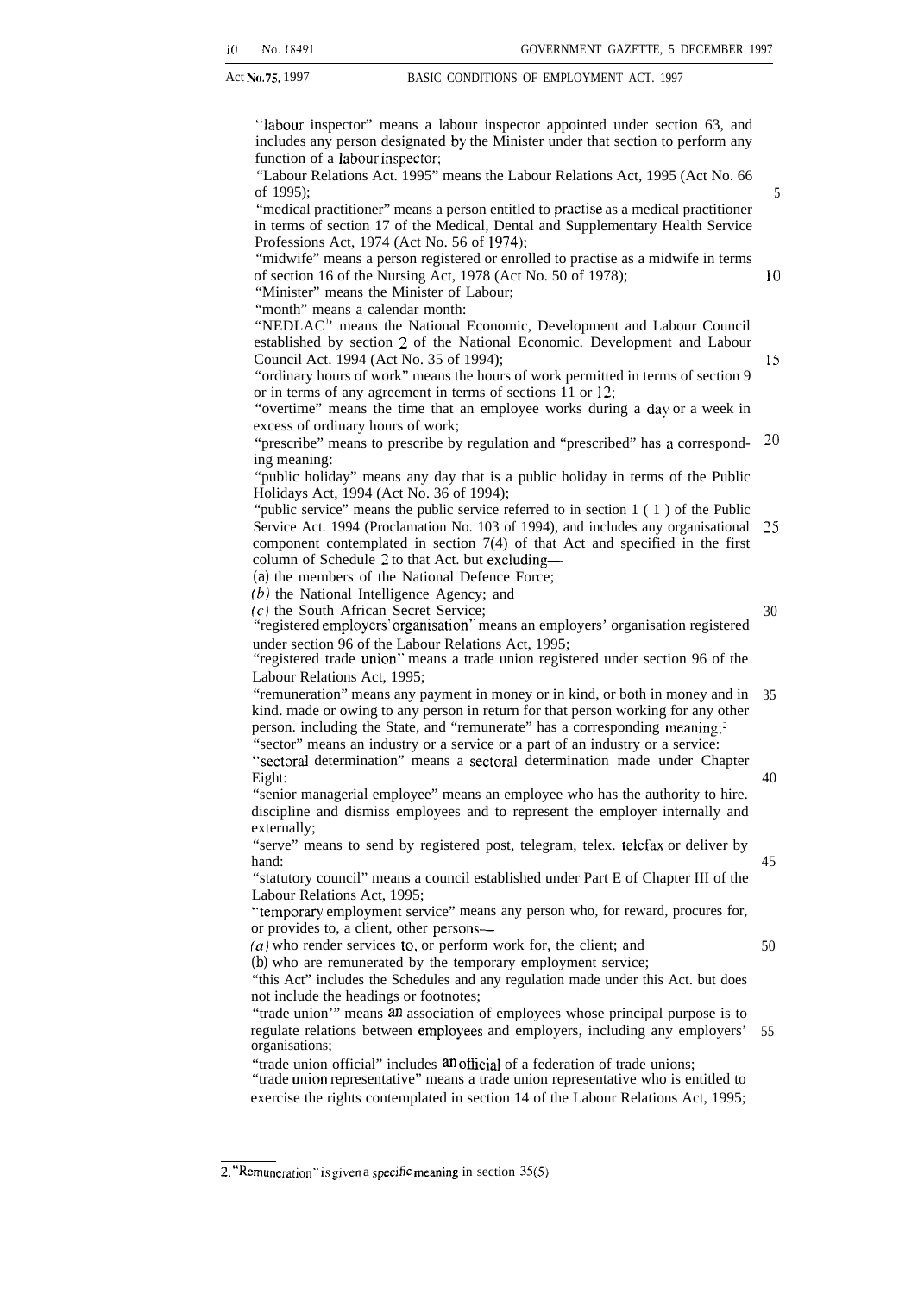"wage" means the amount of money paid or payable to an employee in respect of ordinary hours of work or. if they are shorter, the hours an employee ordinarily works in a day or week;

"week" in relation to an employee, means the period of seven days within which the working week of that employee ordinarily falls;

"workplace" means any place where employees work;

"workplace forum" means a workplace forum established under Chapter V of the Labour Relations Act, 1995.

### **Purpose of this Act**

2. The purpose of this Act is to advance economic development and social justice by 10 fulfilling the primary objects of this Act which are—

 $(a)$  to give effect to and regulate the right to fair labour practices conferred by section 23( 1 ) of the Constitution—

(i) by establishing and enforcing basic conditions of employment; and

(ii ) by regulating the variation of basic conditions of employment;

(b) to give effect to obligations incurred by the Republic as a member state of the International Labour Organisation.

### **Application of this Act**

3. ( 1 ) This Act applies to all employees and employers except—

(u) members of the National Defence Force, the National Intelligence Agency 20 and the South African Secret Service; and

(b) unpaid volunteers working for an organisation serving a charitable purpose.

(2) This Act applies to persons undergoing vocational training except to the extent that any term or condition of their employment is regulated by the provisions of any other law.

(3) This Act, except section 41, does not apply to persons employed on vessels at sea in respect of which the Merchant Shipping Act. 1951 (Act No. 57 of 1951), applies except to the extent provided for in a sectoral determination.

### **Inclusion of provisions in contracts of employment**

4. A basic condition of employment constitutes a term of any contract of employment except to the extent that—

- (a) any other law provides a term that is more favorable to the employee;
- (b) the basic condition of employment has been replaced. varied. or excluded in accordance with the provisions of this Act; or
- $(c)$  a term of the contract of employment is more favorable to the employee than  $35$ the basic condition of employment.

### **This Act not affected by agreements**

5. This Act or anything done under it takes precedence *over* any agreement. whether entered into before or after the commencement of this Act.

### **CHAPTER TWO**

40

### *Regulation of working time*

### **Application of this Chapter**

6. (1) This Chapter. except section 7, does not apply to-

- (a) senior managerial employees;
- *(b)* employees engaged as sales staff who travel to the premises of customers and 45who regulate their own hours of work;
- (c) employees who work less than 24 hours a month for an employer.

15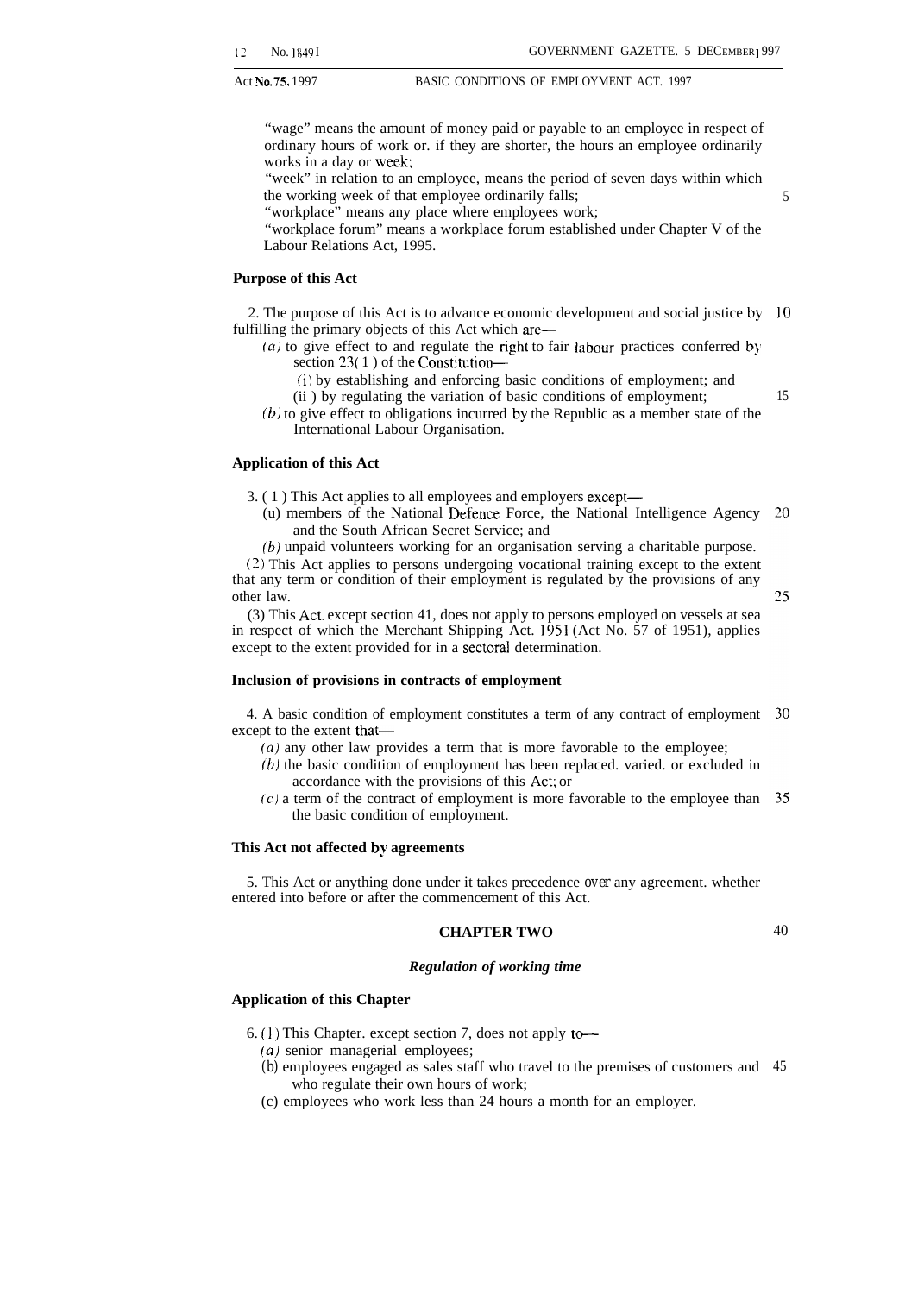**(~) Sections 9. lo~l ). 14( I). 15(1), 17(Z) and 18(1) do not apply to work** which is required to be done without delay owing to circumstances for which the employer could not reasonably have been expected to make provision and which cannot be performed by employees during their ordinary hours of work.

(3) The Minister must. on the advice of the Commission. make a determination that 5 excludes the application of this Chapter or any provision of it to any category of employees earning in excess of an amount stated in that determination.

- (4) Before the Minister issues a notice in terms of subsection"(3). the Minister must— *(a)* publish in the *Gazette* a draft of the proposed notice; and
	- (b) invite interested persons to submit written representations on the proposed 10 notice within a reasonable period.

### **Regulation of working time**

- 7. Every employer must regulate the working time of each employee—
	- $(a)$  in accordance with the provisions of any Act governing occupational health and safety; 15  $(b)$  with due regard to the health and safety of employees;
	- (c) with due regard to the Code of Good Practice on the Regulation of Working
	- Time<sup>3</sup> issued under section  $87(1)$  *(a)*; and
	- *(d)* with due regard to the family responsibilities of employees.

### **Interpretation of day** *20*

8. For the purposes of sections 9. 10 and 11. "day'" means a period of 24 hours measured from the time when the employee normally commences work.

### **Ordinary hours of work**

9. (1) Subject to this Chapter. an employer may not require or permit an employee to work more than—  $25$ 

*(a)* 45 hours in any week: and

*(b)* nine hours in any day if the employee works for five days or fewer in a week:

 $(c)$  eight hours in any day if the employee works on more than five days in a week. (2) An employee's ordinary hours of work in terms of subsection (I) may by 30 agreement be extended by Up to 15 minutes in a day but not more than 60 minutes in a week to enable an employee whose duties include serving members of the public to continue performing those duties after the completion of ordinary hours of work.

(3) Schedule 1 establishes procedures for the progressive reduction of the maximum ordinary hours of work to a maximum of 40 ordinary hours of work per week and eight 35 ordinary hours of work per day.

### **Overtime**

**10.** (1) Subject to this Chapter. an employer may not require or permit an employee—

 $(a)$  to work overtime except in accordance with an agreement;

- (b) to work more than— $\frac{40}{40}$ 
	- (i) three hours' overtime a day; or

(ii) ten hours' overtime a week.

(2) An employer must pay an employee at least one and one-half times the employee's wage for overtime worked.

(3) Despite subsection (2). an agreement may provide for an employer to- 45

<sup>3.</sup> The Code of Good Practice issued by the Minister of Labour under section  $87(1)(a)$  will contain provisions concerning the arrangement of work and, in particular, its impact upon the health. safety and welfare of employees. Issues that would be included are shift work, night work, rest periods during working time, family responsibilities and workby children.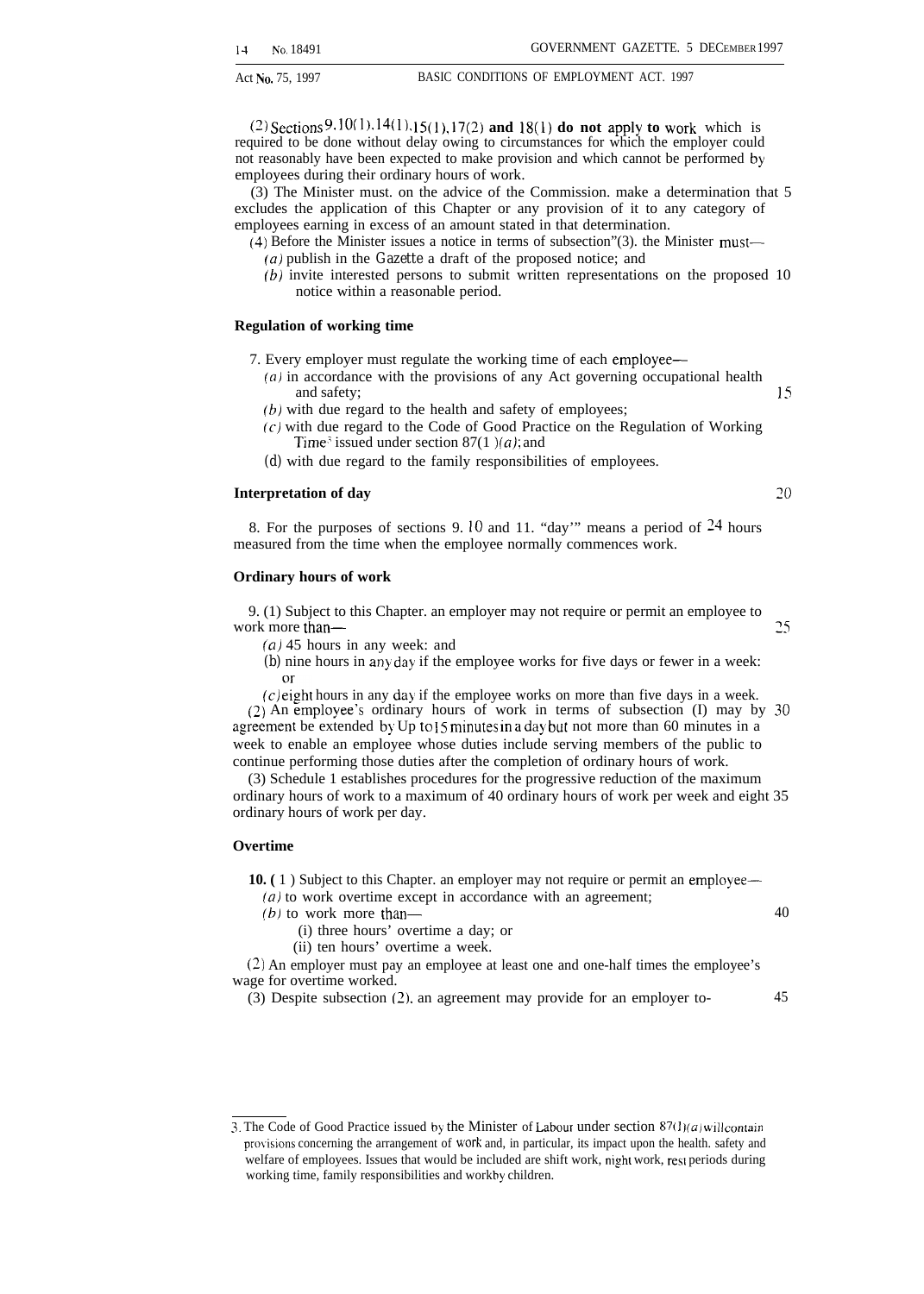- Act No. 75, 1997 BASIC CONDITIONS OF EMPLOYMENT ACT. 1997
	- *(a)* pay an employee not less than the employee's ordinary wage for overtime worked and grant the employee at least 30 minutes' time off on full pay for every hour of overtime worked; or
	- *(b)* grant an employee at least 90 minutes' paid time off for each hour of overtime worked,

(4) *(a)* An employer must grant paid time off in terms of subsection (3) within one month of the employee becoming entitled to it.

 $(b)$  An agreement in writing may increase the period contemplated by paragraph  $(a)$ to 12 months.

(5) An agreement concluded in terms of subsection (1) with an employee when the 10 employee commences employment. or during the first three months of employment. lapses after one year.

### **Compressed working week**

**11. (** 1 ) An agreement in writing may require or permit an employee to work up to twelve hours in a day, inclusive of the meal intervals required in terms of section 14. without receiving overtime pay.

(2) An agreement in terms of subsection ( 1 ) may not require or permit an employee to w ork—

 $(a)$  more than 45 ordinary hours of work in any week;

*(b)* more than ten hours' overtime in any week: or

 $(c)$  on more than five days in any week.

### **Averaging of hours of work**

**12.** (1) Despite sections 9(1) and (2) and  $10(1)$  (b), the ordinary hours of work and overtime of an employee may be averaged over a period of up to four months in terms of a collective agreement.

(2) An employer may not require or permit an employee who is bound by a collective agreement in terms of subsection ( 1 ) to work more than—

(u) an average of 45 ordinary hours of work in a week over the agreed period; *(b)* an average of five hours' overtime in a week over the agreed period.

(3) A collective agreement in terms of subsection (1) lapses after 12 months.

(4) Subsection (3) only applies to the first two collective agreements concluded in terms of subsection (1).

### **Determination of hours of work by Minister**

**13. (1)** Despite this Chapter, the Minister, on grounds of health and safety, may prescribe by regulation the maximum permitted hours of work, including overtime, that 35 any category of employee may work—

*(a)* daily, weekly or during any other period specified in the regulation: and

*(b)* during a continuous period without a break.

(2) A regulation in terms of subsection (1) may not prescribe maximum hours in excess of those permitted in sections 9 and 10.

(3) A regulation in terms of subsection (1) maybe made only—

- *(a)* on the advice of the chief inspector appointed in terms of section 27 of the Occupational Health and Safety Act, 1993 (Act No. 85 of 1993), or the chief inspector appointed in terms of section 48 of the Mine Health and Safety Act. 1996 (Act No. 29 of 1996); and 45
- *(b)* after consulting the Commission.

### **Meal intervals**

**14. (1)** An employer must give an employee who works continuously for more than five hours a meal interval of at least one continuous hour.

(2) During a meal interval the employee maybe required or permitted to perform only duties that cannot be left unattended and cannot be performed by another employee. *50*

20

25

30

40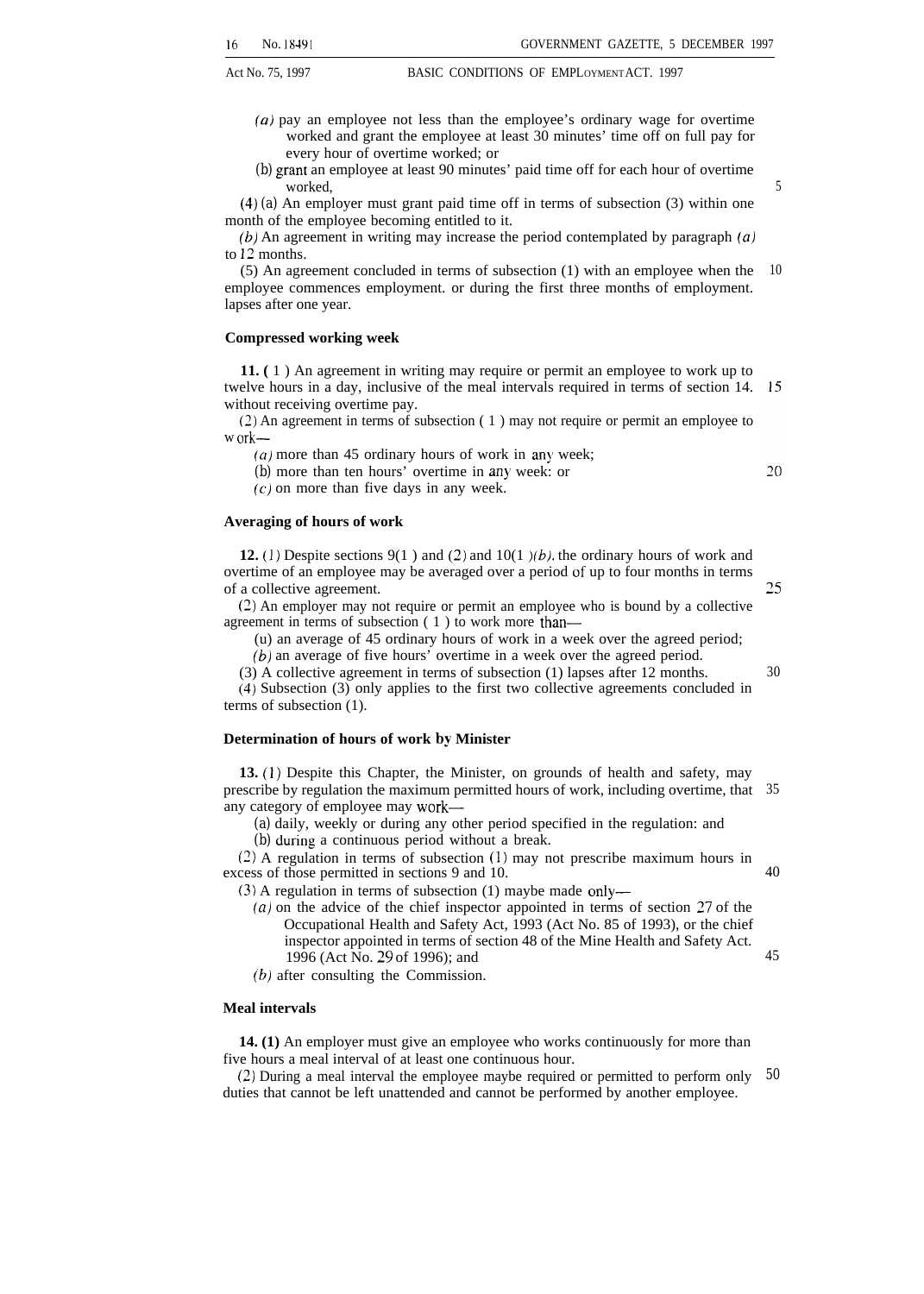*(3)* An employee must be remunerated—

- *(a)* for a meal interval in which the employee is required to work or is required to be available for work: and
- *(b)* for any portion of a meal interval that is in excess of 75 minutes. unless the employee lives on the premises at which the workplace is situated.

(4) For the purposes of subsection (1), work is continuous unless it is interrupted by an interval of at least 60 minutes.

(5) An agreement in writing may—

*(a)* reduce the meal interval to not less than 30 minutes;

 $(b)$  dispense with a meal interval for an employee who works fewer than six hours on a day. *10*

### **Daily and weekly rest period**

**15. (1)** An employer must allow an employee—

- *(a)* a daily rest period of at least twelve consecutive hours between ending and recommencing work; and
- $(b)$  a weekly rest period of at least 36 consecutive hours which. unless otherwise agreed, must include Sunday.

(2) A daily rest period in terms of subsection (1)(*a*) may. by written agreement. be reduced to 10 hours for an employee—

- (a) who lives on the premises at which the workplace is situated; and
- *(b)* whose meal interval lasts for at least three hours.

(3) Despite subsection ( 1 *)(b).* an agreement in writing may provide for—

- $(a)$  a rest period of at least 60 consecutive hours every two weeks; or
- (b) an employee's weekly rest period to be reduced by up to eight hours in any 25 week if the rest period in the following week is extended equivalently.

### **Pay for work on Sundays**

**16. (** 1 ) An employer must pay an employee who works on a Sunday at double the employee's wage for each hour worked, unless the employee ordinarily works on a Sunday. in which case the employer must pay the employee at one and one-half times the employee's wage for each hour worked.

(2) If an employee works less than the employees ordinary shift on a Sunday and the payment that the employee is entitled to in terms of subsection (1) is less than the employee's ordinary daily wage, the employer must pay the employee the employee's ordinary daily wage.

(3) Despite subsections (l) and (2), an agreement may permit an employer to grant an employee who works on a Sunday paid time off equivalent to the difference in value between the pay received by the employee for working on the Sunday and the pay that the employee is entitled to in terms of subsections (1) and (2). *35*

(4) Any time worked on a Sunday by an employee who does not ordinarily work on a Sunday is not taken into account in calculating an employee's ordinary hours of work in terms of section  $9(1)$  and (2). but is taken into account in calculating the overtime worked by the employee in terms of section  $10(1)/(b)$ . *40*

(5) If a shift worked by an employee falls on a Sunday and another day. the whole shift is deemed to have been worked on the Sunday. unless the greater portion of the shift was worked on the other day. in which case the whole shift is deemed to have been worked *45* on the other day.

 $(6)$  (a) An employer must grant paid time off in terms of subsection (3) within one month of the employee becoming entitled to it.

*(b)* An agreement in writing may increase the period contemplated by paragraph (a) to 12 months.

*50*

### **Night work**

**17. (1)** In this section. "night work" means work performed after 18:00 and before 06:00 the next day.

20

15

*30*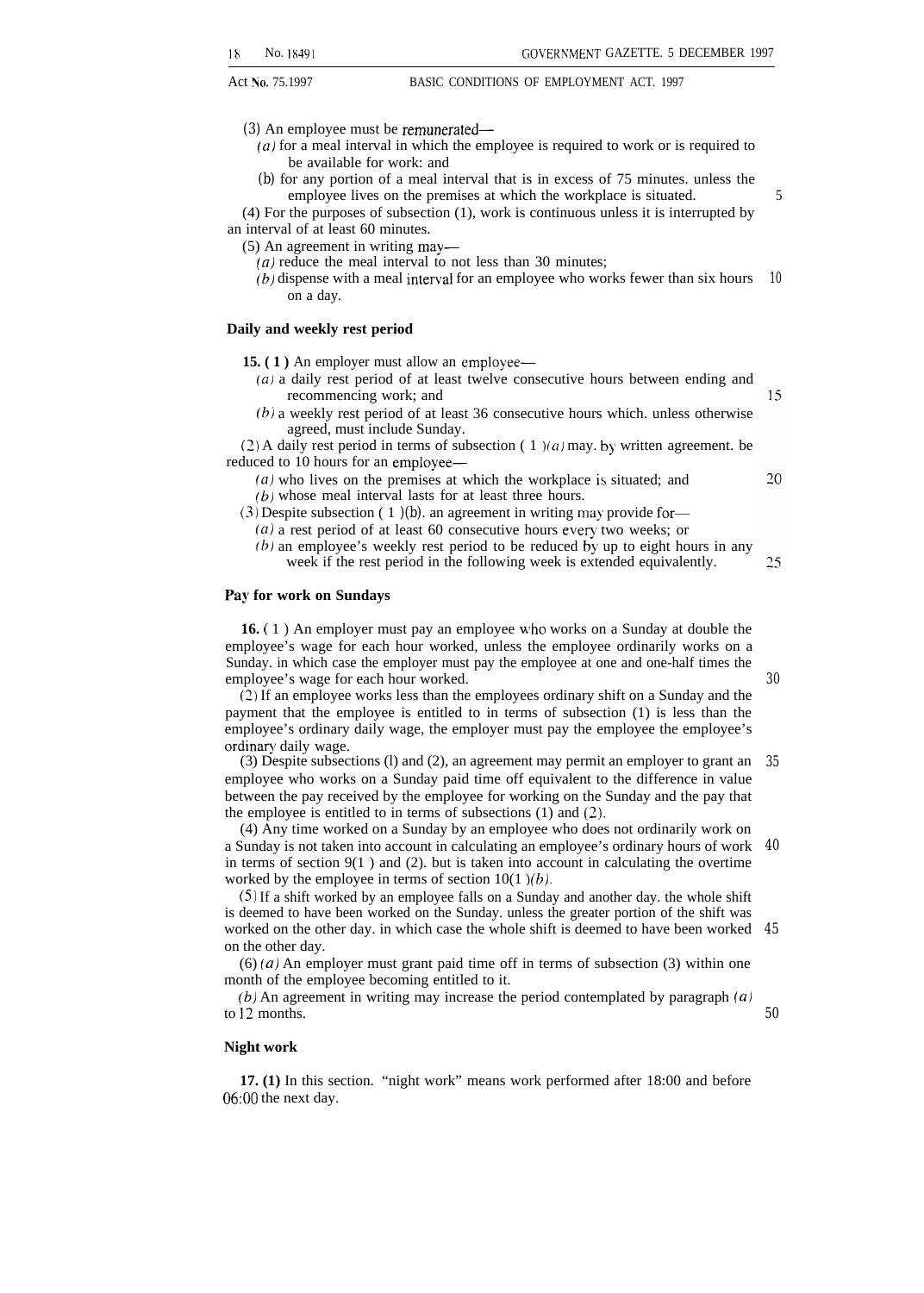(2) An employer may only require or permit an employee to perform night work, if so agreed, and if—

- *(a)* the employee is compensated by the payment of an allowance, which may be a shift allowance, or by a reduction of working hours; and
- (b) transportation is available between the employee's place of residence and the 5 workplace at the commencement and conch, sion of the employee's shift.

(3) An employer who requires an employee to perform work on a regular basis after 23:00 and before 06:00 the next day must—

- $(a)$  inform the employee in writing, or orally if the employee is not able to understand a written communication, in a language that the employee 10 understands—
	- (i) of any health and safety hazards associated with the work that the employee is required to perform; and
	- (ii ) of the employee's right to undergo a medical examination in terms of  $\mathbf{p}$  paragraph  $(b)$ : 15
- $(b)$  at the request of the employee, enable the employee to undergo a medical examination. for the account of the employer, concerning those hazards—
	- (i) before the employee starts, or within a reasonable period of the employee starting, such work; and
	- (ii) at appropriate intervals while the employee continues to perform such 20 work: and

 $(c)$  transfer the employee to suitable day work within a reasonable time if—

- (i) the employee suffers from a health condition associated with the performance of night work; and
- $(ii)$  it is practicable for the employer to do so. 25

(4) For the purposes of subsection (3), an employee works on a regular basis if the employee works for a period of longer than one hour after 23:00 and before 06:00 at least five times per month or 50 times per year.

(5) The Minister may. after consulting the Commission. make regulations relating to the conduct of medical examinations for employees who perform night work.<sup>4</sup>  $\frac{30}{2}$ 

### Public holidays<sup>5</sup>

**18. (** 1 ) An employer may not require an employee to work on a public holiday except in accordance with an agreement.

(2) If a public holiday falls on a day on which an employee would ordinarily work. an employer must pay— 35

 $(a)$  an employee who does not work on the public holiday, at least the wage that the employee would ordinarily have received for work on that day;

 $(b)$  an employee who does work on the public holiday—

- (i) at least double the amount referred to in paragraph *(a):* or
- (ii) if it is greater. the amount referred to in paragraph  $(a)$  plus the amount 40 earned by the employee for the time worked on that day.

(3) If an employee works on a public holiday on which the employee would not ordinarily work, the employer must pay that employee an amount equal to-

(a) the employee's ordinary daily wage; plus

*(b)* the amount earned by the employee for the work performed that day, whether 45 calculated by reference to time worked or any other method.

(4) An employer must pay an employee for a public holiday on the employee's usual pay day.

(5) If a shift worked by an employee falls on a public holiday and another day, the whole shift is deemed to have been worked on the public holiday, but if the greater 50 portion of the shift was worked on the other day, the whole shift is deemed to have been worked on the other day.

<sup>4.</sup> Section 90 protects the confidentiality of any medical examination conducted in terms of this Act.

<sup>5.</sup> In terms of section 2(2) of the Public HOhddys Act, 1994 (Act No. 36 of 1994), a public holiday is exchangeable for any otherday which is fixed by agreement or agreed to between the employer and the employee,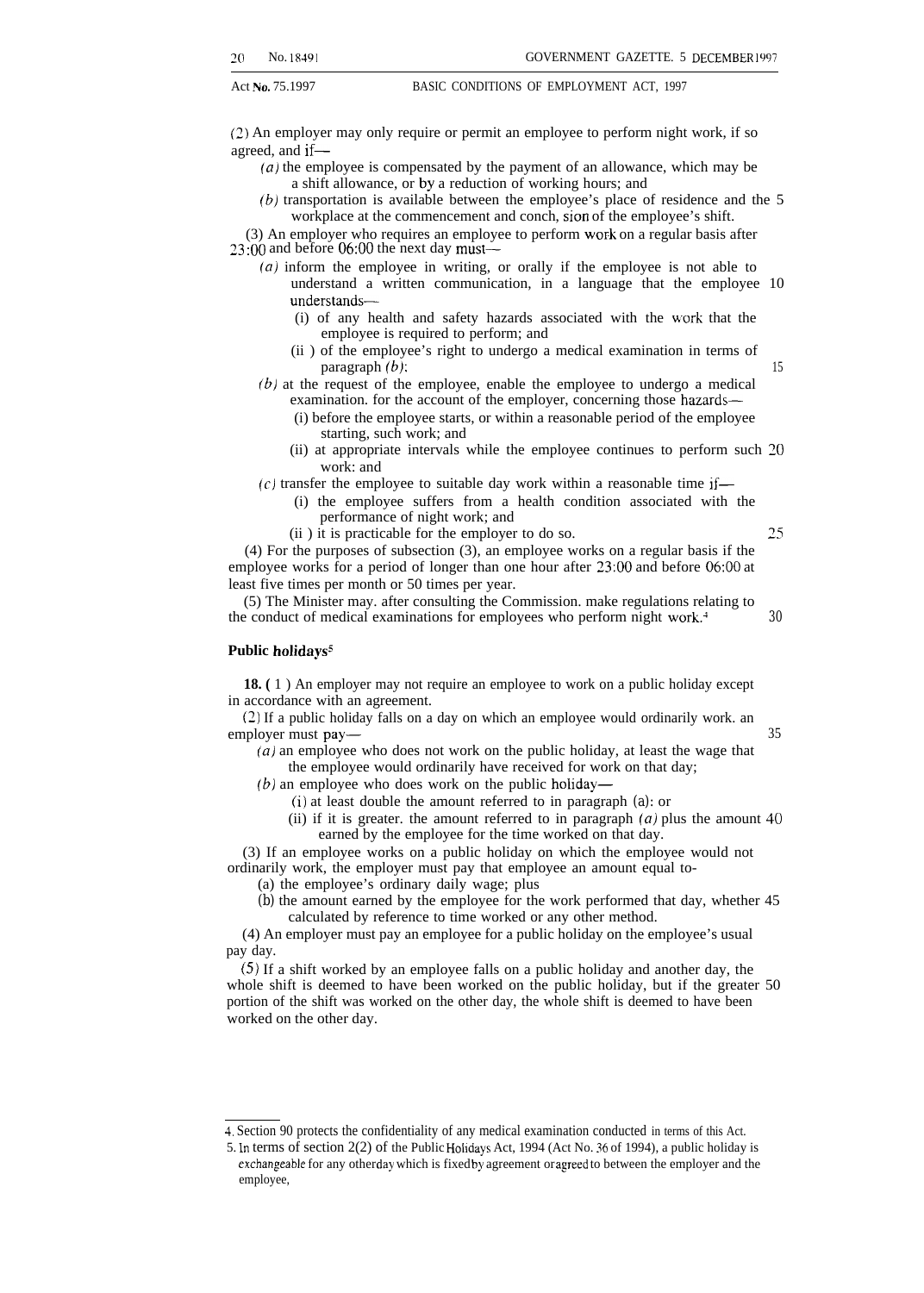### **CHAPTER THREE**

### *Leave*

### **Application of this Chapter**

**19. (1)** This Chapter does not apply to an employee who works less than 24 hours a month for an employer.

(2) Unless an agreement provides otherwise. this Chapter does not apply to leave granted to an employee in excess of the employee's entitlement under this Chapter.

### **Annual leave**

**20. (** 1 ) In this Chapter, "annual leave cycle" means the period of 12 months' employment with the same employer immediate! following-

- (a) an employee's comm-encement of employment: or
- *(b)* the completion of that employee's prior leave cycle.

*(2)* An employer must grant an employee at least—

- *(a)* 21 consecutive days' annual leave on full remuneration in respect of each annual leave cycle; or
- *(b)* by agreement, one day of annual leave on full remuneration for every 17 days on which the employee worked or was entitled to be paid;
- *(c)* by agreement, one hour of annual leave on full remuneration for every 17 hours on which the employee worked or was entitled to be paid.

(3) An employee is entitled to take leave accumulated in an annual leave cycle in terms of subsection (2) on consecutive days. ~o

(4) An employer must grant annual leave not later than six months after the end of the annual leave cycle.

(5) An employer may not require or permit an employee to take annual leave dunng—

*(a)* any other period of leave to which the employee is entitled in terms of this 25 Chapter; or

(b) any period of notice of termination of employment.

(6) Despite subsection (5), an employer must permit an employee, at the employee's written request. to take leave during a period of unpaid leave.

(7) An employer may reduce an employee's entitlement to annual leave by the number *30* of days of occasional leave on full remuneration granted to the employee at the employee's request in that leave cycle.

(8) An employer must grant an employee an additional day of paid leave if a public holiday falls on a day during an employee's annual leave on which the employee would ordinarily have worked.

(9) An employer may not require or permit an employee to work for the employer during any period of annual leave.

 $(10)$  Annual leave must be taken—

*(a)* in accordance with an agreement between the employer and employee; or

(b) if there is no agreement in terms of paragraph *(a).* at a time determined by the *40* employer in accordance with this section.

(11 ) An employer may not pay an employee instead of granting paid leave in terms of this section except—

 $(a)$  on termination of employment; and

*(b)* in accordance with section  $40(b)$  and *(c)*.

### **Pay for annual leave**

**21. (1)** An employer must pay an employee leave pay at least equivalent to the remuneration that the employee would have received for working for a period equal to the period of annual leave, calculated—

(a) at the employee's rate of remuneration immediately before the beginning of *50*the period of annual leave: and

*(b)* in accordance with section 35.

5

10

15

*35*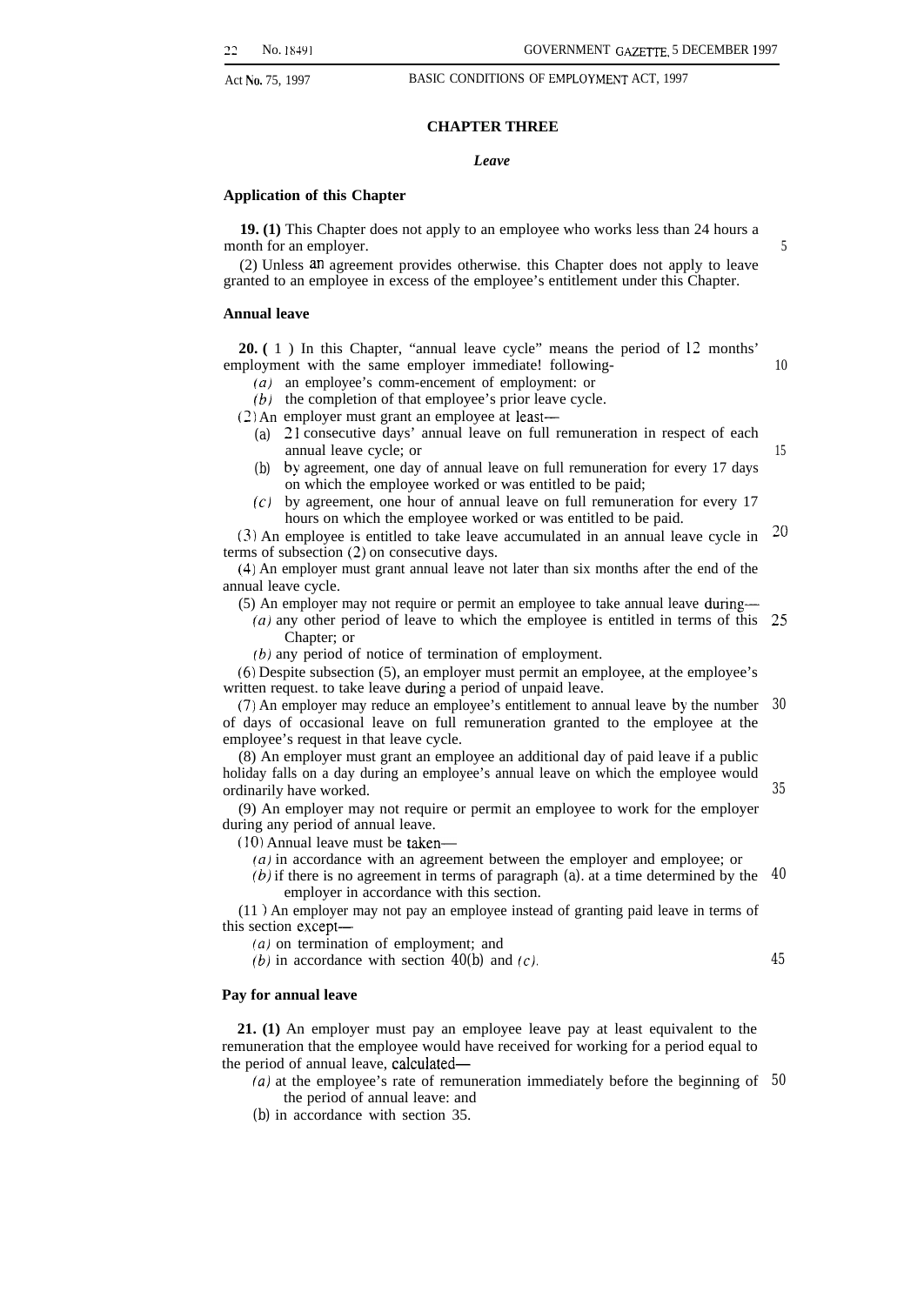(2) An employer must pay an employee leave pay—

(a) before the beginning of the period of leave; or

(b) by agreement. on the employee's usual pay day.

### **Sick leave**

22. ( 1 ) In this Chapter. "sick leave cycle" means the period of 36 months' employment with the same employer immediately following— 5

(a) an employee's commencement of employment; or

(b) the completion of that employee's prior sick leave cycle.

(2) During every sick leave cycle. an employee is entitled to an amount of paid sick leave equal to the number of days the employee would normally work during a period 10 of six weeks.

(3) Despite subsection (2), during the first six months of employment. an employee is entitled to one day's paid sick leave for every 26 days worked.

(4) During an employee's first sick leave cycle. an employer may reduce the employee's entitlement to sick leave in terms of subsection  $(2)$  by the number of days' sick leave taken in terms of subsection (3). 15

 $(5)$  Subject to section 23. an employer must pay an employee for a day's sick leave— (a) the wage the employee would ordinarily have received for work on that day; and

 $(b)$  on the employee's usual pay day.

*20*

25

(6) An agreement may reduce the pay to which an employee is entitled in respect of any day's absence in lerms of this section if—

 $(a)$  the number of days of paid sick leave is increased at least commensurately with any reduction in the daily amount of sick pay: and

 $(b)$  the employee's entitlement to pay—

- (i) for any day"s sick leave is at least 75 per cent of the wage payable to the employee for the ordinary hours the employee would have worked on that day: and
- (ii ) for sick leave over the sick leave cycle is at least equivalent to the employee's entitlement in terms of subsection (2). *30*

### **Proof of incapacity**

23. ( 1 ) An employer is not required to pay an employee in terms of section 22 if the employee has been absent from work for more than two consecutive days or on more than two occasions during an eight-week period and, on request by the employer. does not produce a medical certificate stating that the employee was unable to work for the 35 duration of the employee's absence on account of sickness or injury.

(2) The medical certificate must be issued and signed by a medical practitioner or any other person who is certified to diagnose and treat patients and who is registered with a professional council established by an Act of Parliament.

(3) If it is not reasonably practicable for an employee who lives on the employer's *40* premises to obtain a medical certificate, the employer may not withhold payment in terms of subsection ( 1 ) unless the employer provides reasonable assistance to the employee to obtain the certificate.

### **Application to occupational accidents or diseases**

24. Sections 22 and 23 do not apply to an inability to work caused by an accident or 45occupational disease as defined in the Compensation for Occupational Injuries and Diseases Act. 1993 (Act No. 130 of 1993), or the Occupational Diseases in Mines and Works Act, 1973 (Act No. 78 of 1973). except in respect of any period during which no compensation is payable in terms of those Acts.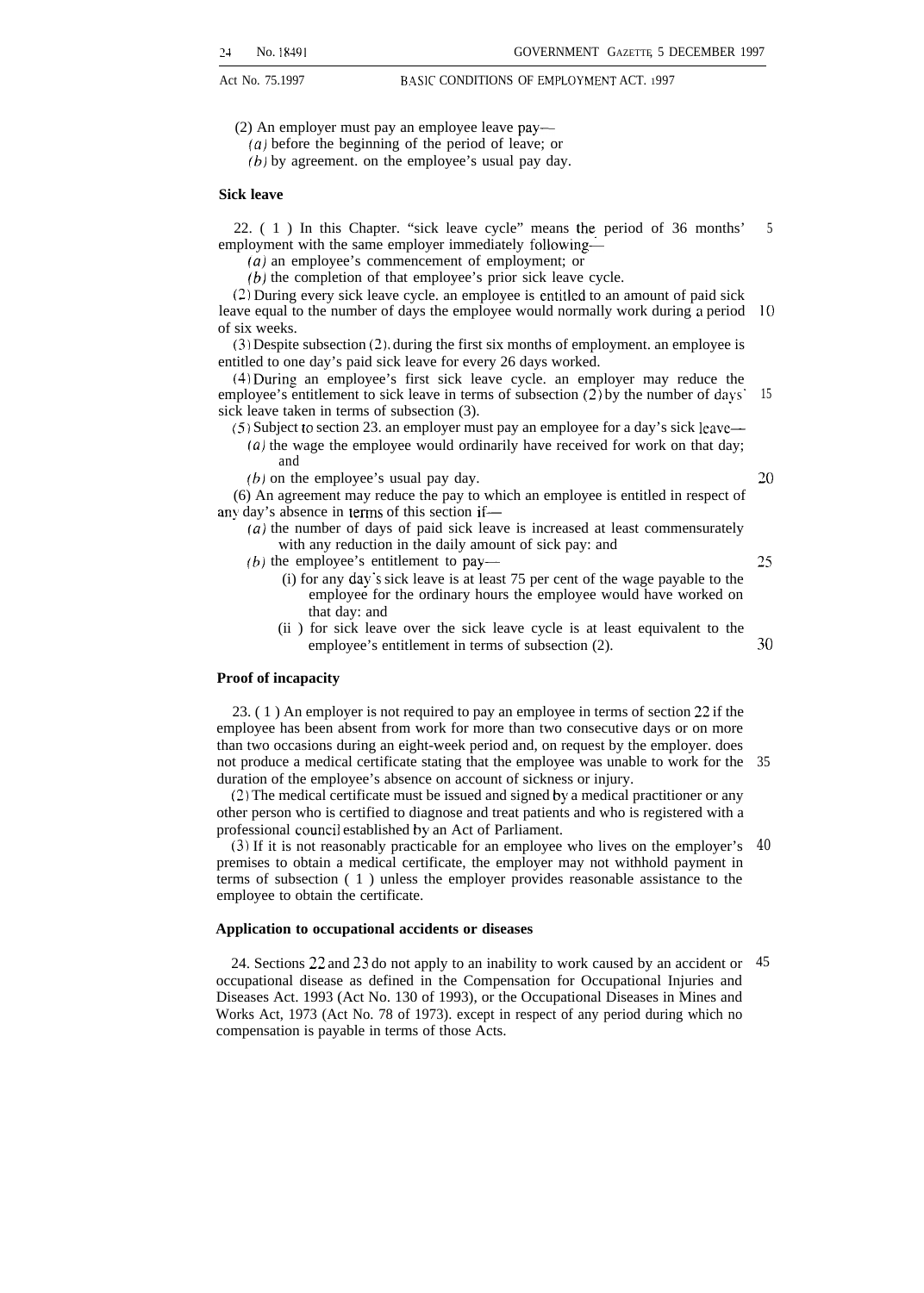### **Maternity leave**<sup>6</sup>

**25.**(1) Anemployee is entitled to at least four consecutive months' maternity leave.

- (2) An employee may commence maternity leave—
	- (a) at any time from four weeks before the expected date of birth, unless otherwise agreed; or 5
	- $(b)$  on a date from which a medical practitioner or a midwife certifies that it is necessary for the employee's health or that of her unborn child.

(3) NO employee may work for six weeks after the birth of her child. unless a medical practitioner or midwife certifies that she is fit to do so.

(4) An employee who has a miscarriage during the third trimester of pregnancy or 10 bears a stillborn child is entitled to maternity leave for six weeks after the miscarriage or stillbirth. whether or not the employee had commenced maternity leave at the time of the miscarriage or stillbirth.

(5) An employee must notify an employer in writing. unless the employee is unable to do so. of the date on which the employee intends to  $\frac{15}{15}$ 

- *(a)* commence maternity leave; and
- $(b)$  return to work after maternity leave.
- $(6)$  Notification in terms of subsection  $(5)$  must be given—
	- $(a)$  at least four weeks before the employee intends to commence maternity leave: or  $20$

*(b)* if it is not reasonably practicable to do so. as soon as is reasonably practicable. (7) The payment of maternity benefits will be determined by the Minister subject to

the provisions of the Unemployment Insurance Act. 1966 (Act No. 30 of 1966).7

### **Protection of employees before and after birth of a child**

26. ( 1 ) No employer may require or permit a pregnant employee or an employee who 25 is nursing her child to perform work that is hazardous to her health or the health of her child<sup>8</sup>

 $(2)$  During an employee's pregnancy. and for a period of six months after the birth of her child. her employer must offer her suitable, alternative employment on terms and conditions that are no less favorable than her ordinary terms and conditions of 30 employment, if—

(a) the employee is required to perform night work. as defined in section  $17(1)$  or

her work poses a danger to her health or safety or that of her child; and

 $(b)$  it is practicable for the employer to do so.

### **Family responsibility leave 35**

27. ( 1 ) This section applies to an employee—

 $(a)$  who has been in employment with an employer for longer than four months; and

(b) who works for at least four days a week for that employer.

(2) An employer must grant an employee, during each annual leave cycle. at the 40 request of the employee. three days' paid leave. which the employee is entitled to take— *(a)* when the employee's child is born;

(b) when the employee's child is sick; or

<sup>6.</sup> In terms of' section  $187(1 \text{ } \text{K}e)$  of the Labour Relations Act. 1995. the dismissal of an employee on account of her pregnancy, intended pregnancy, or any reason related to her pregnancy, is automatically unfair. The definition of dismissal in section 186 of the Labour Relations Act, 1995, includes the refusal to allow an employee to resume work after she has taken maternity leave in terms of any law. collective agreement or her contract.

<sup>7.</sup> Sections 34 and 37 of the Unemployment Insurance Act, 1966 (Act No. 30 of 1966), provide for the payment of maternity leave. Legislative amendments will be proposed to Cabinet to improve these benefits and to provide that the payment to an employee of maternity benefits does not adversely affect her right to unemployment benefits.

<sup>8.</sup> The Minister must Issue a Code of Good Practice on the Protection of Employees during Pregnancy and after the Birth of a Child in terms of section  $87(1)(b)$ .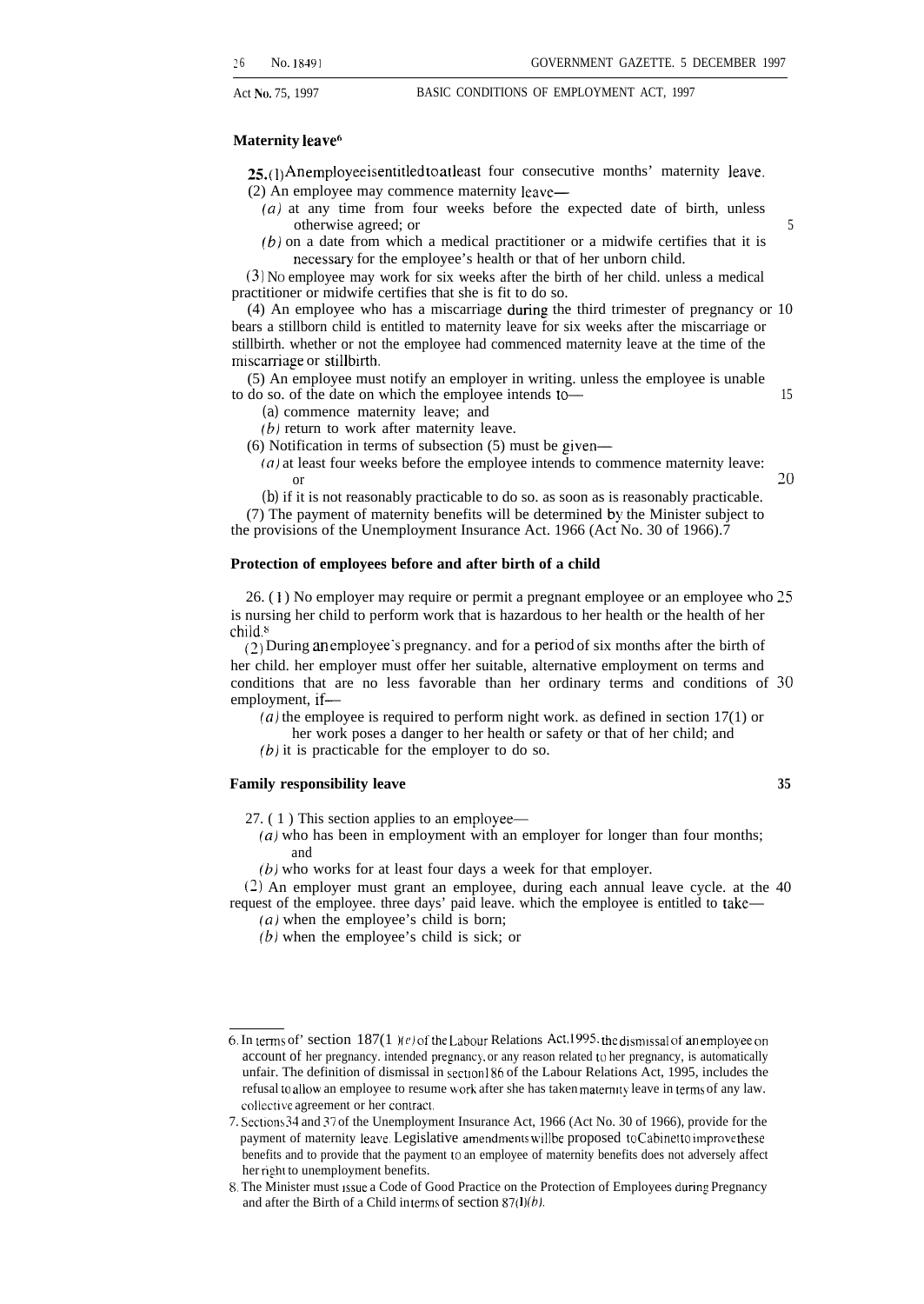$(c)$  in the event of the death of-

(i) the employee's spouse or life partner; or

(ii) the employee's parent, adoptive parent, grandparent, child, adopted child, grandchild or sibling.

(3) Subject to subsection (5), an employer must pay an employee for a day's family 5 responsibility leave—

 $(a)$  the wage the employee would ordinarily have received for work on that day; and

*(b)* on the employee's usual pay day.

(4) An employee may take family responsibility leave in respect of the whole or a part 10 of a day.

(5) Before paying an employee for leave in terms of this section, an employer may require reasonable proof of an event contemplated in subsection ( 1 ) for which the leave was required.

(6) An employee's unused entitlement to leave in terms of this section lapses at the 15 end of the annual leave cycle in which it accrues.

(7) A collective agreement may vary the number of days and the circumstances under which leave is to be granted in terms of this section.

### **CHAPTER FOUR**

### *Particulars of employment and remuneration 20*

### **Application of this Chapter**

**28.** (1) This Chapter does not apply to an employee who works less than 24 hours a month for an employer.

(2) Sections 29(1 )(n), (o) and (p), 30.31 and 33 do not apply to—

(*a*) an employer who employs fewer than five employees; and  $25$ 

 $(b)$  the employment of a domestic worker.

### **Written particulars of employment**

 $29. (1)$  An employer must supply an employee, when the employee commences employment, with the following particulars in writing—

- $(a)$  the full name and address of the employer;  $30$ 
	- *(b)* the name and occupation of the employee. or a brief description of the work for which the employee is employed;
	- $(c)$  the place of work, and. where the employee is required or permitted to work at various places. an indication of this;
	- $(d)$  the date on which the employment began;  $35$
	- (e) the employee's ordinary hours of work and days of work;
	- (f) the employee's wage or the rate and method of calculating wages:
	- $(g)$  the rate of pay for overtime work;
	- (h) any other cash payments that the employee is entitled to;
	- *(i)* any payment in kind that the employee is entitled to and the value of the 40 payment in kind;
	- $(j)$  how frequently remuneration will be paid;
	- (k) any deductions to be made from the employee's remuneration;
	- $(l)$  the leave to which the employee is entitled;
	- $(m)$  the period of notice required to terminate employment, or if employment is for 45 a specified period, the date when employment is to terminate;
	- $(n)$  a description of any council or sectoral determination which covers the employer's business;
	- (o) any period of employment with a previous employer that counts towards the employees period of employment; *50*
	- *(p)* a list of any other documents that form part of the contract of employment. indicating a place that is reasonably accessible to the employee where a copy of each may be obtained.
- (2) When any matter listed in subsection (1) changes—
	- *(a)* the written particulars must be revised to reflect the change; and 55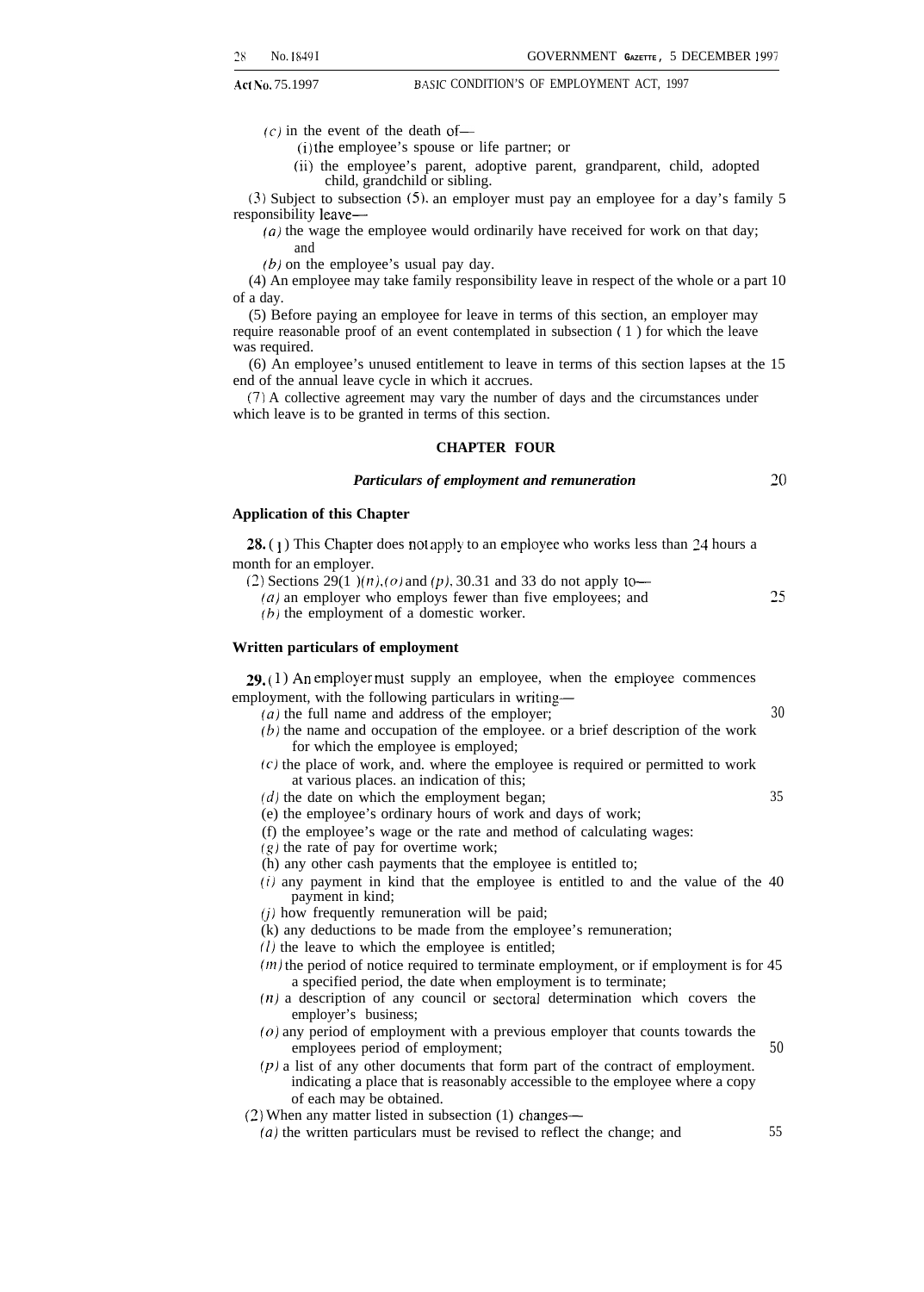- Act No. 75, 1997 BASIC CONDITIONS OF EMPLOYMENT ACT. 1997
	- (b) the employee must be supplied with a copy of the document reflecting the change.

(3) If an employee is not able to understand the written particulars. the employer must ensure that they are explained to the employee in a language and in a manner that the employee understands. 5

(4) Written particulars in terms of this section must be kept by the employer for a period of three years after the termination of employment.

### **Informing employees of their rights**

30. An employer must display at the workplace where it can be read by employees a statement in the prescribed form of the employee's rights under this Act in the official 10 languages which are spoken in the workplace.

### **Keeping of records**

**31.** (1) Every employer must keep a record containing at least the following information:

(a) The employee's name and occupation; 15

*(b)* the time worked by each employee;

 $f c$ ) the remuneration paid to each employee;

*(d)* the date of birth of any employee under 18 years of age: and

 $(e)$  any other prescribed information.

 $(2)$  A record in terms of subsection  $(1)$  must be kept by the employer for a period of 20 three years from the date of the last entry in the record.

(3) No person may make a false entry in a record maintained in terms of subsection (1).

(4) An employer who keeps a record in terms of this section is not required to keep any other record of time worked and remuneration paid as required by any other 25 employment law.

### **Payment of remuneration**

32. ( 1 ) An employer must pay to an employee any remuneration that is paid in money—

(a) in South African currency; *30*

- *(b)* daily. weekly, fortnightly or monthly; and
- $(c)$  in cash. by cheque or by direct deposit into an account designated by the employee.
- (2) Any remuneration paid in cash or by cheque must be given to each employee—
	- (*a*) at the workplace or at a place agreed to by the employee;  $35$ *(b)* during the employee's working hours or within 15 minutes of the commencement or conclusion of those hours; and
- $(c)$  in a sealed envelope which becomes the property of the employee.

(3) An employer must pay remuneration not later than seven days after—

(a) the completion of the period for which the remuneration is payable; or *40 (b)* the termination of the contract of employment.

(4) Subsection *(3)(b)* does not apply to any pension or provident fund payment to an employee that is made in terms of the rules of the fund.

### **Information about remuneration**

33. (1) An employer must give an employee the following information in writing on 45 each day the employee is paid:

- *(a)* The employer's name and address;
- *(b)* the employee's name and occupation;
- $(c)$  the period for which the payment is made;

*(d)* the employee's remuneration in money;

- (e) the amount and purpose of any deduction made from the remuneration:
- $(f)$  the actual amount paid to the employee; and
	- $(g)$  if relevant to the calculation of that employee's remuneration—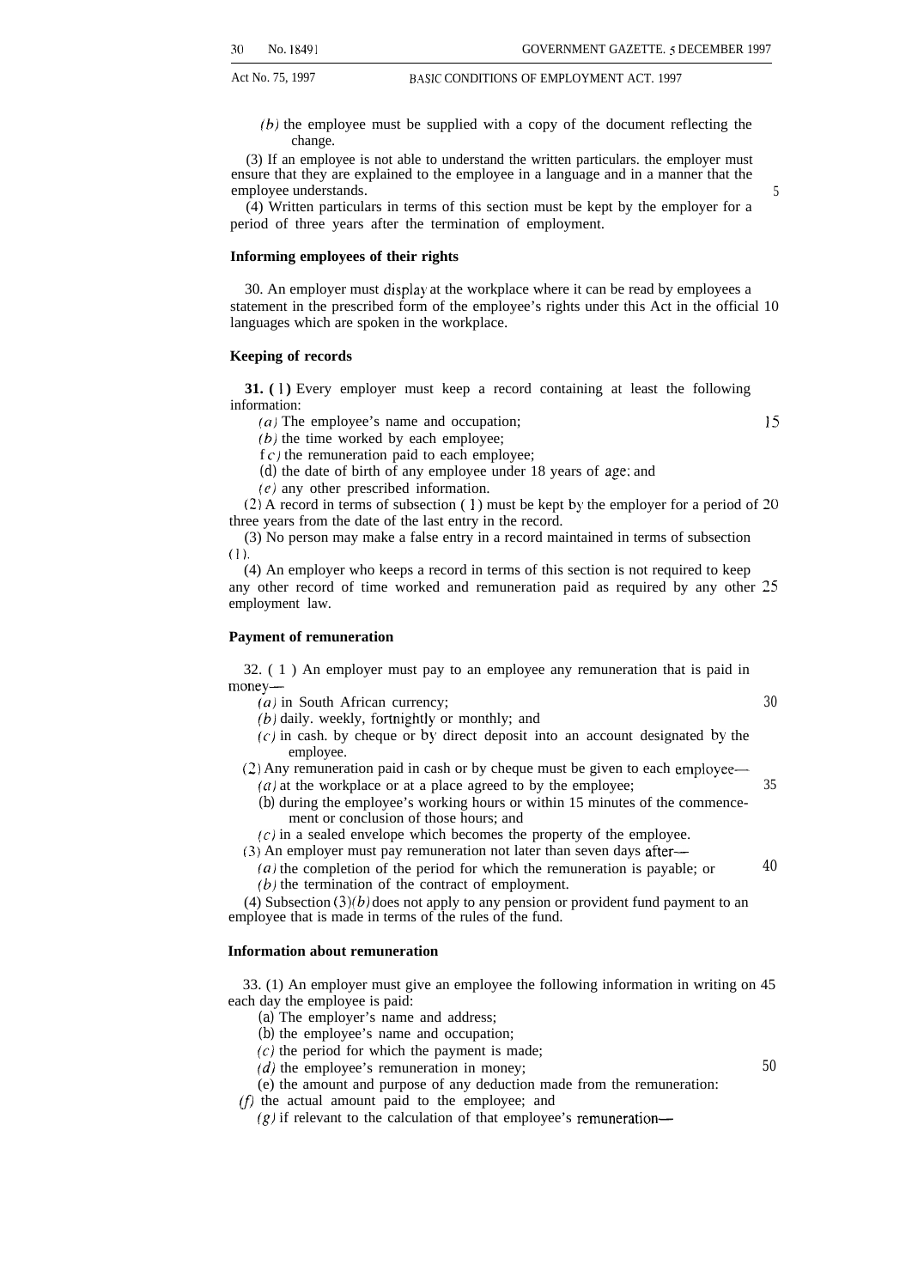- (i) the employee's rate of remuneration and overtime rate;
- (ii) the number of ordinary and overtime hours worked by the employee during the period for which the payment is made;
- (iii) the number of hours worked by the employee on a Sunday or public holiday during that period; and 5
- (iv) if an agreement to average working time has been concluded in terms of section 12. the total number of ordinary and overtime hours worked by the employee in the period of averaging.

(2) The written information required in terms of subsection (1) must be given to each employee- *10*

*(a)* at the workplace or at a place agreed to by the employee; and

(b) during the employee's ordinary working hours or within 15 minutes of the commencement or conclusion of those hours.

### **Deductions and other acts concerning remuneration**

**34. (I)** An employer may not make any deduction from an employee's remuneration 15 unless—

- $(a)$  subject to subsection  $(2)$ , the employee in writing agrees to the deduction in respect of a debt specified in the agreement; or
- $(b)$  the deduction is required or permitted in terms of a law. collective agreement.  $c$ ourt order or arbitration award.  $20$

(2) A deduction in terms of subsection  $(1)(a)$  may be made to reimburse an employer for loss or damage only if—

- $(a)$  the loss or damage occurred in the course of employment and was due to the fault of the employee;
- $(b)$  the employer has followed a fair procedure and has given the employee a 25 reasonable opportunity to show why the deductions should not be made;
- (c) the total amount of the debt does not exceed the actual amount of the loss or damage; and
- (d) the total deductions from the employee's remuneration in terms of this subsection do not exceed one-quarter of the employee's remuneration in 30 money.

(3) A deduction in terms of subsection(1)(a) in respect of any goods purchased by the employee must specify the nature and quantity of the goods.

(4) An employer who deducts an amount from an employee's remuneration in terms of subsection ( 1 ) for payment to another person must pay the amount to the person in 35 accordance with the time period and other requirements specified in the agreement. law. court order or arbitration award.

(5) An employer may not require or permit an employee te

- $(a)$  repay any remuneration except for overpayments previously made by the employer resulting from an error in calculating the employee's remuneration; 40 or
- (b) acknowledge receipt of an amount greater than the remuneration actually received.

### **Calculation of remuneration and wages**

**35. (1)** An employee's wage is calculated by reference to the number of hours the 45 employee ordinarily works.

(2) For the purposes of calculating the wage of an employee by time. an employee is deemed ordinarily to work—

- $(a)$  45 hours in a week. unless the employee ordinarily works a lesser number of hours in a week;  $50$
- *(b)* nine hours in a day, or seven and a half hours in the case of an employee who works for more than five days a week, or the number of hours that an employee works in a day in terms of an agreement concluded in accordance with section 11, unless the employee ordinarily works a lesser number of hours in a day. 55

(3) An employee's monthly remuneration or wage is four and one-third times the employee's weekly remuneration or wage, respectively.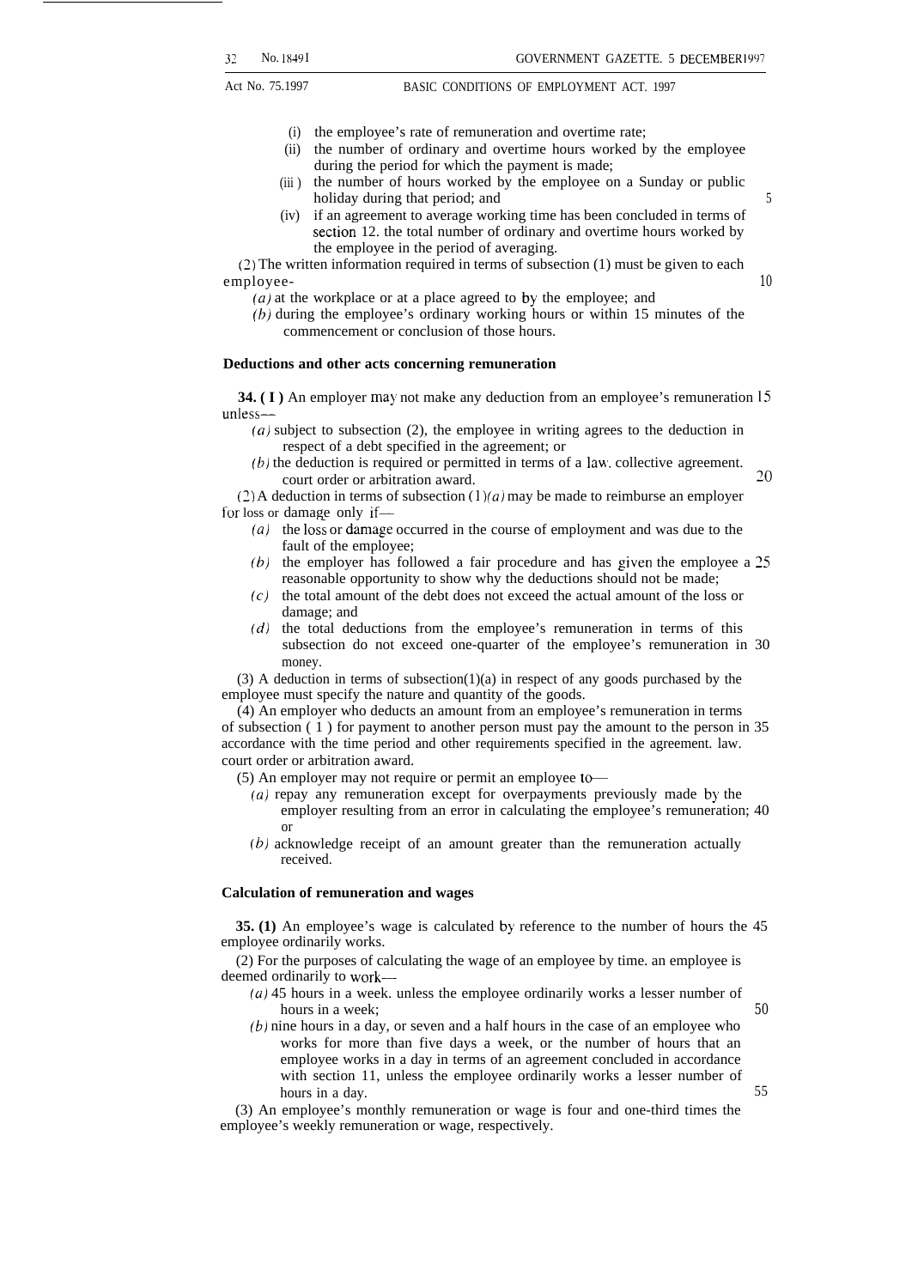*(4)* If an employee's remuneration or wage is calculated, either wholly or in part, on a basis other than time or if an employee's remuneration or wage fluctuates significantly from period to period, any payment to that employee in terms of this Act must be calculated by reference to the employee's remuneration or wage during—

(a) the preceding 13 weeks; or 5

(b) if the employee has been in employment for a shorter period, that period.

(5) For the purposes of calculating an employee's annual leave pay in terms of section z 1, notice pay in [ems of section **38** or severance pay in" terms of section 41. an employee's remuneration—

- *(a)* includes the cash value of any payment in kind that forms part of the 10 employee's remuneration unless the employee receives that payment in kind; but
- *(b)* excludes—
	- (i) gratuities:
	- (ii) allowances paid to an employee for the purposes of enabling an 15 employee to work; and
	- (iii ) any discretionary payments not related to the employee's hours of work or work performance.

### **CHAPTER FIVE**

### *Termination of employment*

**Application of this Chapter**

36. This Chapter does not apply to an employee who works less than 24 hours in a month for an employer.

### **N'otice of termination of employment**

37. ( 1 ) Subject to section 38, a contract of employment terminable at the instance of 25 a party to the contract may be terminated only on notice of not less than—

- $(a)$  one week. if the employee has been employed for four weeks or less; *(b)* two weeks. if the employee has been employed for more than four weeks but
	- not more than one year:
- (c) four weeks, if the employee— *30*
	- *(i)* has been employed for one year or more: or
	- (ii) is a farm worker or domestic worker who has been employed for more than four weeks.

(2) A collective agreement may permit a notice period shorter than that required by subsection (1). 35

(3) No agreement may require or permit an employee to give a period of notice longer than that required of the employer.

 $(4)$  (a) Notice of termination of a contract of employment must be given in writing, except when it is given by an illiterate employee.

(b) If an employee who receives notice of termination is not able to understand it. the 40 notice must be explained orally by, or on behalf of. the employer to the employee in an official language the employee reasonably understands.

(5) Notice of termination of a contract of employment given by an employer must—

- (a) not be given during any period of leave to which the employee is entitled in terms of Chapter Three; and 45
- *(b)* not run concurrently with any period of leave to which the employee is entitled in terms of Chapter Three, except sick leave.
- (6) Nothing in this section affects the right—
	- *(a)* of a dismissed employee to dispute the lawfulness or fairness of the dismissal in terms of Chapter VIII of the Labour Relations Act, 1995, or any other law; 50 and
	- $(b)$  of an employer or an employee to terminate a contract of employment without notice for any cause recognised by law.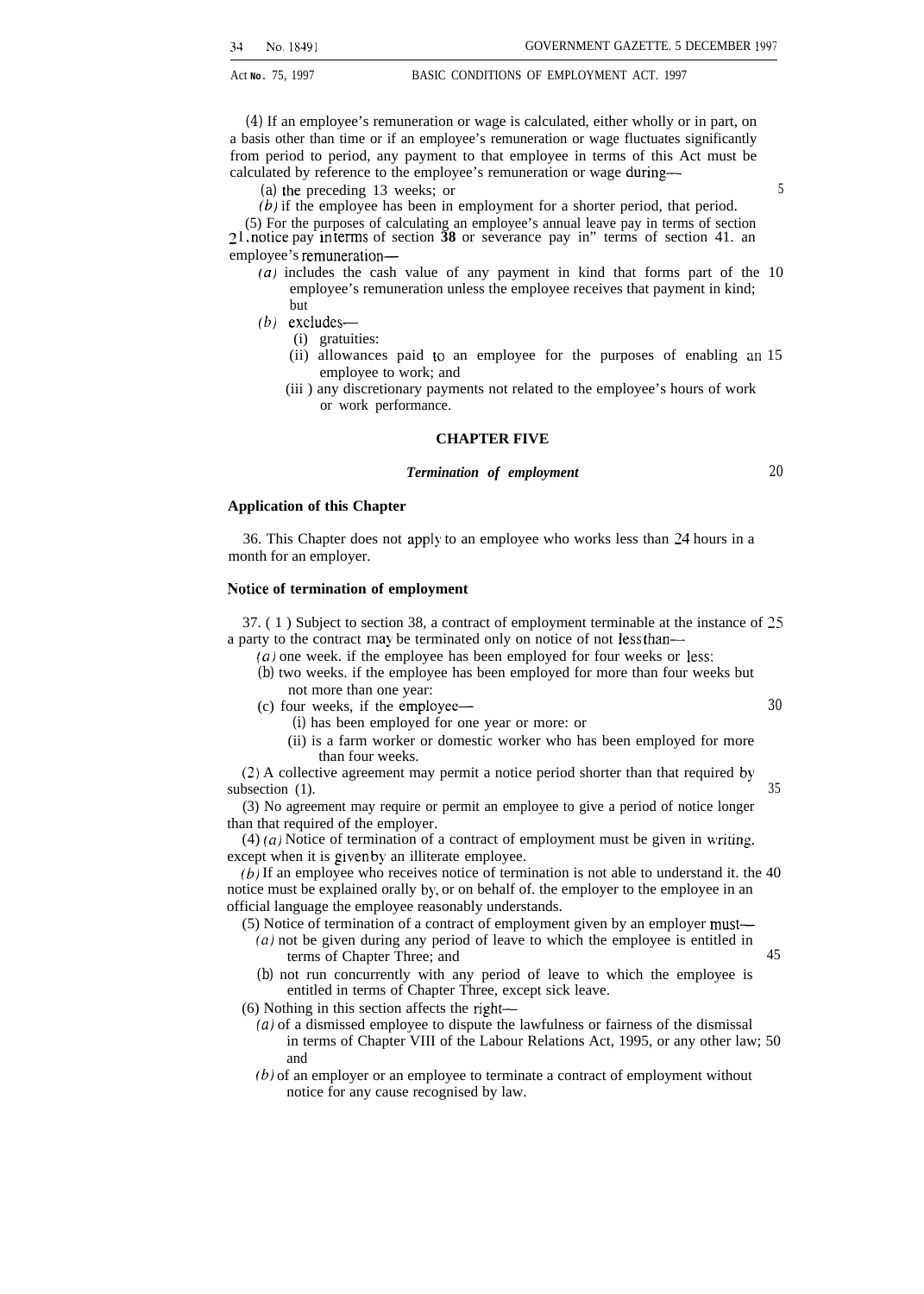### **Payment instead of notice**

**38. (1)** Instead of giving an employee notice in terms of section 37, an employer may pay the employee the remuneration the employee would have received, calculated in accordance with section 35, if the employee had worked during the notice period.

(2) If an employee gives notice of termination of employment, and the employer waives any part of the notice, the employer must pay the remuneration referred to in subsection  $(1)$ , unless the employer and employee agree otherwise. 5

### **Employees in accommodation provided by employers**

39. ( 1 ) If the employer of an employee who resides in accommodation that is situated on the premises of the employer or that is supplied by the employer terminates the *10* contract of employment of that employee—

- *(a)* before the date on which the employer was entitled to do so in terms of section 37; or
- $(b)$  in terms of section 38,

the employer is required to provide the employee with accommodation for a period of 15 one month, or if it is a longer period, until the contract of employment could lawfully have been terminated.

(2) If an employee elects to remain in accommodation in terms of subsection (1) after the employer has terminated the employees contract of employment in terms of section 38. the remuneration that the employer is required to pay in terms of section 38 is reduced by that portion of the remuneration that represents the agreed value of the accommodation for the period that the employee remains in the accommodation. ~o

### **Payments on termination**

40. On termination of employment, an employer must pay an employee—

- *(a)* for any paid time off that the employee is entitled to in terms of section 10(3) 25 or 16(3) that the employee has not taken;
- (b) remuneration calculated in accordance with section 21(1) for any period of annual leave due in terms of section  $20(2)$  that the employee has not taken; and
- (c) if the employee has been in employment longer than four months. in respect *30* of the employee-s annual leave entitlement during an incomplete annual leave cycle as defined in section 20(1 )—
	- (i) one day's remuneration in respect of every 17 days on which the employee worked or was entitled to be paid; or
	- (ii) remuneration calculated on any basis that is at least as favorable to the employee as that calculated in terms of subparagraph (i). *35*

### **Severance pay**

**41. (1)** For the purposes of this section. "operational requirements" means requirements based on the economic, technological, structural or similar needs of an employer.

(2) An employer must pay an employee who is dismissed for reasons based on the employer's operational requirements severance pay equal to at least one week's remuneration for each completed year of continuous service with that employer, calculated in accordance with section 35.

(3) The Minister may vary the amount of severance pay in terms of subsection (2) by notice in the *Gazette.* This variation may only be done after consulting NEDLAC and the Public Service Co-ordinating Bargaining Council established under Schedule 1 of the Labour Relations Act. 1995. *45*

(4) An employee who unreasonably refuses to accept the employer's offer of alternative employment with that employer or any other employer, is not entitled to severance pay in terms of subsection (2). *50*

(5) The payment of severance pay in compliance with this section does not affect an employee's right to any other amount payable according to law.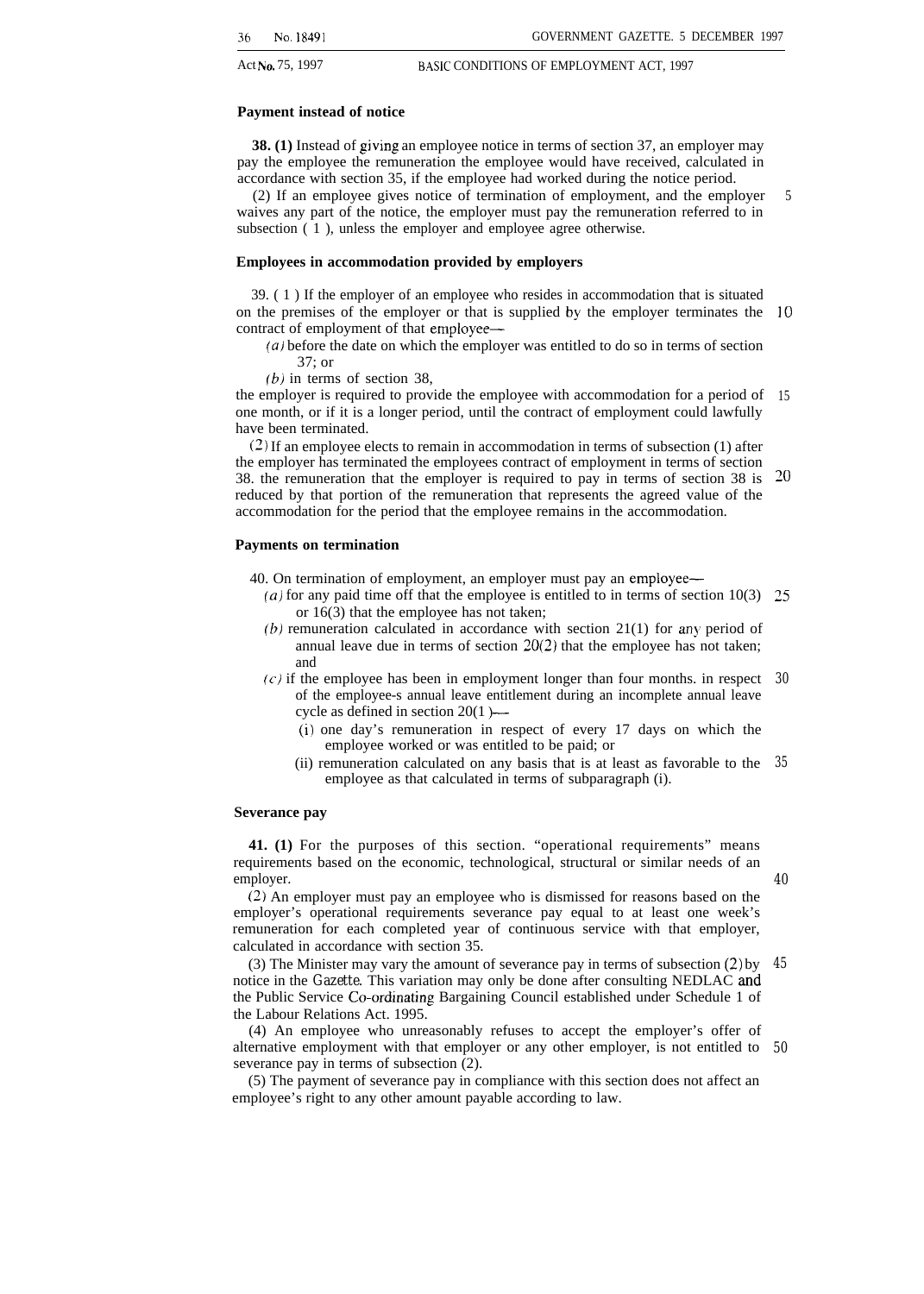(6) If there is a dispute only about the entitlement to severance pay in terms of this section, the employee may refer the dispute in writing to--

Act No. 75, 1997 BASIC CONDITIONS OF EMPLOYMENT ACT, 1997

*(a)* a council, if the parties to the dispute fall within the registered scope of that council; or

*(b) the* CCMA, if no council has jurisdiction. 5

(7) The employee who refers the dispute to the council or the *CCMA* must satisfy it that a copy of the referral has been served on all the other parties to the dispute.

(8) The council or the CCMA must attempt to resolve the dispute through conciliation.

(9) If the dispute remains unresolved, the employee may refer it to arbitration. 10

( 10) If the Labour Court is adjudicating a dispute about a dismissal based on the employer's operational requirements, the Court may inquire into and determine the amount of any severance pay to which the dismissed employee may be entitled and the Court may make an order directing the employer to pay that amount.

### **Certificate of service 15**

*42.* On termination of employment an employee is entitled to a certificate of service stating—

*(a)* the employee's full name:

*(b)* the name and address of the employer:

- $(c)$  a description of any council or sectoral employment standard by which the 20 employer's business is covered;
- *(d)* the date of commencement and date of termination of employment;
- $(e)$  the title of the job or a brief description of the work for which the employee was employed at date of termination:

 $(f)$  the remuneration at date of termination: and  $25$ 

 $(g)$  if the employee so requests. the reason for termination of employment.

### **CHAPTER SIX**

### *Prohibition of employment of children and forced labour*

### **Prohibition of employment of children**

43. ( 1 ) No person may employ a child— *30*

*(a)* who is under 15 years of age; or

- *(b)* who is under the minimum school-leaving age in terms of any law. if this is 15 or older. "
- (2) No person may employ a child in employment—
- (a) that is inappropriate for a person of that age;  $35$
- (b) that places at risk the child's well-being. education. physical or mental health. or spiritual. moral or social development.

(3) A person who employs a child in contravention of subsection  $(1)$  or  $(2)$  commits an offence.

### **Employment of children of 15 years or older** *40*

44. (1) Subject to section 43(2), the Minister may, on the advice of the Commission. make regulations to prohibit or place conditions on the employment of children who are at least 15 years of age and no longer subject to compulsory schooling in terms of any law.

(2) A person who employs a child in contravention of subsection (1) commits an 45 offence.

<sup>9.</sup> Section 31(1) of the South African Schools Act, 1996 (ACI No, 84 of 1996), requires *every* parent**<sup>10</sup>** cause every learner for whom he or she is responsible to attend school until the last school day of the year in which the learner reaches the age of 15 or the ninth grade, whichever is the first.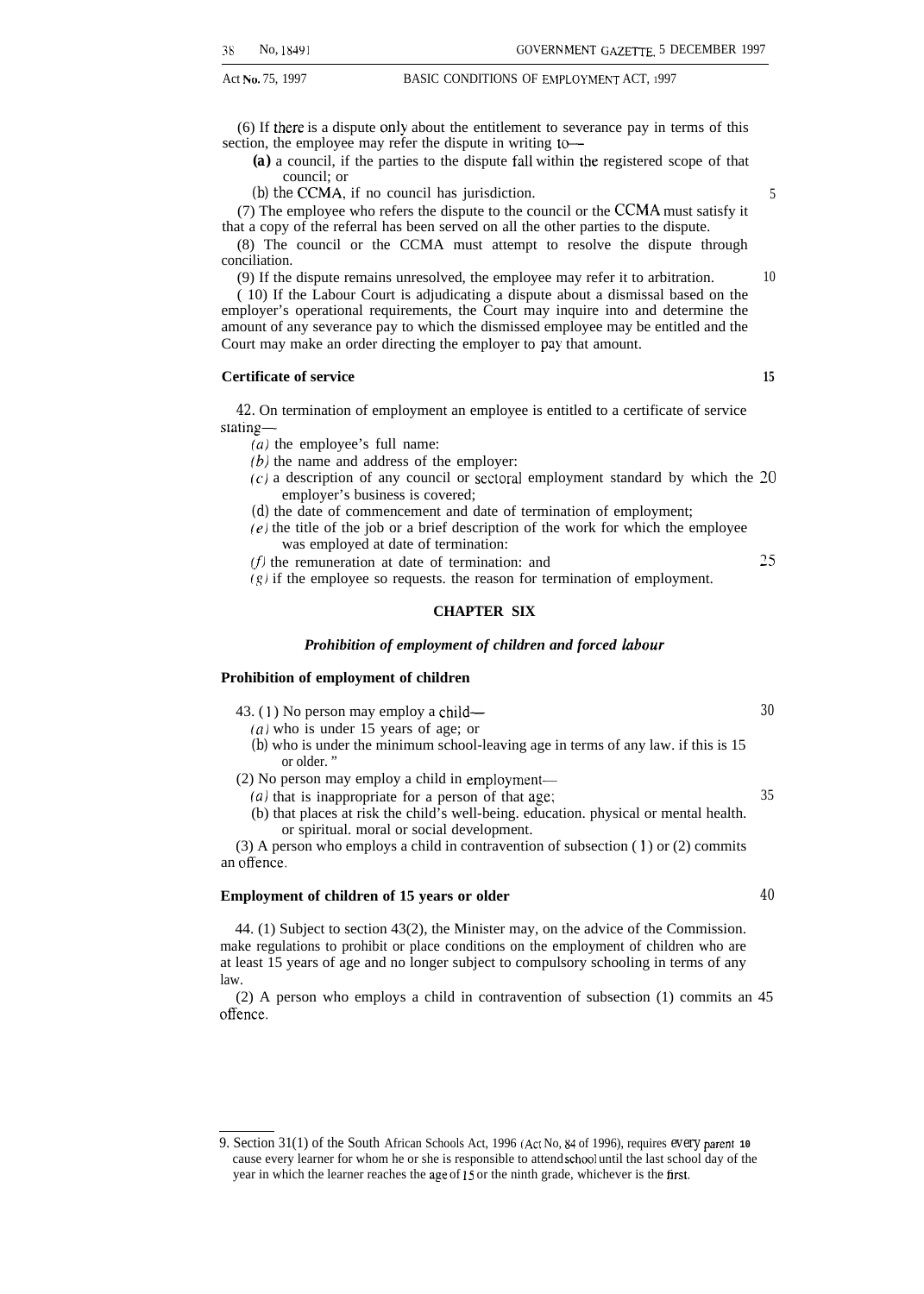20

Act N{). 75, 1997 BASIC CONDITIONS OF EMPLOYMENT ACT, 1997

### **Medical examinations**

**45.** The Minister may, after consulting the Commission. make regulations relating to the conduct of medical examinations of children in employment. <sup>10</sup>

### **Prohibitions**

- **46.** It is an offence to- 5
	- *(a)* assist an employer to employ a child in contravention of this Act; or
	- (b) discriminate against a person who refuses to permit a child to be employed in contravention of this Act.

### **Evidence of age**

**47.** In any **proceedings** in terms of this Act, if the age of an employee is a relevant 10 factor for which insufficient evidence is available. it is for the party who alleges that the employment complied with the provisions of this Chapter to prove that it was reasonable for that party to believe, after investigation. that the person was not below the permitted age in terms of section 43 or 44.

### **Prohibition of forced labour 15**

### **48. ( 1 ) Subject to the Constitution, all forced labour is prohibited.**

**(2) No person may for his** or her own benefit or for the benefit of someone else. cause. demand or impose forced labour in contravention of subsection ( l).

(3) A person who contravenes subsection (1) or (2) commits an offence.

### **CHAPTER SEVEN**

### *Variation of basic conditions of employment*

### **Variation by agreement**

**49. ( 1 )** A collective agreement concluded in a bargaining council may alter, replace or exclude any basic condition of employment if the collective agreement is consistent with the purpose of this Act and the collective agreement does not— 25

- *(a)* reduce the protection afforded to employees by sections 7. 9 and any regulation made in terms of section 13;
- *(b)* reduce the protection afforded to employees who perform night work in terms of section  $17(3)$  and  $(4)$ ;
- *(c')* reduce an employee's annual leave in terms of section 20 to less than two *30* weeks;
- *(d)* reduce an employee's entitlement to maternity leave in terms of section 25;
- *(e)* reduce an employee's entitlement to sick leave in terms of sections 22 to 24; *(f)* conflict with the provisions of Chapter Six

 $(2)$  A collective agreement. other than an agreement contemplated in subsection (1), 35 may replace or exclude a basic condition of employment. to the extent permitted by this Act or a sectoral determination.

(3) An employer and an employee may agree to replace or exclude a basic condition of employment to the extent permitted by this Act or a sectoral determination.

(4) No provision in this Act or a sectoral determination may be interpreted as 40 permitting—

- *(a)* a contract of employment or agreement between an employer and an employee contrary to the provisions of a collective agreement;
- $(b)$  a collective agreement contrary to the provisions of a collective agreement concluded in a bargaining council, 45

<sup>10.</sup> Section 90(3) protects the confidentiality of any medical examination conducted in terms of this Act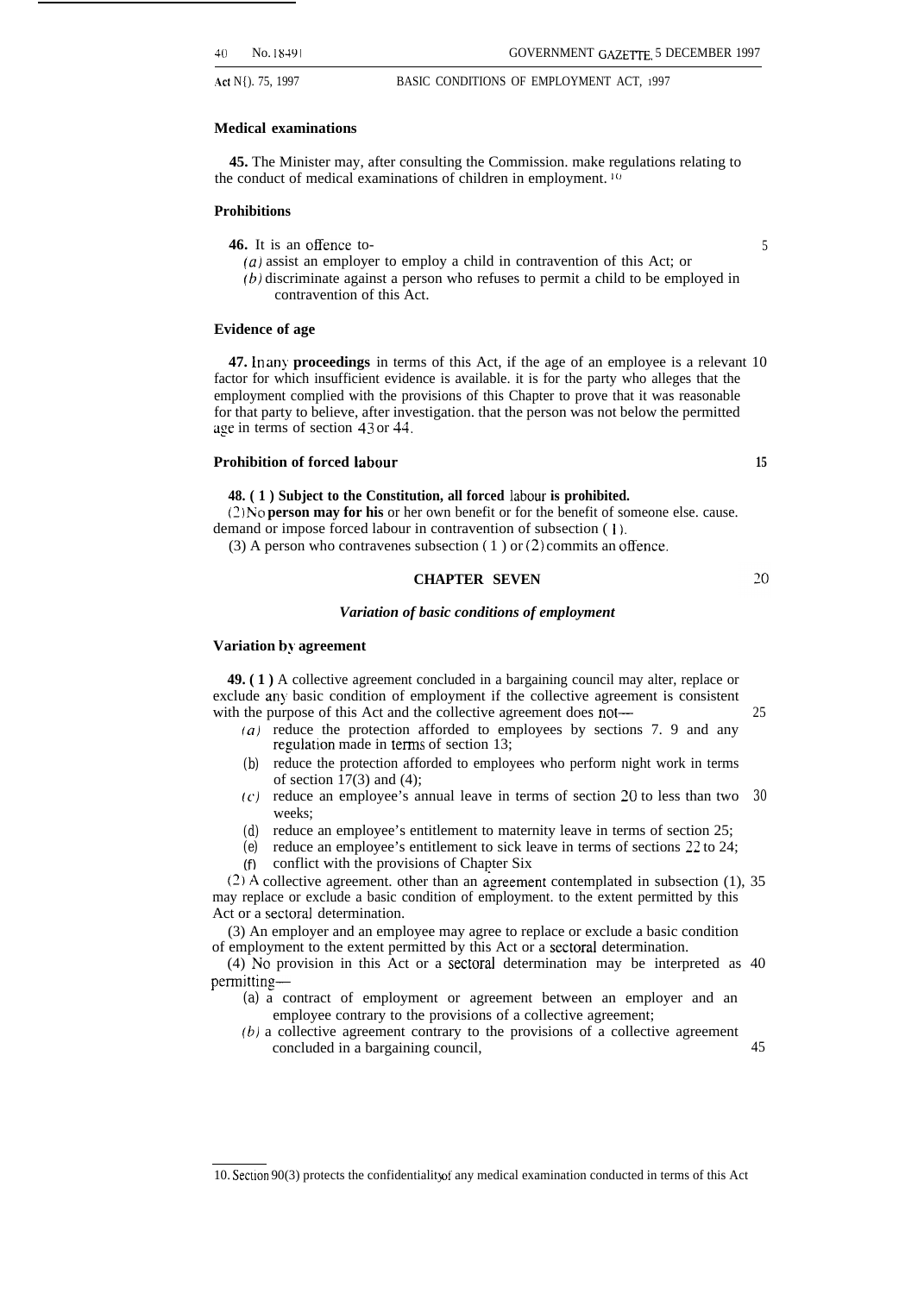### **Variation by Minister**

**50. (1)** The Minister may. if it is consistent with the purpose of this Act, make a determination to replace or exclude any basic condition of employment provided for in this Act in respect of—

- (*a*) any category of employees or category of employers; or  $5$
- (b) any employer or employee in respect of whom an application is made by— (i) the employer;
	- (ii) the registered employers' organisation:
	- (iii ) the employer and the registered employers' organisation.
- (2) A determination in terms of subsection (1)  $\rightarrow$  10
	- $(a)$  may not be made in respect of sections 7.9. 17(3) and (4). 43(2).44 or 48 or a regulation made in terms of section 13: and
	- $(b)$  may only be made in respect of section 43(1) to allow the employment of children in the performance of advertising. sports, artistic or cultural activities. 15
- (3) A determination in terms of subsection  $1(a)$  must—
	- *(a)* be made on the advice of the Commission: and

*(b)* be issued by a notice in the *Gazette.*

- (4) The Minister may request the Commission—
	- (a) to advise on any application made in terms of subsection ( $1)(b)$ :  $20$
	- *(b)* to prepare guidelines for the consideration of applications made in terms of subsection (1)(b).

 $(5)$  A determination in terms of subsection  $(1)$  that applies to the public service must be made by the Minister with the concurrence of the Minister for the Public Service and Administration. 25

(6) If a determination in terms of subsection ( 1 ) concerns the employment of children. the Minister must consult with the Minister for Welfare and Population Development before making the determination.

 $(7)$  (a) A determination in terms of subsection ( $1$ )(b) may be issued if the application has the consent of every registered trade union that represents the employees in respect 30 of whom the determination is to apply.

 $(b)$  If no consent contemplated in paragraph  $(a)$  is obtained. a determination in terms of subsection  $(1)(b)$  may be issued if—

- (i) the employer or employers' organisation has served a copy of the application, together with a notice stating that representations may be made to the 35 Minister, on any registered trade union that represents employees affected by the application; and
- (ii ) in the case where the majority of employees are not represented by a registered trade union. the employer or employer's organisation has taken reasonable steps to bring the application and the fact that representations may 40 be made to the Minister. to the attention of those employees.
- (8) A determination made in terms of subsection  $(1)(b)$ 
	- (a) may be issued on any conditions and for a period determined by the Minister:  $(b)$  may take effect on a date earlier than the date on which the determination is
	- given. but not earlier than the date on which application was made; 45 (c) must be issued in a notice in the prescribed form if the determination is made
	- in respect of an application made by an employer;
	- (d) must be published in a notice in the *Gazette* if the determination is made in respect of an application made by an employers' organisation.

(9) *(a)* The Minister may on application by any affected party and after allowing other 50 affected parties a reasonable opportunity to make representations. amend or withdraw a determination issued in terms of subsection ( 1).

- *(b)* For the purposes of paragraph *(a).* an affected party is—
	- (i) an employer or employer's organisation that is covered by the determination;
	- *(ii)* a registered trade union representing employees covered by the determination. 55 or an employee covered by the determination who is not a member of a registered trade union.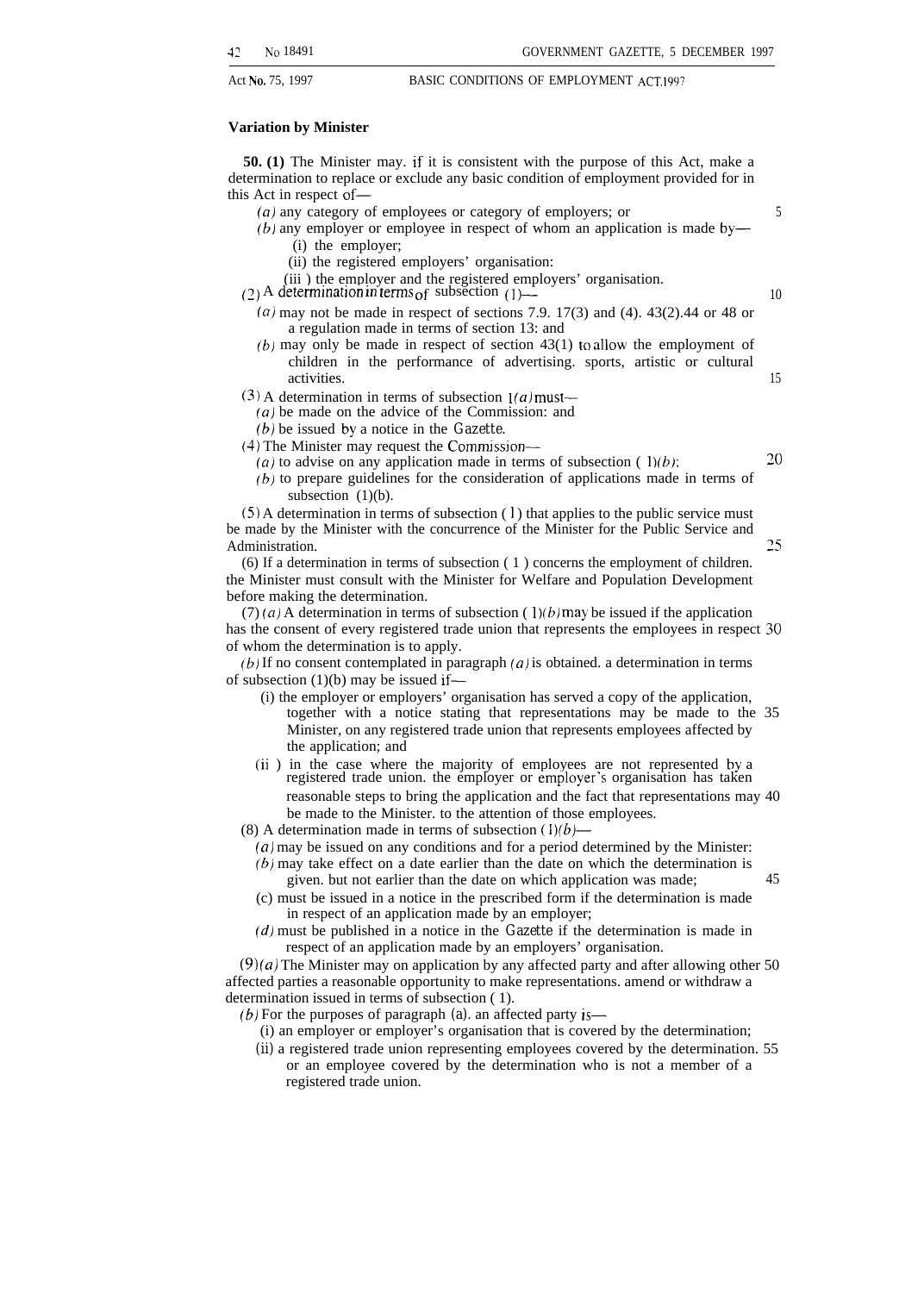(10) An employer in respect of whom a determination has been made. or whose employees are covered by a determination in terms of subsection (1). must---

- *(a)* display a copy of the notice conspicuously at the workplace where it can be read by the employees to whom the determination applies;
- $(b)$  notify each employee in writing of the fact of the determination and of where a copy of the notice has been displayed; and 5
- (c) give a copy of the notice to every—
	- (i) registered trade union representing those employees;
	- (ii) trade union representative representing those employees; and
	- (iii) employee who requests a copy.

### **CHAPTER EIGHT**

### *Sectoral determinations*

### **Sectoral determination**

**51. ( 1 )** The Minister may make a sectoral determination establishing basic conditions of employment for employees in a sector and area.

(2) A sectoral determination must be made in accordance with this Chapter and by notice in the *Gazette.*

### **Investigation**

**52. (1) Before making a sectoral determination, the Minister must direct the Director-General to investigate conditions of employment** in the sector and area concerned. *20*

(2) The Minister must determine terms of reference for the investigation. which must include—

(a) the sector and area to be investigated:

(b) the categories or classes of employees to be included in the investigation; and **25** (c) the matters to be investigated, which may inciude any matter listed in section 55(4).

(3) The Minister must publish a notice in the *Ga:ette* setting out the terms of reference of the investigation and inviting written representations by members of the public.

(4) If an organisation representing employers or employees in a sector and area makes a written request to the Minister to investigate conditions of employment in that sector and area. the Minister must either— *30*

*(a)* direct the Director-General to conduct an investigation; or

(b) request the Commission to advise the Minister on whether the requested investigation ought to be conducted.

### **Conduct of investigation**

**53. ( 1 ) For the purposes of conducting an investigation in terms of section 52(1), the Director-General may—**

- **(a) question any person who may be able to provide information relevant to any investigation; or** *40*
- **(b) require,** in writing, any employer or employee in a sector and area that is being investigated or any other person to furnish any information, book, document or object that is material to the investigation within a specified period, which must be reasonable.

(2) A person may not refuse to answer any relevant question by the Director-General 45 that he or she is legally obliged to answer. 11

### **Preparation of report**

**54. ( 1 ) On completion of an investigation. and after considering** any **representations made by members of the pubiic, the Director-General must prepare a report.**

*10*

15

<sup>11.</sup> An answer by a person to a question put to him or her by a person conducting an investigation may not be used in any criminal proceedings except proceedings in respect of a charge of perjury or making a false statement (s. 91).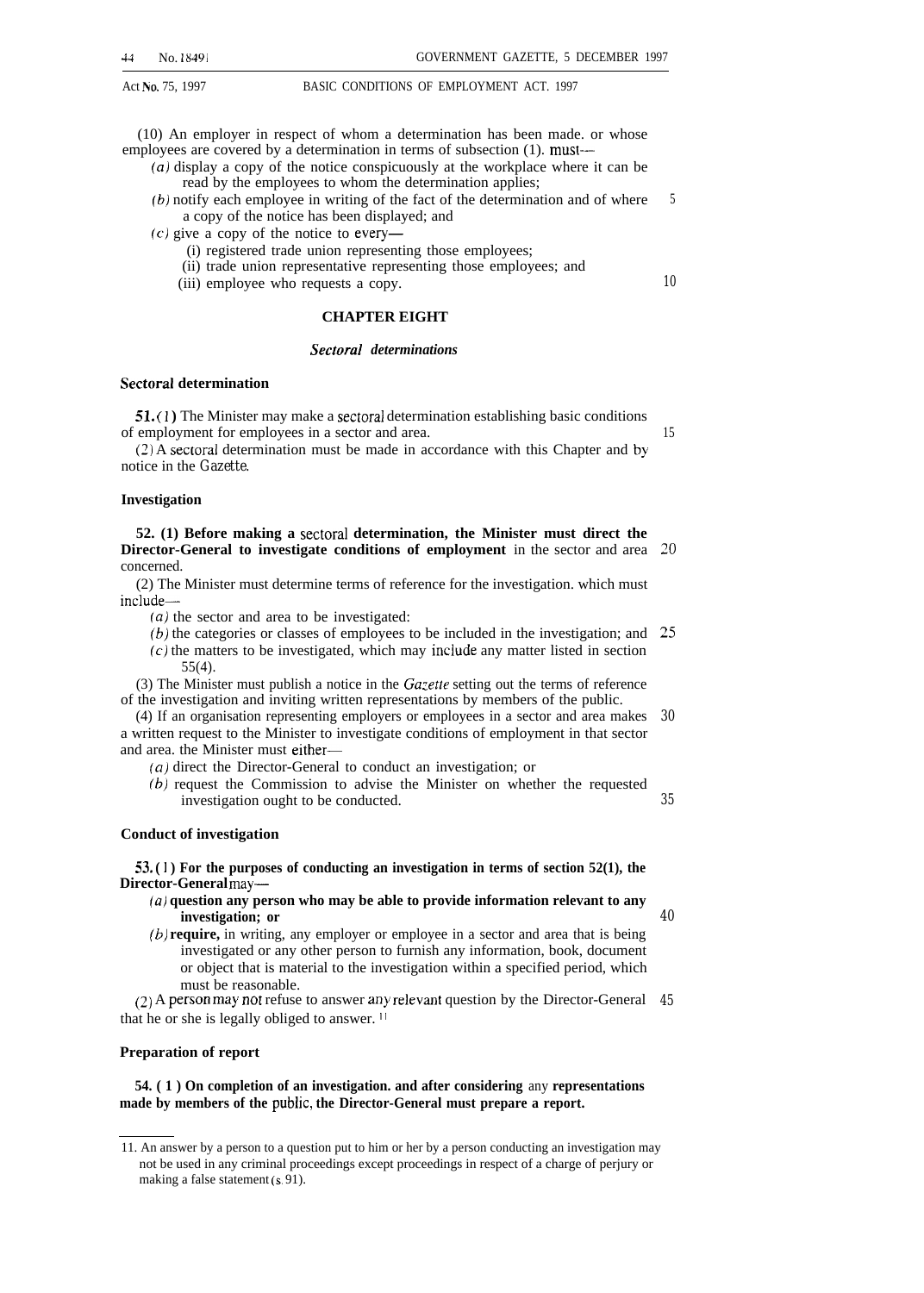(2) A copy of the report must be submitted to the Commission for its consideration. (3) When advising the Minister on the publication of a sectoral determination. the Commission must consider in respect of the sector and area concemed—

*(a)* the report prepared in terms of subsection (1):

(b) the ability of employers to carry on their business successfully: 5

 $(c)$  the operation of small. medium or micro-enterprises. and new enterprises;

 $(d)$  the cost of living;

(e) the alleviation of poverty;

 $(f)$  conditions of employment;

- (g) wage differentials and inequality; *10*
- *(h)* the likely impact of any proposed condition of employment on current employment or the creation of employment;
- *(i)* the possible impact of any proposed conditions of employment on the health. safety or welfare of employees:

35

40

45

 $(j)$  any other relevant information made available to the Commission.  $15$  $(4)$  The Commission must prepare a report for the Minister containing recommendations on the matters which should be included in a sectoral determination for the relevant sector and area.

### **Making of sectoral determination**

55. ( 1 ) After considering the report and recommendations of the Commission *20* contemplated in section 54(4). the Minister may make a sectoral determination for one or more sector and area.

(2) If the Minister does not accept a recommendation of the Commission made in terms of section 54(4), the Minister must refer the matter to the Commission for its reconsideration indicating the matters on which the Minister disagrees with the **Commission** 25

(3) After considering the further report and recommendations of the Commission. the Minister may make a sectoral determination.

- (4) A sectoral determination may in respect to the sector and area concemed—
	- (a) set minimum terms and conditions of employment, including minimum rates 30 of remuneration;
	- (b) provide for the adjustment of minimum rates of remuneration;

 $(c)$  regulate the manner. timing and other conditions of payment of remuneration;

 $(d)$  prohibit or regulate payment of remuneration in kind:

- $(e)$  require employers to keep employment records;
- $(f)$  require employers to provide records to their employees;
- (g) prohlb]t or regulate task-based work. piecework, home work and contract work;
- (h) set minimum standards for housing and sanitation for employees who reside on their employers' premises;
- *(i)* regulate payment of traveling and other work-related allowances;

 $(j)$  specify minimum conditions of employment for trainees:

 $(k)$  specify minimum conditions of employment for persons other than employees;

- (1) regulate training and education schemes;
- (m) regulate pension. provident. medical aid, sick pay. holiday and unemployment schemes or funds; and
- (n) regulate any other matter concerning remuneration or other terms or conditions of employment.

(5) Any provisions of a sectoral determination may apply to all or some of the 50 employers and employees in the sector and area concerned.

(6) A sectoral determination in terms of subsectio<sub>n</sub>(I)-

- (a) may not be made in respect of section 7.43(2) or 44:
- *(b)* may only be made in respect of section 43(1) to allow the employment of children in the performance of advertising. sports, artistic or cultural 55activities;
- $(c)$  may not reduce the protection afforded to employees by sections 9 and 17 (3) and (4) or a regulation made in terms of section 13.
- (7) The Minister may not publish a sectoral determination—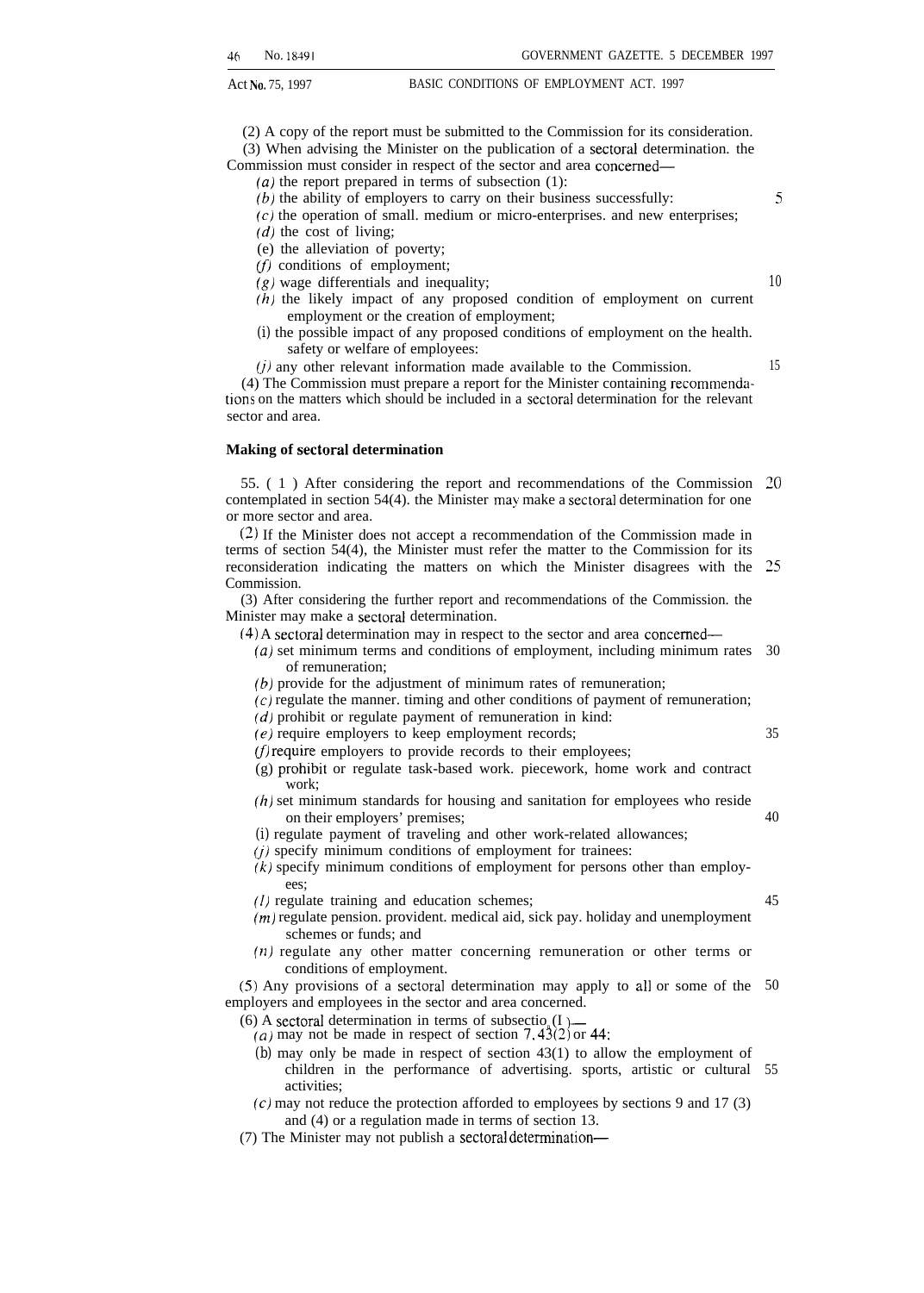- *(a)* covering employees and employers who are bound by a collective agreement concluded at a bargaining council;
- *(b)* regulating any matter in a sector and area in which a statutory council is established and in respect of which that statutory council has concluded a collective agreement;
- *(c)* regulating any matter regulated by a sectoral determination for a sector and area which has been in effect for less than 12 months.

### **Period of operation of sectoral determination**

**56. (1)** The provisions of a sectoral determination remain binding until they are amended or superseded by a new or amended sectoral determination. or they are 10 cancelled or suspended by the Minister.

(2) If a collective agreement contemplated in section *55(6)(a)* or *(b) is* concluded. the provisions of a sectoral determination cease to be binding upon employers and employees covered by the agreement.

- (3) The Minister may. by notice in the *Gazette—*
	- *(a)* cancel or suspend any provision of a sectoral determination. either in the sector and area as a whole or in part of the sector or in a specific area: or
	- *(b)* correct or clarify the meaning of any provision of a sectoral determination as previously published.

 $(4)$  Before publishing a notice of cancellation or suspension in terms of subsection  $20$ *(3)(a)* the Minister must, by notice in the *Ga:ette,* announce the intention to do so. and allow an opportunity for public comment.

### **Legal effect of sectoral determination**

**57. If a matter regulated in this Act is also regulated in terms of a sectoral** determination, the provision in the sectoral determination prevails.

### **Employer to keep a copy of sectoral determination**

**58.** Unless a sectoral determination provides otherwise. every employer on whom the sectoral determination is binding must—

- (a) keep a copy of that sectoral determination available in the workplace at all times; 30
- $(b)$  make that copy available for inspection by an employee: and
- $(c)$  give a copy of that sectoral determination—
	- (i) to an employee who has paid the prescribed fee; and
	- (ii) free of charge. on request, to an employee who is a trade union representative or a member of a workplace forum. 35

### CHAPTER NINE

### *Employment Conditions Commission*

### **Establishment and functions of Employment Conditions Commission**

### **59. (1) The Employment Conditions Commission is hereby established.**

 $(2)$  The functions  $\overline{of}$  the Commission are to advise the Minister—

- *'(a)* on sectoral determinations in terms of Chapter Eight:
- *(b)* on any matter concerning basic conditions of employment;
- *(c)* on any matter arising out of the application of this Act;
- *(d)* on the effect of the policies of the government on employment;
- *(e)* on trends in collective bargaining and whether any of those trends undermine the purpose of this Act; 45
- *(f)* and the Minister for Welfare and Population Development, on any matter concerning the employment of children, including the review of section 43:
- *(g)* and the Minister for the PubIic Service and Administration, on any matter concerning basic conditions of employment in the public service. 50

15

25

*40*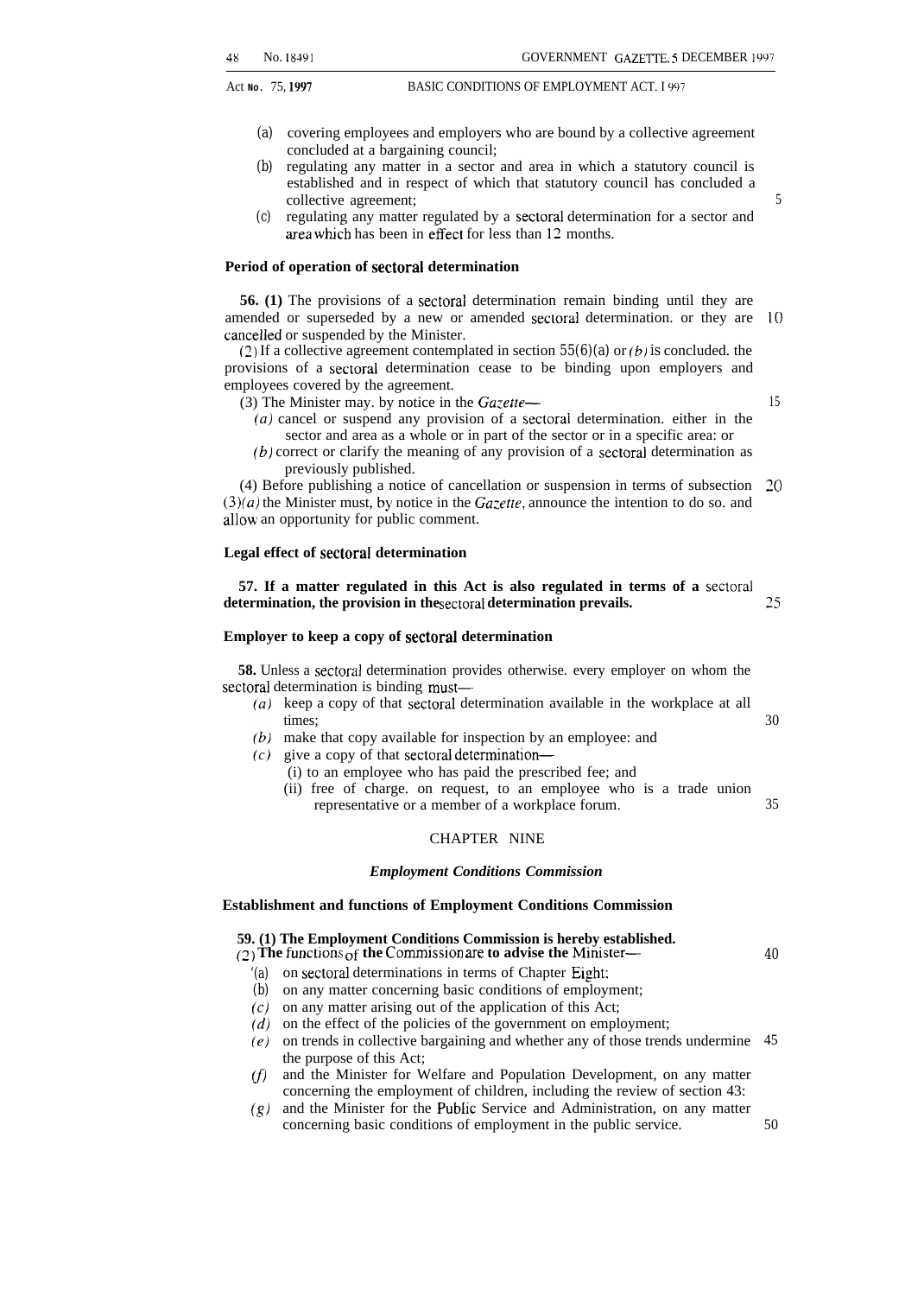(3) The Commission may draw up rules for the conduct of its meetings and public hearings.

(4) Subject to the laws governing the public service, the Minister must provide the Commission with the staff that the Minister considers necessary for the performance of its functions,

(5) The Minister must direct the Director-General to undertake research that is required to enable the Commission to perform its functions.

(6) The expenses of the Commission are to be met by money appropriated by Parliament for that purpose and which is subject to audit by the Auditor-General, referred to in section 188 of the Constitution.

### **Composition of Commission**

60. (1) The Minister must. after consultation with NEDLAC, appoint as members of the Commission three persons who are knowledgeable about the labour market and conditions of employment. including the conditions of employment of vulnerable and unorganised workers. and designate one of them as the chairperson.

- (2) The Minister must, in addition, appoint two more members to the Commission—
	- $(a)$  one of whom must be nominated by the voting members of NEDLAC representing organised labour;
	- (b) one of whom must be nominated by the voting members of NEDLAC representing organised business. *20*
- (3) The chairperson and members of the Commission—
	- (u) must be citizens or permanent residents of the Republic;
	- *(b)* must act impartially when performing any function of the Commission;
	- (c) may not engage in any activity that may undermine the integrity of the Commission; and
	- $(d)$  must recuse themselves from advising the Minister on any matter in respect of which they have a direct financial interest or any other conflict of interest.
- (4) The Minister must determine—
	- (a) the term of office of the chairperson and members of the Commission. which may not be more than three years:
	- (b) with the concurrence of the Minister of Finance. the remuneration and allowances to be paid to members of the Commission; and
	- $(c)$  any other conditions of appointment not provided for in this section.
- (5) The Minister must appoint a member to act as chairperson whenever—
	- $(a)$  the chairperson is absent from the Republic or from duty, or for any reason is temporarily unable to function as chairperson; or *35*
	- *(b)* the office of chairperson is vacant.

(6) A person whose period of office as the chairperson or a member of the Commission has expired is eligible for reappointment.

(7) The chairperson or a member of the Commission may resign in writing. (8) The Minister may remove the chairperson or a member of the Commission from office for—

- $(a)$  serious misconduct;
- (b) permanent incapacity; or
- (c) engaging in any activity that may undermine the integrity of the Commission. *45*

### **Public hearings**

**61. The Commission may hold public** hearings at which it may permit members of the public to make oral representations on any matter that the Commission is considering in terms of section 59(2).

### **Report by Commission**

**62. (1)** The Commission's advice to the Minister must be in the form of a written report.

(2) The Commission must, when performing any function in terms of section *59(2)(b)*

10

15

25

*30*

*40*

*50*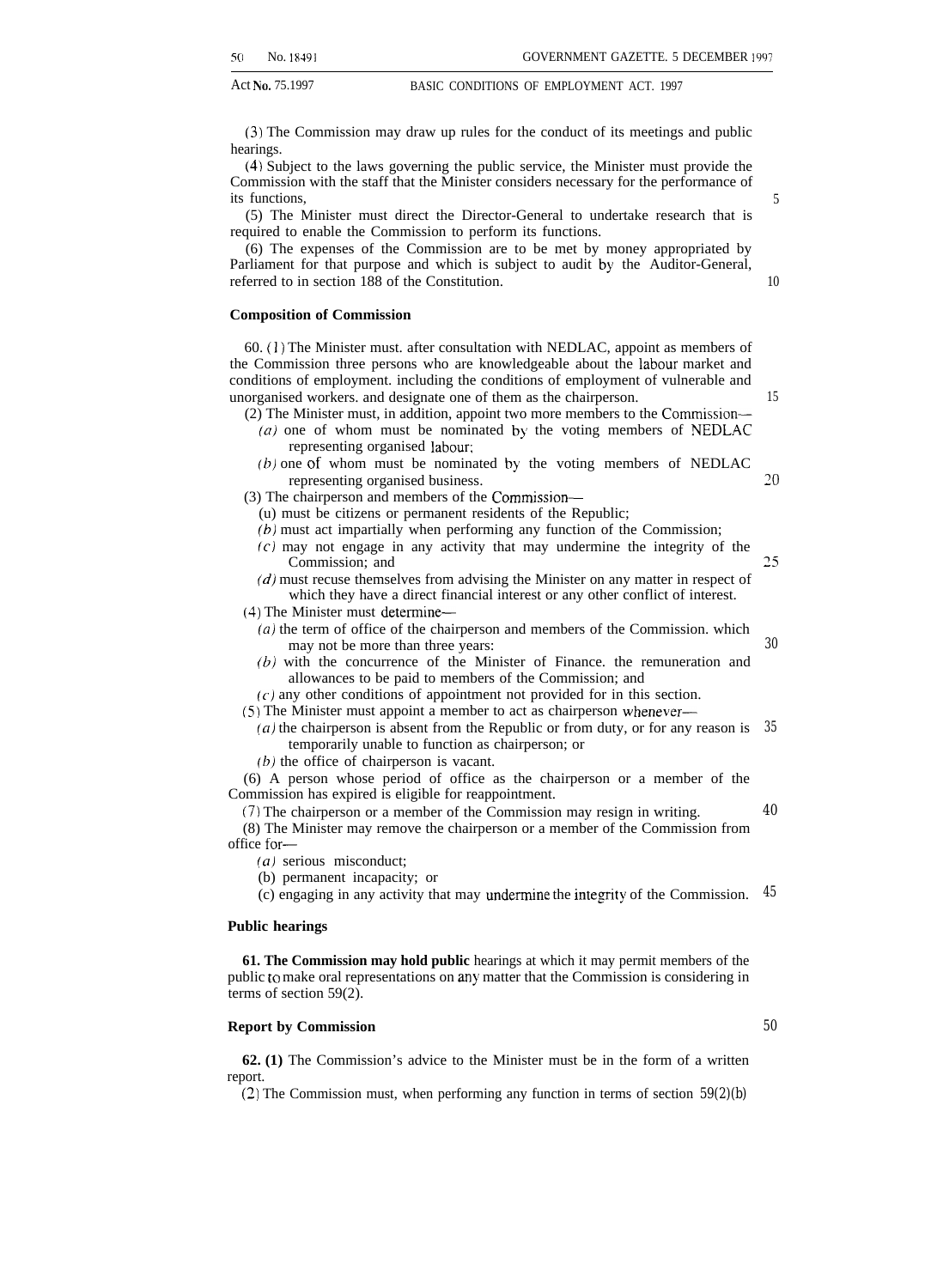to  $(e)$ , take into account the considerations set out in section 54(3) to the extent that they are appropriate.

(3) The members of the Commission must endeavour to prepare a unanimous report to the Minister. If the members are not able to prepare a unanimous report, each member is entitled to have his or her views reflected in the report. 5

### **CHAPTER TE N**

### *Monitoring, enforcement and legal proceedings*

### **PART A**

### **Monitoring and enforcement**

### **Appointment of labour inspectors** 10

*63. (* 1 ) The Minister may—

- $(a)$  appoint any person in the public service as a labour inspector;
- *(b)* designate any person in the public service. or any person appointed as a designated agent of a bargaining council in terms of section 33 of the Labour
- Relations Act, 1995, to perform any of the functions of a labour inspector. 15

(2) Arw person appointed under subsection (1) must perform his or her functions in terms of this Chapter. subject to the direction and control of the Minister.

(3) The Minister must provide each labour inspector with a signed certificate in the prescribed form stating—

*(a)* that the person is a Iabour inspector;

*20*

 $(b)$  which legislation that labour inspector may monitor and enforce; and (c) which of the functions of a labour inspector that person may perform.

### **Functions of labour inspectors**

*64. ( 1 )* A Iabour inspector appointed under section 63(1) may promote, monitor and enforce compliance with an employment law by— 25

- *(a)* advising employees and employers of their rights and obligations in terms of an employment law;
- *(b)* conducting inspections in terms of this Chapter;
- $(c)$  investigating complaints made to a labour inspector;
- $(d)$  endeavouring to secure compliance with an employment law by securing 30 undertakings or issuing compliance orders; and
- (e) performing any other prescribed function.

 $(2)$  A labour inspector may not perform any function in terms of this Act in respect of an undertaking in respect of which the labour inspector has, or may reasonably be perceived to have. any personal, financial or similar interest. 35

### **Powers of entry**

65. (1) In order to monitor and enforce compliance with an employment law, a labour inspector may. without warrant or notice. at any reasonable time. enter—

- *(a)* any workplace or any other place where an employer carries on business or keeps employment records, that is not a home; *40*
- *(b)* any premises used for training in terms of the Manpower Training Act, 1981 (Act No. 56 of 1981); or
- (c) any private employment office registered under section 15 of the Guidance and Placement Act, 1981 (Act No. 62 of 1981).

(2) A labour inspector may enter a home or any place other than a place referred to in 45 subsection (1) only—

- *(a)* with the consent of the owner or occupier; or
- *(b)* if authorised to do so in writing in terms of subsection (3).

(3) The Labour Court may issue an authorisation contemplated in subsection (2) only on written application by a labour inspector who states under oath or affirmation the 50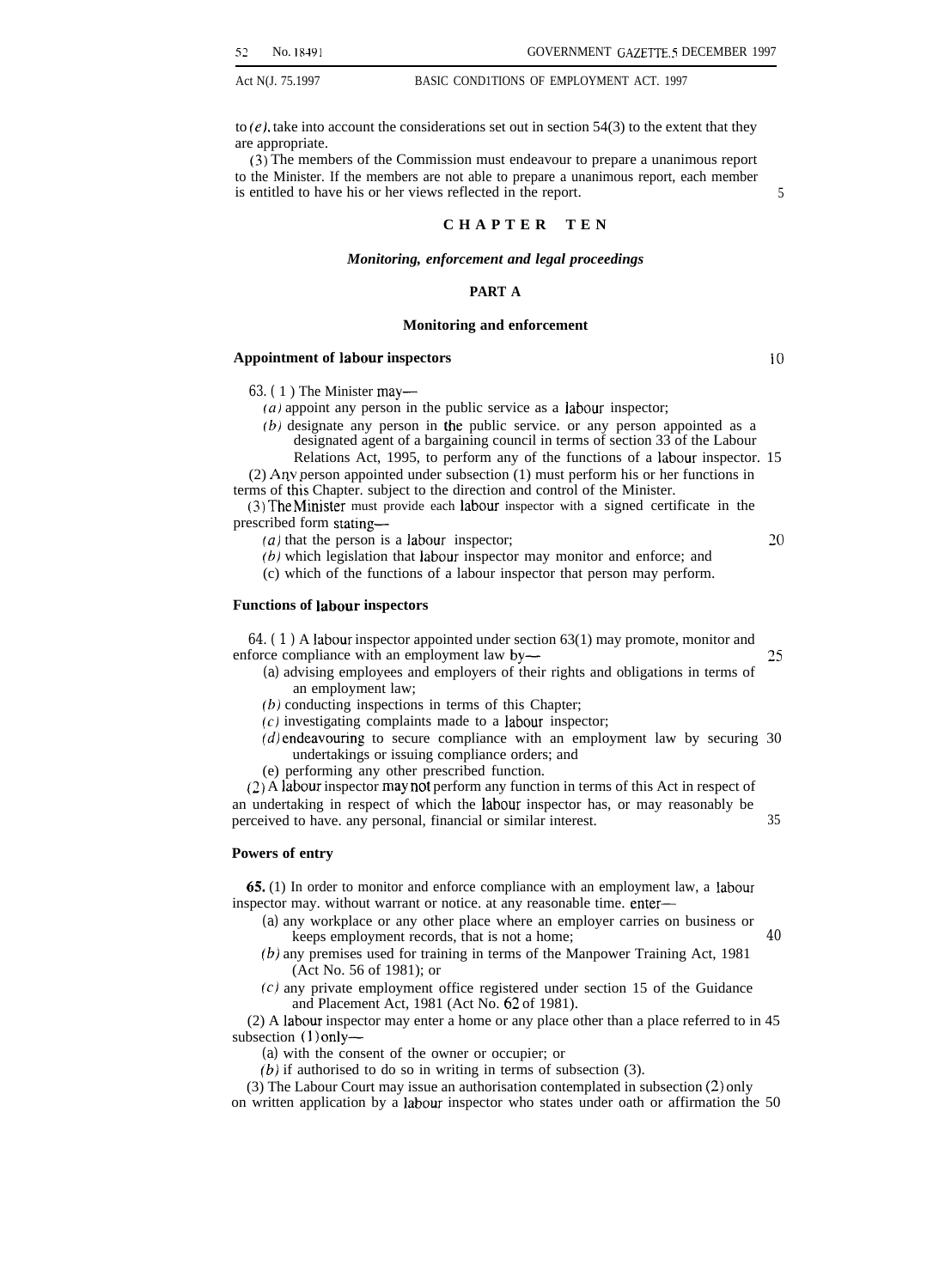reasons for the need to enter a place in order to monitor or enforce compliance with any employment law.

*(4)* If it is practical to do so, the employer and a trade union representative must be notified that the labour inspector is present at a workplace and of the reason for the inspection. 5

**Powers to question and inspect**

66. ( 1 ) In order to monitor or enforce compliance with an employment law, a labour inspector may—

- $(a)$  require a person to disclose information. either orally or in writing. and either alone or in the presence of witnesses, on any matter to which an employment 10 law relates. and require that the disclosure be made under oath or affirmation:
- (b) inspect. and question a person about. any record or document to which an employment law relates;
- $(c)$  copy any record or document referred to in paragraph  $(b)$ , or remove these to make copies or extracts; 15
- *(d)* require a person to produce or deliver to a place specified by the labour inspector any record or document referred to in paragraph  $(b)$  for inspection;
- (e) inspect. question a person about, and if necessary remove, any article, substance or machinery present at a place referred to in section 65;
- $(f)$  inspector question a person about any work performed; and

 $(g)$  perform any other prescribed function necessary for monitoring or enforcing compliance with an employment law. (2) A labour inspector may be accompanied by an interpreter and any other person

reasonably required to assist in conducting the inspection. (3) A labour inspector must— 25

- - (*a*) produce on request the certificate referred to in section 63(3);
	- $(b)$  provide a receipt for any record, document, article. substance or machinery removed in terms of subsection  $(1)(c)$  or (e); and
	- (c) return anything removed within a reasonable period of time.

(4) The powers provided for in this Part are in addition to any power of a labour 30 inspector in terms of any other employment law.

### **Co-operation with labour inspectors**

67. ( 1 ) Any person who is questioned by a labour inspector in terms of section 66 must answer all relevant questions lawfully put to that person truthfully and to the best of his or her ability.  $]$  <sup>2</sup> 35

(2) Every employer and each employee must provide any facility and assistance at a workplace that is reasonably required by a labour inspector to perform the labour inspector's functions effectively.

### **Securing an undertaking**

68. ( 1 ) A labour inspector who has reasonable grounds to believe that an employer has 40 not complied with any provision of this Act must endeavour to secure a written undertaking by the employer to comply with the provision.

(2) In endeavoring to secure the undertaking, the labour inspector—

- $(a)$  may seek to obtain agreement between the employer and employee as to any amount owed to the employee in terms of this Act; 45
- $(b)$  may arrange for payment to an employee of any amount paid as a result of an undertaking;
- (c) may, at the written request of an employee, receive payment on behalf of the employee; and
- *(d)* must provide a receipt for any payment received in terms of paragraph (c). 50

<sup>12,</sup> An answer bv a person to a question of a Iabour inspector may not be used in any criminal proceedings except proceedings in respect of a charge operjury or making a false statement (s. 91).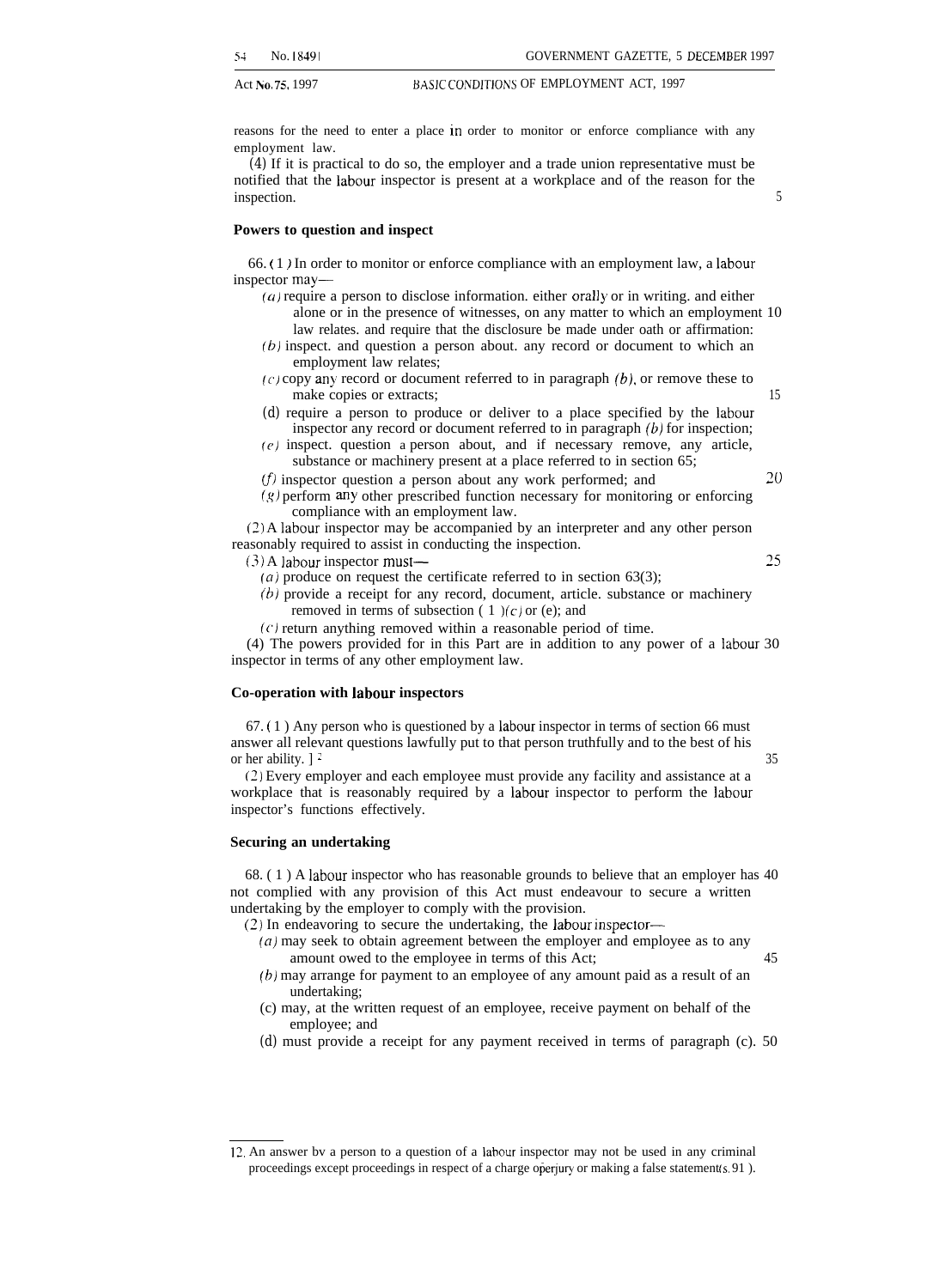### **Compliance order**

69. (1) A labour inspector who has reasonable grounds to believe that an employer has not complied with a provision of this Act may issue a compliance order.

- (2) A compliance order must set out—
	- $(u)$  the name of the employer. and the location of every workplace. to which it applies; 5
	- $(b)$  any provision of this Act that the employer has not complied with, and details of the conduct constituting non-compliance;
	- $(c)$  any amount that the employer is required to pay to an employee;
	- *(d)* any written undertaking by the employer in terms of section 68(1) and any failure by the employer to comply with a written undertaking; 10
	- $(e)$  any steps that the employer is required to take including, if necessary. the cessation of the contravention in question and the period within which those steps must be taken: and
	- (f) the maximum fine that may be imposed upon the employer in accordance with  $15$ Schedule Two for a failure to comply with a provision of this Act.

(3) A labour inspector must deliver a copy of the compliance order to the employer named in it, and to each employee affected by it or. if this is impractical, a representative of the employees.

 $(4)$  The employer must display a copy of the compliance order prominently at a place 20 accessible to the affected employees at each workplace named in it.

(5) An employer must comply with the compliance order within the time period stated in the order unless the employer objects in terms of section *71.*

### **Limitations**

70. A labour inspector may not issue a compliance order in respect of any amount 25 payable to an employee as a result of a failure to comply with a provision of this Act if—

- *(a)* the employee is covered by a collective agreement that provides for resolution by arbitration of disputes concerning amounts owing in terms of this Act:
- (b) the employee is employed in a category of employees mentioned in section 6(1 *)(a)* or in respect of which a notice has been issued in terms of section 6(3); *30*
- $(c)$  any proceedings have been instituted for the recovery of that amount or. if proceedings have been instituted. those proceedings have been withdrawn; or
- $(d)$  that amount has been payable for longer than 12 months.

### **Objections to compliance order**

**71. (1)** An employer may object to a compliance order by making representations in 35 Writing to the Director-General within 21 days of receipt of that order.

(2) If the employer shows good cause at any time, the Director-General may permit the employer to object after the period of 21 days has expired.

(3) After considering any representations by the employer and any other relevant information, the Director-General—

*(a)* may confirm, modify or cancel an order or any part of an order: and

- (b) must specify the period within which the employer must comply with any part of an order that is confirmed or modified.
- (4) The information that the Director-General must consider includes—

(*a*) any evidence concerning the employer's compliance record;

- (b) the likelihood that the employer was aware of the relevant provisions; and
- (c) the steps taken by the employer to ensure compliance with the relevant provision.

(5) The Director-General must serve a copy of the order made in terms of subsection (3) on the empIoyer and on each employee affected by it or, if this is impractical. on a *50*representative of the employees.

*45*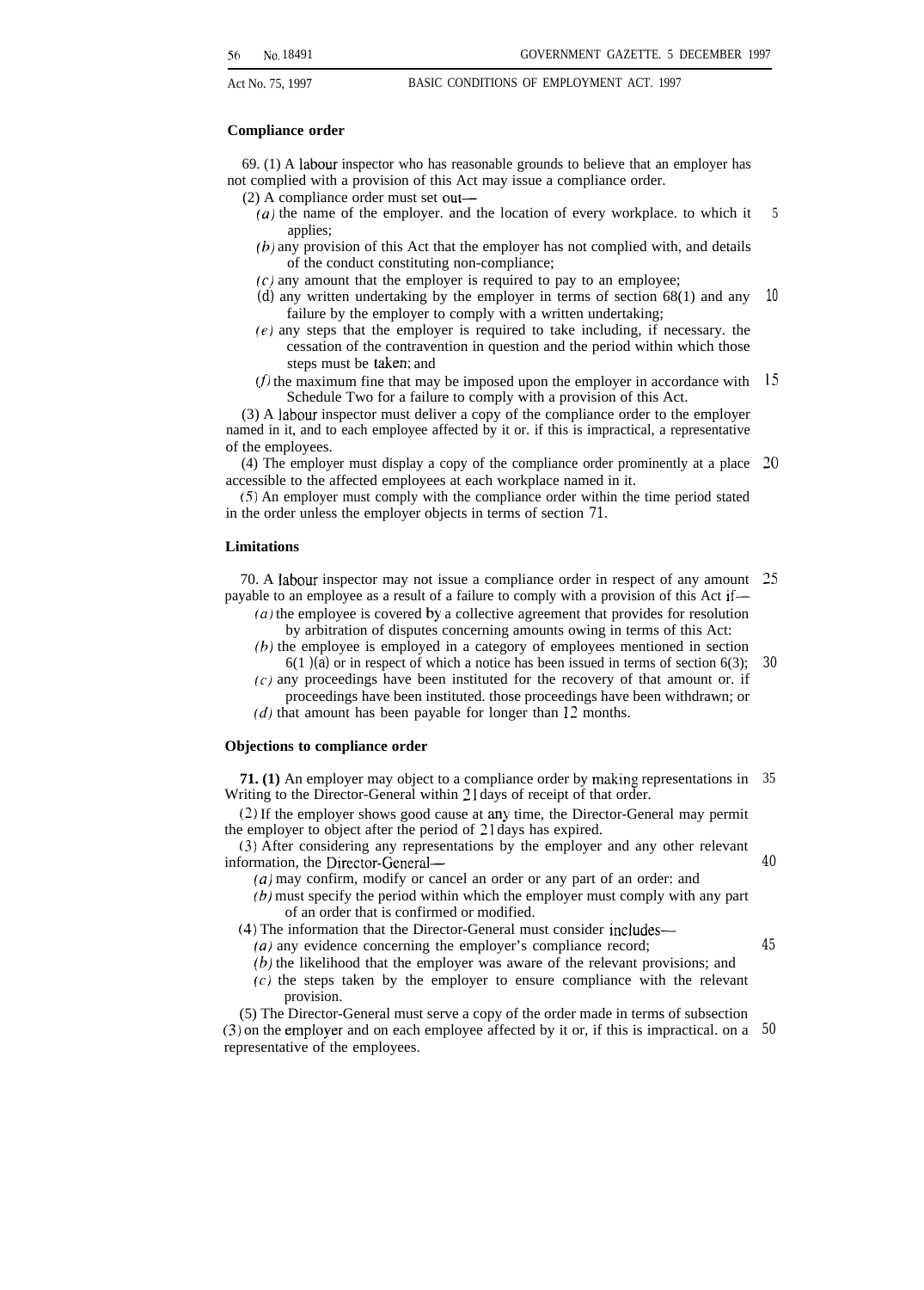*(6)* If the Director-General confirms or modifies the order or any part of the order, the employer must comply with that order within the time period specified in that order.

### **Appeals from order of Director-General**

72. (1) An employer may appeal to the Labour Court against an order of the Director-General within 21 days of receipt of that order. 5

(2) The order is suspended pending the final determination of the appeal by the Labour Court or any appeal from the Labour Court.

(3) If the employer shows good cause at any time. the Labour Court may permit the employer to appeal after the period of 21 days has expired.

### **Order may be made order of Labour Court 10**

73. ( 1 ) The Director-General may apply to the Labour Court for a compliance order to be made an order of the Labour Court in terms of section  $158(1)$  (c) of the Labour Relations Act, 1995. if the employer has not complied with the order and has not lodged an objection against the order in terms of section 71 (1).

(2) The Director-General may apply to the Labour Court for an order of the 15 Director-General in terms of section  $\overline{71}$  (3) to be made an order of the Labour Court in terms of section 158(1)(c) of the Labour Relations Act. 1995. if the employer has not complied with the order and has not appealed against the order in terms of section 72(1).

 $(3)$  For the purposes of section  $158(1)(c)$  of the Labour Relations Act, 1995. a compliance order or an order in terms of section 71 (3) is deemed to be an arbitration 20 award.

### **PART B**

### **Legal proceedings**

### **Consolidation of proceedings**

*74. (* 1 ) A dispute concerning a contravention of this Act maybe instituted jointly with 25 proceedings instituted by an empioyee under Part C of this Chapter.

(2) If an employee institutes proceedings for unfair dismissal. the Labour Court or the arbitrator hearing the matter may also determine any claim for an amount that is owing to that employee in terms of this Act if—

- *(a)* the claim is referred in compliance with section 191 of the Labour Relations 30 Act. 1995;
- $(b)$  the amount has not been owing to the employee for longer than one year; and
- (c) no compliance order has been made and no other legal proceedings have been instituted to recover the amount.

(3) A dispute concerning any amount that is owing to an employee as a result of a 35 contravention of this Act may be initiated jointly with a dispute instituted by that employee over the entitlement to severance pay in terms of section 41(6).

### **Payment of interest**

75. An employer must pay interest on any amount due and payable in terms of the Prescribed Rate of Interest Act. 1975 (Act No. 55 of 1975), to any person to whom a 40 payment should have been made.

### **Proof of compliance**

76. (1) In any proceedings concerning a contravention of this Act or any sectoral determination it is for an employer—

*(a) to* prove that a record maintained by or for that employer is valid and accurate; 45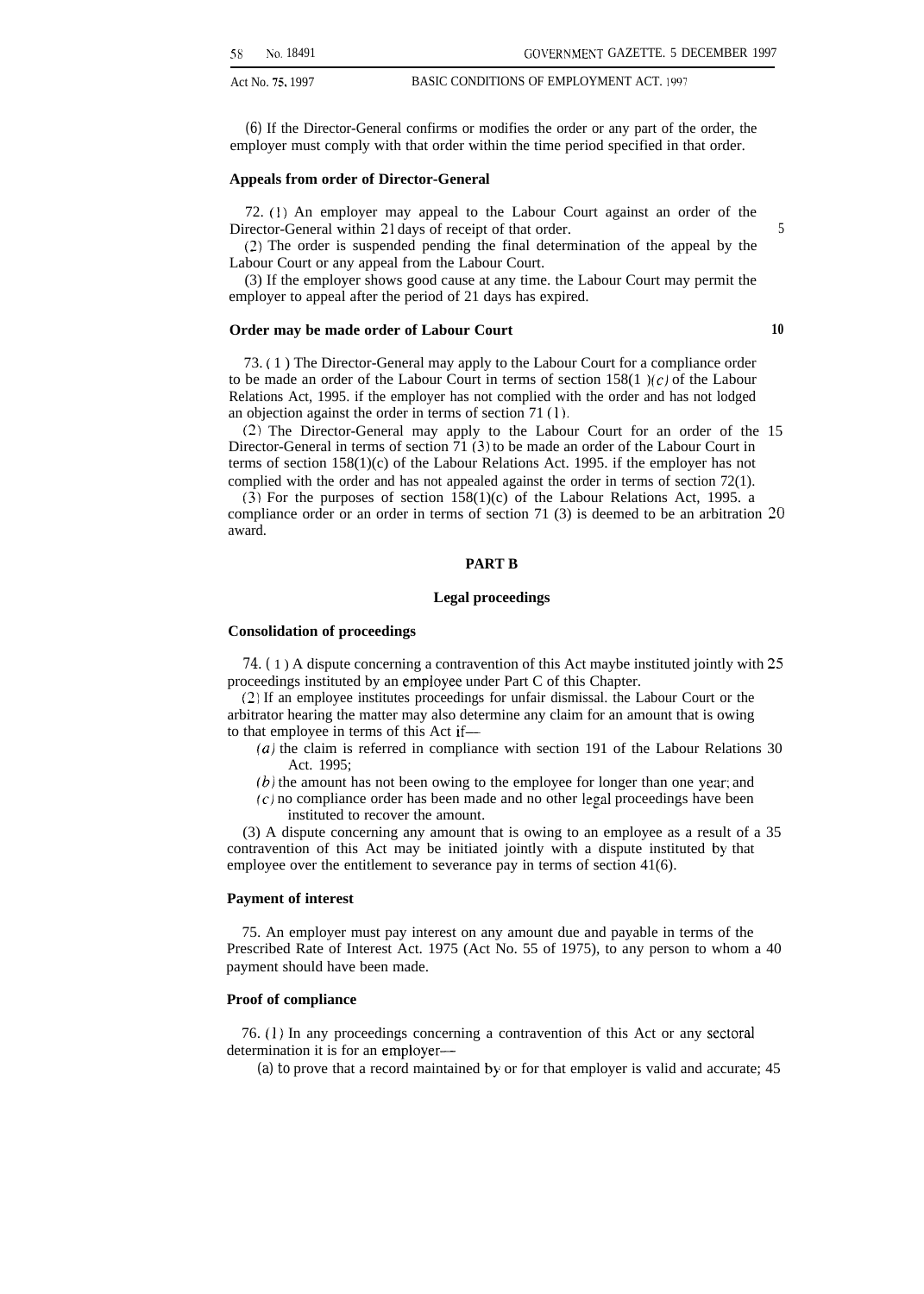*10*

Act No. 75, 1997 BASIC CONDITIONS OF EMPLOYMENT ACT. 1997

*(b)* who has failed to keep any record required by this Act that is relevant to those proceedings. to prove compliance with any provision of this Act.

### **Jurisdiction of Labour Court**

*77. (1)* Subject to the Constitution and the jurisdiction of the Labour Appeal Court. and except where this Act provides otherwise. the Labour Court has exclusive jurisdiction in respect of all matters in terms of this Act. except in respect of an offence specified in sections 43.44.46, 48.90 and 92. *5*

(2) The Labour Court may review the performance or purported performance of any function provided for in this Actor any actor omission of any person in terms of this Act on any grounds that are permissible in law.

(3) The Labour Court has concurrent jurisdiction with the civil courts to hear and determine any matter concerning a contract of employment. irrespective of whether any basic condition of employment constitutes a term of that contract.

(4) Subsection (1) does not prevent any person relying upon a provision of this Act to establish that a basic condition of employment constitutes a term of a contract of employment in any proceedings in a civil court or an arbitration held in terms of an agreement. *15*

(5) If proceedings concerning any matter contemplated in terms of subsection(1) are instituted in a court that does not have jurisdiction in respect of that matter. that court may at any stage during proceedings refer that matter to the Labour Court. *~o*

### **PART C**

### **Protection of employees against discrimination**

### **Rights of employees**

- 78.  $(1)$  Every employee has the right to--
	- (*a*) make a complaint to a trade union representative, a trade union official or a  $25$ labour inspector concerning any alleged failure or refusal by an employer to comply with this Act;
	- (b) discuss his or her conditions of employment with his or her fellow employees. his or her employer or any other person;
	- $(c)$  refuse to comply with an instruction that is contrary to this Actor any sectoral 30 determination;
	- $(d)$  refuse to agree to any term or condition of employment that is contrary to this Act or any sectoral determination;

 $(e)$  inspect any record kept in terms of this Act that relates to the employment of that employee; *35*

 $(f)$  participate in proceedings in terms of this Act:

 $(g)$  request a trade union representative or a labour inspector to inspect any record kept in terms of this Act and that relates to the employment of that employee.

 $(2)$  Every trade union representative has the right. at the request of an employee. to

inspect any record kept in terms of this Act that relates to the employment of that *40* employee.

### **Protection of rights**

79. (1) In this section. "employee" includes a former employee or an applicant for employment.

 $(2)$  No person may discriminate against an employee for exercising a right conferred 45 by this Part and no person may do. or threaten to do, any of the following:

- $(a)$  Require an employee not to exercise a right conferred by this Part:
- *(b)* prevent an employee from exercising a right conferred by this Part: or

(c) prejudice an employee because of a past. present or anticipated—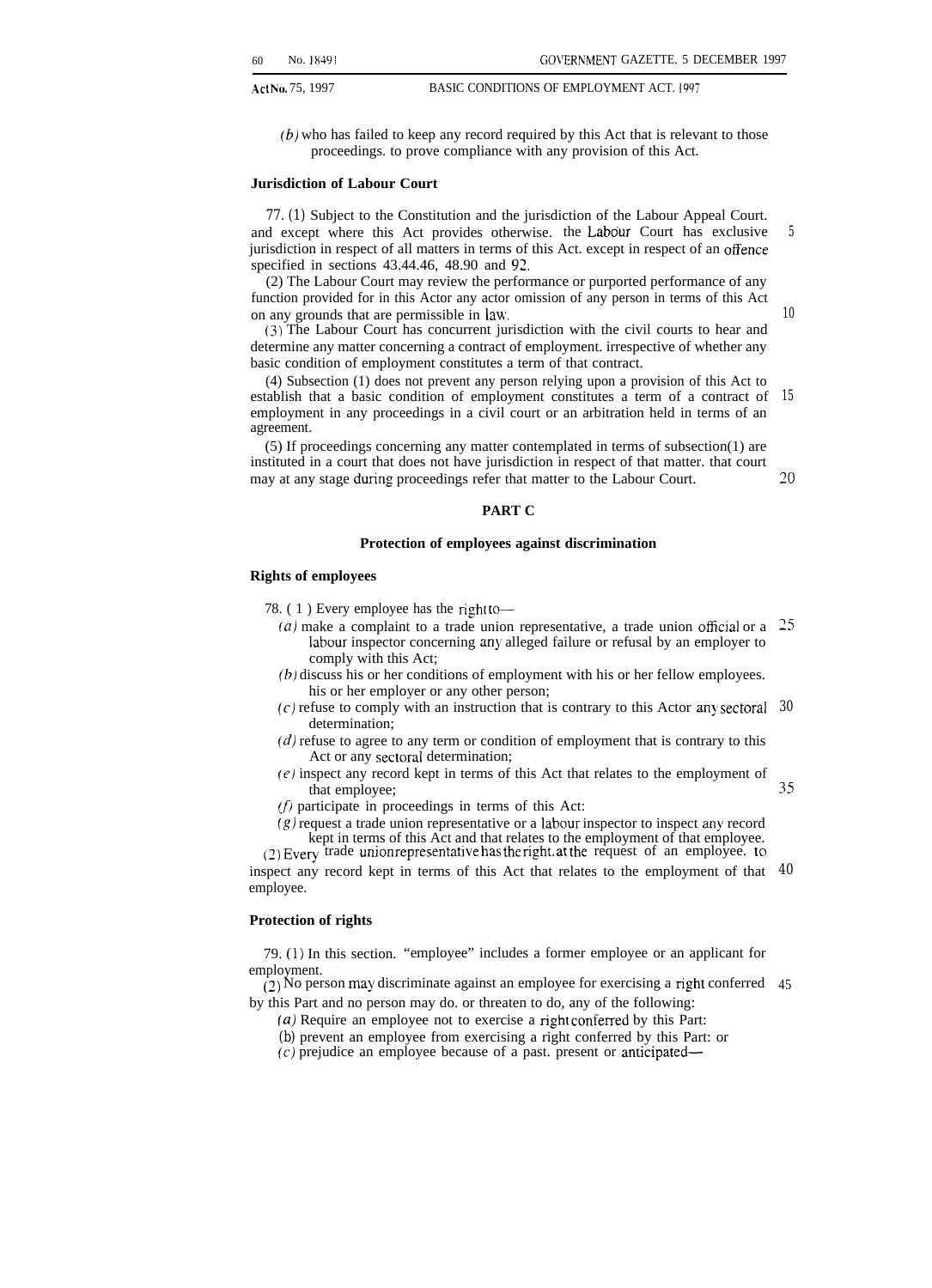- (i) failure or refusal to do anything that an employer may not lawfully permit or require an employee to do;
- (ii) disclosure of information that the employee is lawfully entitled or required to give to another person; or
- (iii) exercise of a right conferred by this Part. 5

(3) No person may favour. or promise to favour, an employee in exchange for the employee not exercising a right conferred by this Part. However. nothing in this section precludes the parties to a dispute from concluding an agreement to settle the dispute.

### **Procedure for disputes**

80. (1) If there is a dispute about the interpretation or application of this Part, any 10 party to the dispute may refer the dispute in writing to-

(a) a council, if the parties to the dispute fall within the registered scope of that council; or

 $(b)$  the CCMA, if no council has jurisdiction.

(2) The party who refers a dispute must satisfy the council or the CCMA that a copy 15 of the referral has been served on all the other parties to the dispute.

(3) The council or the CCMA must attempt to resolve a dispute through conciliation.

 $(4)$  If a dispute remains unresolved, any party to the dispute may refer it to the Labour Court for adjudication.

(5) In respect of a dispute in terms of this Part, the relevant provisions of Part C of 20 Chapter VII of the Labour Relations Act, 1995, apply with the changes required by the context.

### **Burden of proof**

**81. In any proceeding in terms of this Part—** 

- *(a)* an employee who alleges that a right or protection conferred by this Part has 25 been infringed, must prove the facts of the conduct said to constitute such infringement; and
- *(b)* the party who allegedly engaged in the conduct in question must then prove that the conduct did not infringe any provision of this Part.

### CHAPTER ELEVEN *30*

### *General*

### **Temporary employment services**

**82. (1)** For the purposes of this Act. a person whose services have been procured for. or provided to, a client by a temporary employment service is the employee of that temporary employment service. and the temporary employment service is that person's 35 employer.

(2) Despite subsection (1). a person who is an independent contractor is not an employee of a temporary employment service. nor is the temporary employment service the employer of that person.

(3) The temporary employment service and the client are jointly and severally liable 40 if the temporary employment service. in respect of any employee who provides services to that client. does not comply with this Act or a sectoral determination.

### **Deeming of persons as employees**

**83. (1)** The Minister may, on the advice of the Commission and by notice in the *Gazette,* deem any category of persons specified in the notice to be employees for 45 purposes of this Act or any sectoral determination.

 $(2)$  Before the Minister issues a notice unde<sub>r</sub> subsection (]), the Minister must—

- *(a)* publish a draft of the proposed notice in the *Gazette;* and
- *(b)* invite interested persons to submit written representations on the proposed notice within a reasonable period. *50*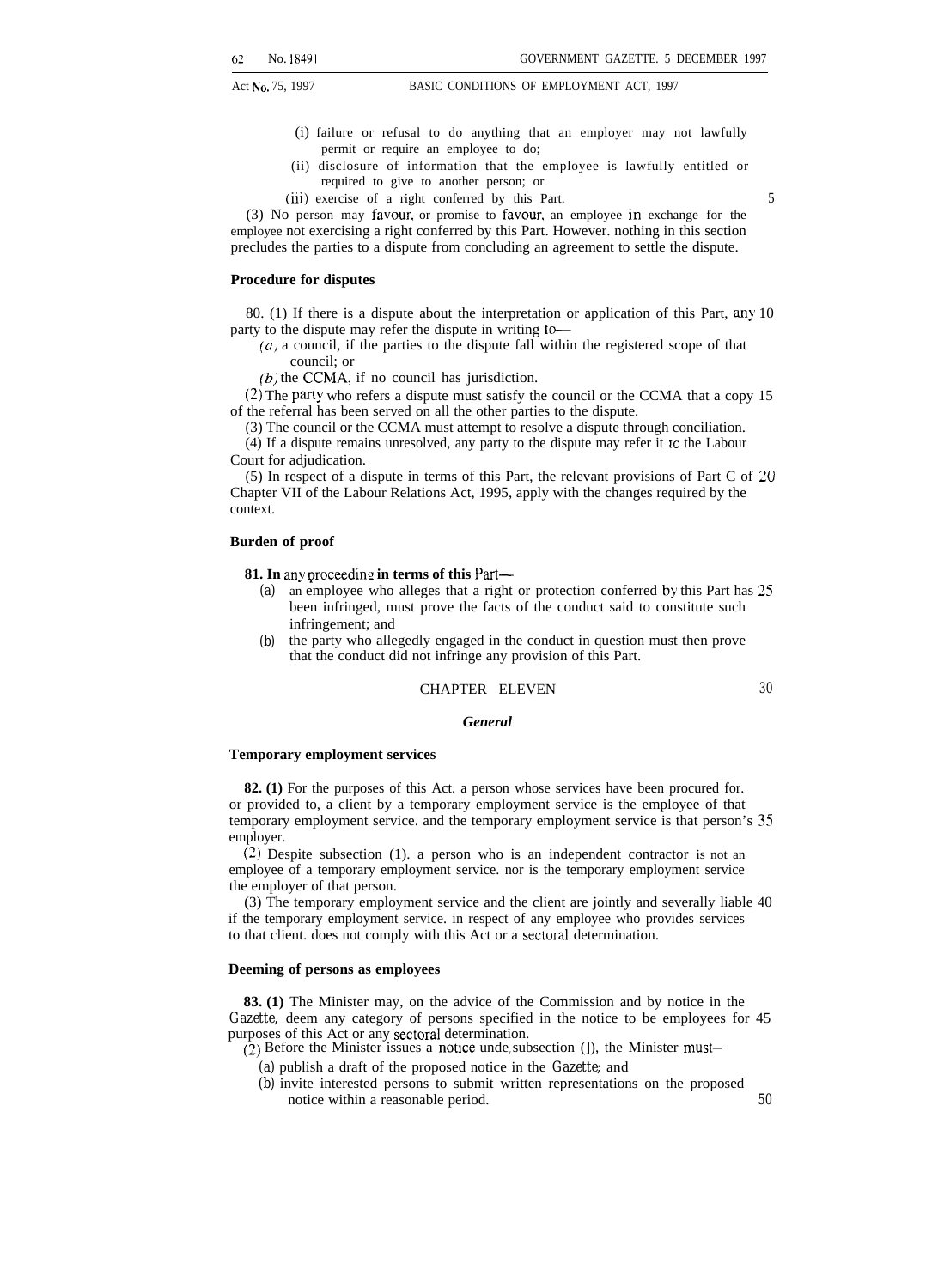### **Duration of employment**

84. (1) For the purposes of determining the length of an employee's employment with an employer for any provision of this Act, previous employment with the same employer must be taken into account if the break between the periods of employment is less than one year.

 $(2)$  Any payment made or any leave granted in terms of this Act to an employee contemplated in subsection (1) during a previous period of employment must be taken into account in determining the employee's entitlement to leave or to a payment in terms of this Act.

### **Delegation 10**

85. (1) The Minister may in writing delegate or assign to the Director-General or any employee in the public service of the rank of assistant director or of a higher rank. any power or duty conferred or imposed upon the Minister in terms of this Act. except the Minister's powers in terms of sections  $6(3)$ . 55(1). 60. 83, 87 and 95(2) and the Minister's power to make regulations. IS

(2) A delegation or assignment in terms of subsection (1) does not limit or restrict the Minister's authority to exercise or perform the delegated or assigned power or duty.

(3) Any person to whom a power or duty is delegated or assigned in terms of subsection ( 1 ) must exercise or perform that power or duty subject to the direction of the Minister. 20

 $(4)$  The Minister may at any time—

- $(a)$  withdraw a delegation or assignment made in terms of subsection (1); and
- (b) withdraw or amend any decision made by a person exercising or performing a power or duty delegated or assigned in terms of subsection (1).

(5) The Director-General may in writing delegate or assign any power or duty  $25$ conferred or imposed upon the Director-General by Chapter Ten of this Act to any employee in the Department of the rank of' assistant director or of a higher rank.

(6) Subsections (2). (3) and  $(4)$  apply with changes required by the context to any delegations or assignments by the Director-General under subsection (5).

### Regulations 30

86. (1) The Minister may by notice in the  $Gazette$ , after consulting the Commission. make regulations regarding any matter that may be necessary or expedient to prescribe in order to achieve tbe objects of this Act.

 $(2)$  A regulation regarding state revenue or expenditure may be made only with the concurrence of the Minister of Finance. 35

### **Codes of Good Practice**

87. (1) The Minister. after consulting NEDLAC—

- $(a)$  must issue a Code of Good Practice on the Arrangement of Working Time:
- (b) must issue a Code of Good Practice on the Protection of Employees during Pregnancy and after the Birth of a Child; 40
- (c) may issue other codes of good practice; and

(d) may change or replace any code of good practice.

 $(2)$  Any code of good practice or any change to or replacement of a code of good practice must be published in the *Ga:etle.*

(3) Any person interpreting or applying this Act must take into account relevant codes 45 of good practice.

### **Minister's power to add and change footnotes**

88. The Minister may, by notice in the *Gacette.* add to, change or replace any footnote in this Act.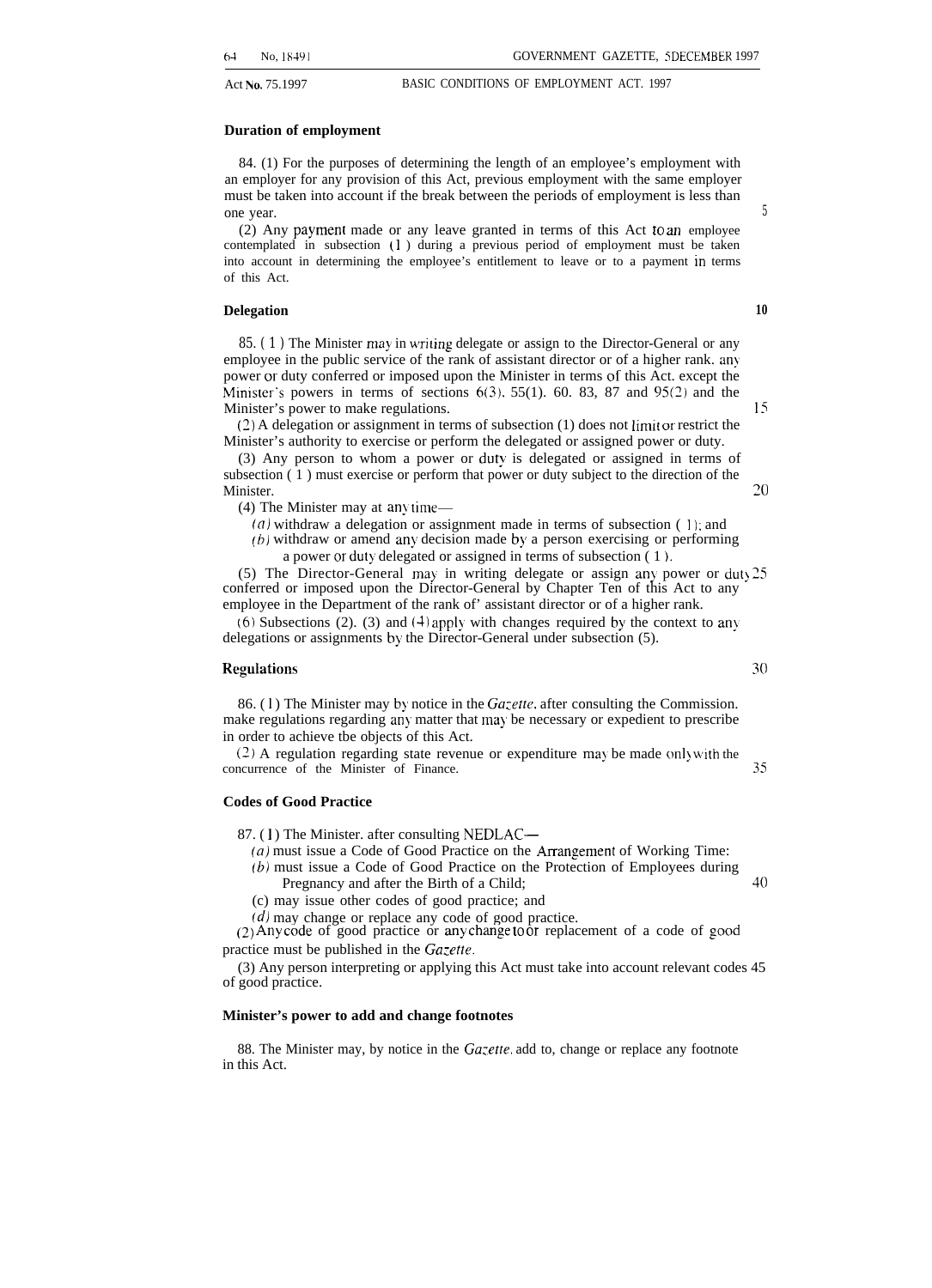### **Representation of employees or employers**

89. (1) A registered trade union or registered employers' organisation may act in any one or more of the following capacities in any dispute to which any of its members is a party:

- *(a)* In its own interest: 5
- $(b)$  on behalf of any of its members:
- $(c)$  in the interest of any of its members.

(2) A registered trade union or a registered employers' organisation is entitled to be a party to any proceedings in terms of this Act if one or more of its members is a party to these proceedings. 10

### **Confidentiality**

90.  $(1)$  It is an offence for any person to disclose information which that person acquired while exercising or performing any power or duty in terms of this Act and which relates to the financial or business affairs of any other person. except if the information is disclosed in compliance with the provisions of any law— 15

- (a) to enable a person to perform a function or exercise a power in terms of an employment law;
- $(b)$  for the purposes of the proper administration of this Act;

 $(c)$  for the purposes of the administration of justice.

(2) Subsection (1) does not prevent the disclosure of any information concerning an  $20$ employer's compliance or non-compliance with the provisions of any employment lau.

(3) The record of any medical examination performed in terms of this Act must be kept confidential and may be made available only-

- $(a)$  in accordance with the ethics of medical practice:
- $(b)$  if required by law or court order: or  $25$

 $(c)$  if the employee has in writing consented to the release of that information.

### **Answers not to be used in criminal prosecutions**

**91. No answer-b}** any **person [o a question** by a person conducing an investigation in terms of section 53 or by a labour inspector in terms of section 66 may be used against that person in any criminal proceedings except proceedings in respect of a charge of 30 perjury or making a false statement.

### **Obstruction, undue influence and fraud**

92. It is an offence to-

- *(a)* obstrucl or attempt to influence improper]) a person who is performing a function in terms of this Act; 35
- $(b)$  obtain or attempt to obtain any prescribed document by means of fraud. false pretences, or by presenting or submitting a false or forged document;
- (c) pretend to be a labour inspector or any other person performing a function in terms of this Act;
- *(d)* refuse or fail to answer fully any lawful question put by a labour inspector or 40 any other person performing a function in terms of this Act:
- $(e)$  refuse or fail to comply with any lawful request of. or lawful order by, a labour inspector or any other person performing a function in terms of this Act;
- (f) hinder or obstruct a labour inspector or any other person performing a function in terms of this Act. 45

### **Penalties**

**93. ( 1 ) Any magistrates' court has jurisdiction to impose a penalty for an offence provided for in this Act.**

(2) Any person convicted of an offence in terms of any section mentioned in the first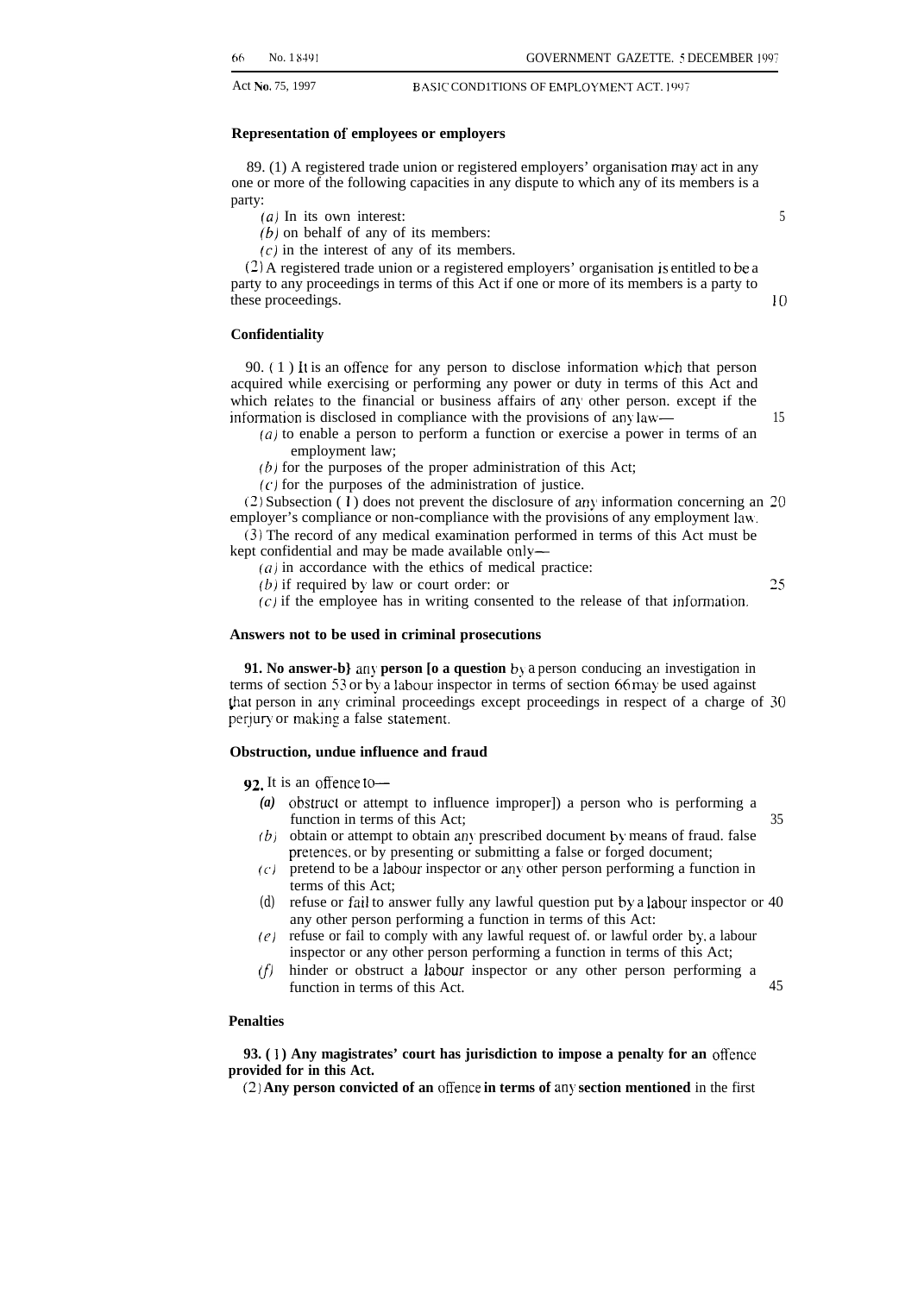column of the table below may be sentenced to a fine or imprisonment for a period not longer than the period mentioned in the second column of that table opposite the number of that section.

### **OFFENCES AND PENALTIES**

| Section under which convicted | <b>Maximum term of imprisonment</b> | 5  |
|-------------------------------|-------------------------------------|----|
| Section 43                    | 3 years                             |    |
| I Section 44                  | 3 vears                             |    |
| Section 46                    | 3 years                             |    |
| Section 48                    | 3 years                             | 10 |
| Section 90(1) and $(3)$       | i vear                              |    |
| Swim $92$                     | 1 year                              |    |

### **This Act binds the State**

*94.* This Act binds the State except in so far as criminal liability is concerned.

### **Transitional arrangements and amendment and repeal of laws** 15

95. (1) The provisions of Schedule Three apply to the transition from other laws to this Act.

(2) The Minister may for the purposes of regulating the transition from any law to this Act add to or change Schedule Three.

(3) Any addition or change to Schedule Three must be tabled in the National 20 Assembly and takes effect—

*(a)* if the National Assembly does not pass a resolution that the addition or change is not binding within 14 days of the date of the tabling; and

*(b)* on publication in the *Gazette.*

*(4)* Section 186 of the Labour Relations Act, 1995. is hereby amended by the deletion 25 of subparagraph (ii) of paragraph  $(c)$ .

(5) The laws mentioned in the first two cohmms of Schedule Four are hereby repealed to the extent indicated opposite that law in the third column of that Schedule.

(6) The repeal of any law by subsection (5) does not affect any transitional arrangement provided for in Schedule Three. *30*

### **Short title and commencement**

96. This is the Basic Conditions of Employment Act, 1997. and comes into effect on a date to be fixed by the President by proclamation in the Gazette.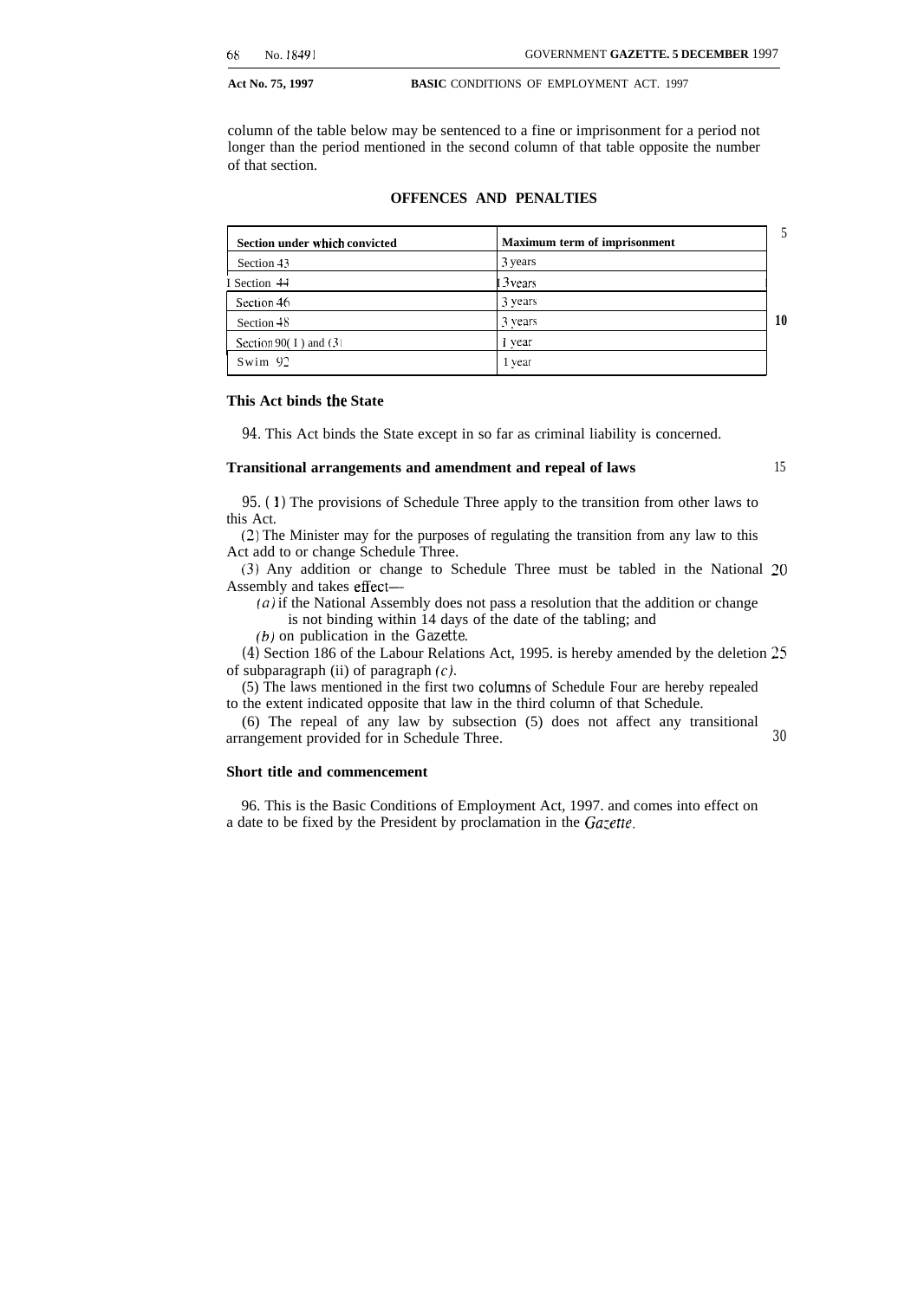### **SCHEDULE ONE**

### **PROCEDURES FOR PROGRESSIVE REDUCTION OF MAXIMUM WORKING HOURS**

### **Goal**

**1.** This Schedule records the procedures to be adopted to reduce the working hours of employees to the goal of a 40 hour working week and an eight hour working day—

(a) through collective bargaining and the publication of sectoral determinations;  $(b)$  having due regard to the impact of a reduction of working hours on existing employment and opportunities for employment creation. economic efficiency and the health. safety and welfare of employees.

### **Collective bargaining**

2. When during negotiations on terms and conditions of employment, a party to the negotiations introduces the reduction of maximum working hours as a subject for negotiation. the parties must negotiate on that issue.

### **Role of Employment Conditions Commission**

*3.* The Commission may investigate the possibility} of reducing working hours in a particular sector and area and make recommendations to the Minister thereon.

### **investigation by Department of Labour**

*4. ( 1 )* The Department of Labour must. after consultation with the Commission. conduct an investigation as to how the reduction of weekly working hours to a level of 40 hours per week may be achieved.

(2) The investigation must be completed and the report submitted to the Minister not later than 18 months after the Act has come into operation.

### **Reports**

- 5. ( I ) The Department of Labour must, after consultation with the Commission— (a) monitor and review progress made in reducing working hours:
	- *(b)* prepare and publish a report for the Minister on the progress made in the reduction of working hours.
- (2) The Department must publish reports every two years.
- (3) The reports must be tabled at Nedlac and in Parliament by the Minister.

(4) The Minister may prescribe the returns to be submitted by employers. trade unions and councils on any matter concerning this Schedule.

### **SCHEDULE TWO**

### **MAXIMUM PERMISSIBLE FINES THAT MAY BE IMPOSED FOR FAILURE TO COMPLY WITH THIS ACT**

1. This Schedule sets out the maximum fine that may be imposed in terms of Chapter Ten for a failure to comply with a provision of this Act.

2, The maximum fine that may be imposed—

- (d) for a failure to comply with a provision of this Act not involving a failure to pay an amount due to an employee in terms of any basic condition of employment. is the fine determined in terms of Table One or Table Two;
- (b) involving a failure to pay an amount due to an employee. is the greater of the amount determined in terms of Table One or Table Two.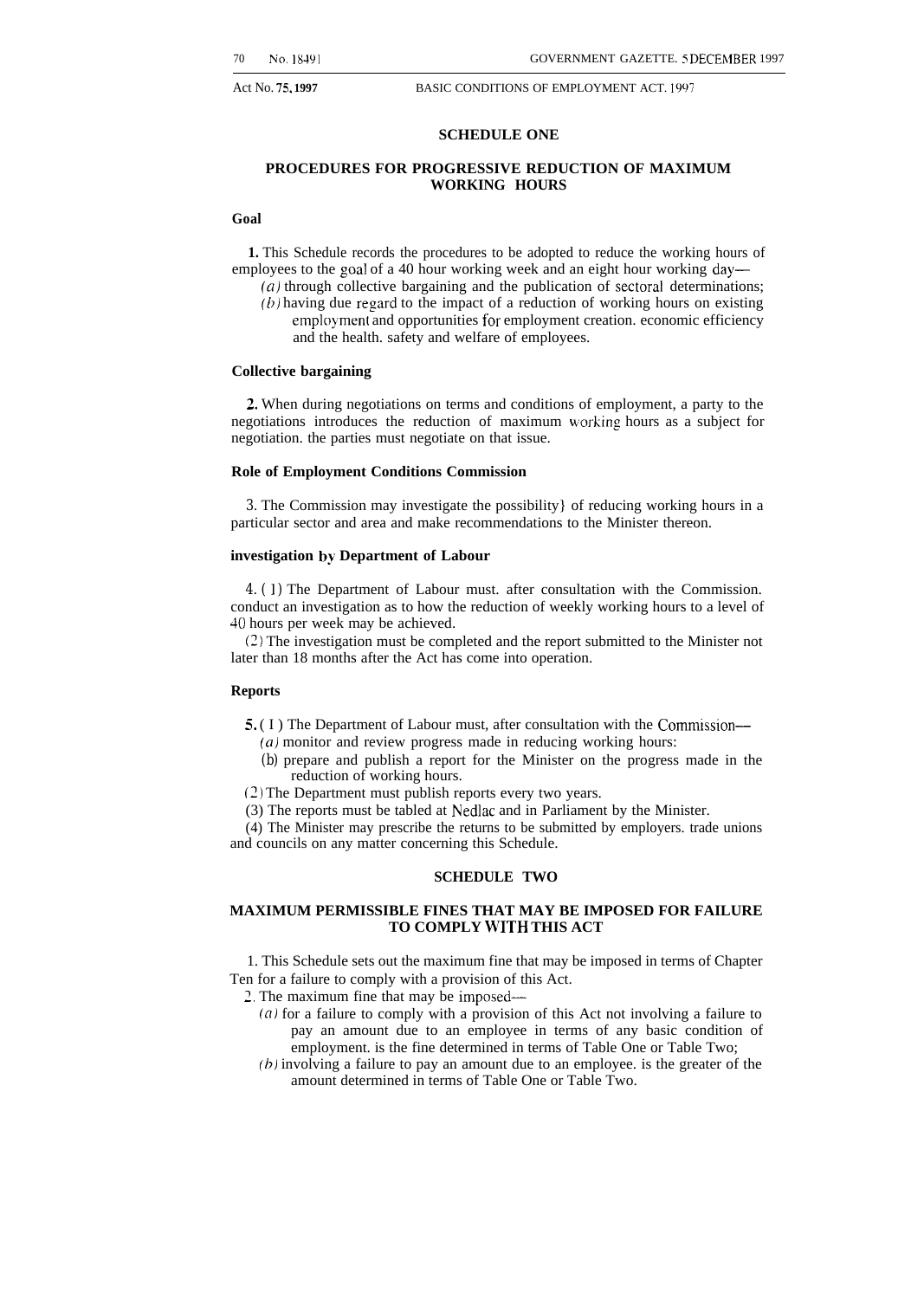### **TABLE ONE: MAXIMUM PERMISSIBLE FINE NOT INVOLVING AN UNDERPAYMENT**

| No previous failure to comply                                                                                                                           | R 100 per employee in respect of whom the failure<br>to comply occurs |  |
|---------------------------------------------------------------------------------------------------------------------------------------------------------|-----------------------------------------------------------------------|--|
| A previous failure to comply in respect of the same                                                                                                     | R200 per employee in respect of whom the failure                      |  |
| provisicm                                                                                                                                               | to comply occurs                                                      |  |
| A previous failure to comply within the previous<br>12 months or two previous failures to comply in<br>respect of the same provision within three years | R300 per employee in respect of whom the failure<br>to comply occurs  |  |
| Three previous failures to comply in respect of the                                                                                                     | R400 per employee in respect of whom the failure                      |  |
| same provision within three vears                                                                                                                       | to comply occurs                                                      |  |
| Four previous failures to comply in respect of the                                                                                                      | R500 per employee in respect of whom the failure                      |  |
| same provision within three years                                                                                                                       | to comply occurs                                                      |  |

### **TABLE TWO: MAXIMUM PERMISSIBLE FINE INVOLUTING AN UNDERPAYMENT**

| No previous failure to comply                                                                                                                                                | $25\%$ of The amount due, including any interest<br>owing on the amount at the date of the order |  |
|------------------------------------------------------------------------------------------------------------------------------------------------------------------------------|--------------------------------------------------------------------------------------------------|--|
| A previous failure to comply in respect of the same                                                                                                                          | $150\%$ of the amount due, including any interest                                                |  |
| provision within three years                                                                                                                                                 | owing on the amount at the date of the order                                                     |  |
| .4 previous failure to comply in respect of the same<br>provision within a vear, 01 two previous failures to<br>comply intespect of the same provision within<br>three years | 75% of the amount due, including anymerest<br>owing on the amount at the date of the order       |  |
| Three previous failures to comply in respect of the                                                                                                                          | $1.00\%$ of the amount due, including anymerest                                                  |  |
| same provision within three vears                                                                                                                                            | owing on the amount at the date of the order                                                     |  |
| Four or more previous failures to comply m re-                                                                                                                               | $200\%$ of the amount due, including any interest                                                |  |
| spectof the same provision within three vears                                                                                                                                | owing on the amount at the date of the order                                                     |  |

### **SCHEDULE THREE**

### **TRANSITIONAL PROVISIONS**

### **Definitions**

**1.** For the purposes of this Schedule—

"Basic Conditions of Employment Act, 1983" means the Basic Conditions of Employment Act. 1983 (Act No. 3 of 1983):

"domestic worker" means an employee defined as a '"domestic servant" in section 1(1 ) of the Basic Conditions of Employment Act. 1983;

"farm worker" means an employee who is employed mainly in or in connection with farming activities. and includes an employee uho wholly or mainly performs domestic work in home premises on a farm;

"mineworker" means an employee employed at a mine whose hours of work are prescribed in terms of any regulation that is in force in terms of item 4 of Schedule *4* to the Mine Health and Safety Act, 1996 (Act No. 29 of 1996):

"security guard" means an employee defined as a "guard" or a "security guard" in terms of the Basic Conditions of Employment Act. 1983;

"Wage Act. 1957" means the Wage Act, 1957 (Act No. 5 of 1957);

"wage determination" means a wage determination made in terms of section 14 of the Wage Act, *1957.*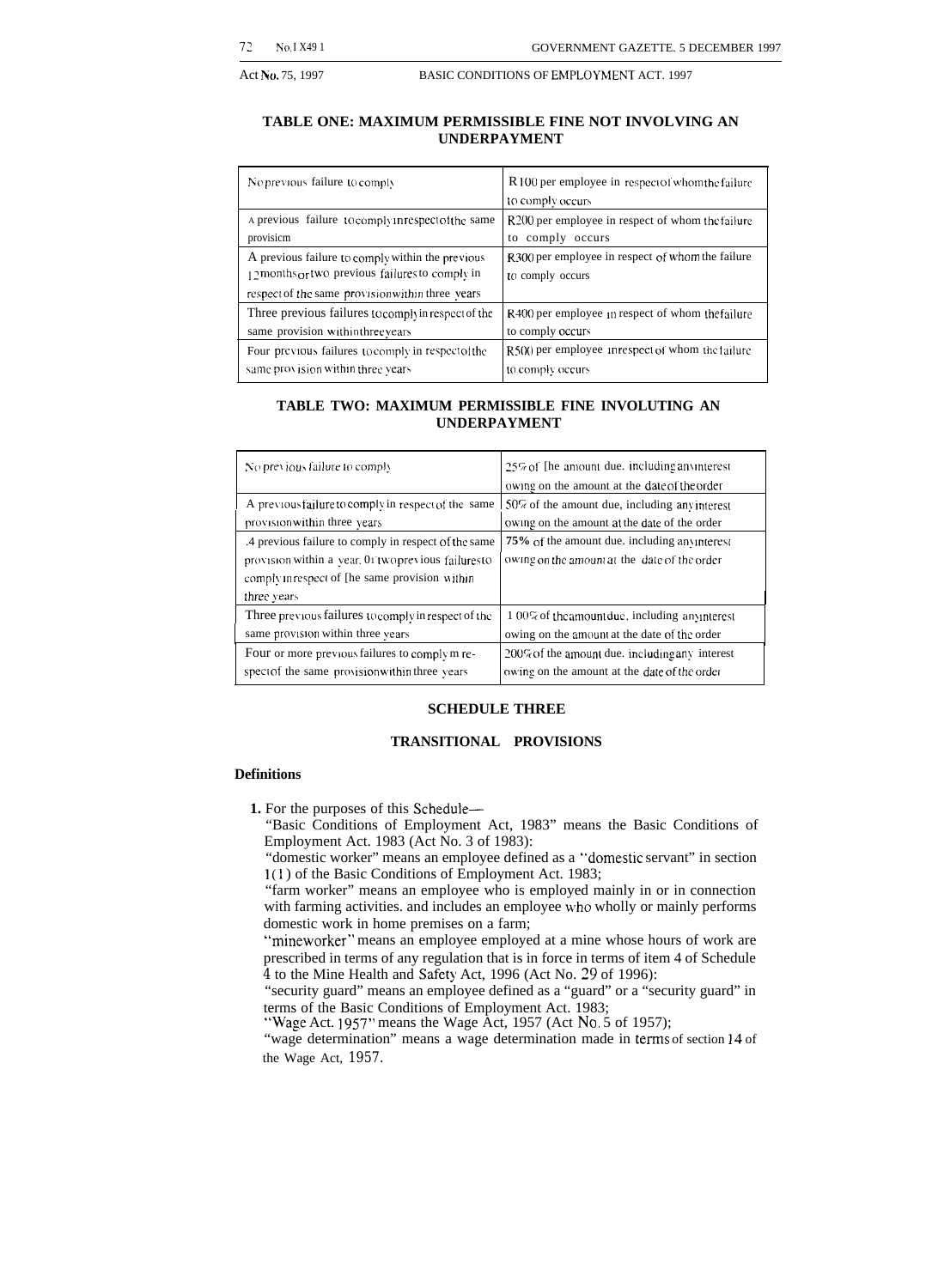المالك الأنباري المناطق الأنباري الأنباري المناطق

. . . . . . . . . . . . ".,-, . ,., . . ,. ., ,,

Act No. 75, 1997 **BASIC CONDITIONS OF EMPLOYMENT ACT.** 1997

### **Application to public service**

2. This Act, except section41. does not apply to the public service for 18 months after the commencement of this Act, unless a bargaining council concludes a collective agreement that a provision of this Act will apply from an earlier date.

### **Application to farm workers**

3. (1) Sections 6A. 10(2A) and 14(4A) of the Basic Conditions of Employment Act, 1983, continue to apply to the employment of a farm worker until such time as the matters regulated by those provisions are regulated by a sectoral determination applicable to the farm worker.

 $(2)$  Until regulated by a sectoral determination, section 17[3) applies to farm workers who work after 20:00 and before 04:00 at least five times per month or 50 times per year.

### **Payment in kind of domestic workers and farm workers**

4. (1) The definition of "wage" in section 1 ( 1 ) of the Basic Conditions of Employment Act, 1983. and the definition of "payment in kind" in the regulations published under that Act continue to apply to the employment of domestic workers and farm workers, until regulated by a sectoral determination.

(2) The Minister may, by notice in the *Ga:effe.* amend any cash amount prescribed in the definition of "paymenl in kind" in accordance with section 37 of the Basic Conditions of Employment Act. 1983. as if that section had not been repealed.

### **Ordinary hours of work**

5. An employer may require or permit an employee who is employed as a farm worker, mineworker or security guard to work ordinary hours of work in excess of those prescribed by section  $9(1)$  and  $(2)$  for the period specified in column two of Table One: Provided that—

- *(a)* any condition in column two of Table One is complied with;
- *(b)* the employee's hours of work do not exceed any limit on hours of work in any law or any wage-regulating measure applicable to that category of employee immediately before this Act came into effect;
- (c) the employee and his or her employer do not conclude an agreement in terms of sections 11 and 12.

| Farm workers    | For a period of 12 months after the commencement<br>date of this Act, provided [hat the employee's<br>ordinary hours of work do not exceed 48 hours per<br>week.                                                                                                                                                                       |
|-----------------|----------------------------------------------------------------------------------------------------------------------------------------------------------------------------------------------------------------------------------------------------------------------------------------------------------------------------------------|
| Mineworkers     | For a period of 12 months after the commencement<br>date of this Act. provided that the employee's total<br>hours of work do not exceed any limit on hours or<br>work prescribed in any applicable regulation that is<br>in force in terms of item 4 of Schedule 4 to the<br>Mine Health and Safety Act, 1996 (Act No. 29 of<br>1996). |
| Security guards | For a period of 12 months after the commencement<br>date of this Act, provided that the employee's ordi-<br>nary hours of work do not exceed 55 hours per<br>week: and thereafter for a further period of 12<br>months provided that the employee's ordinary<br>hours off work die mett exceeed 500 hours per week.                    |

### TABLE ONE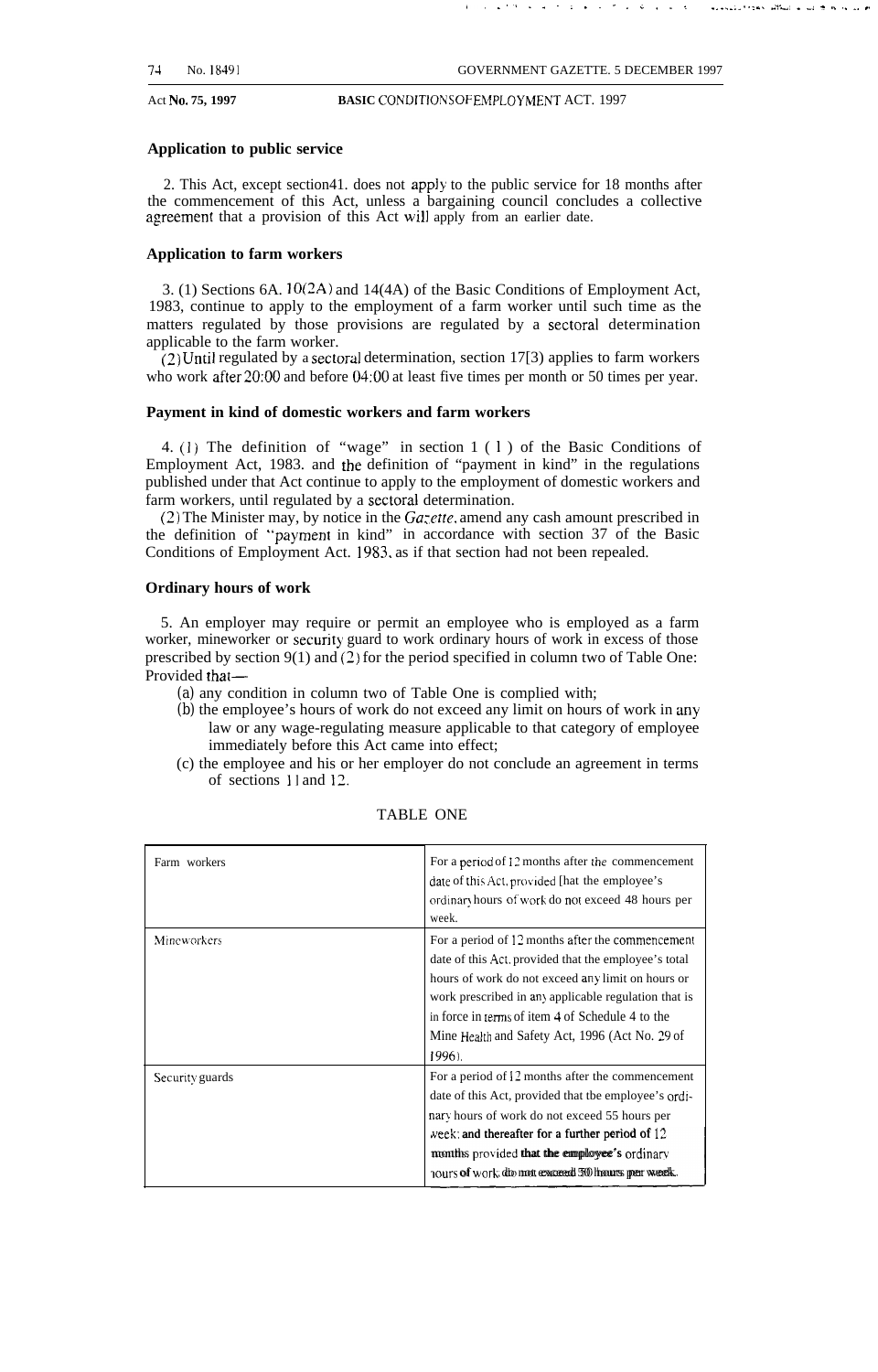### **Leave pay**

6. (1) The entitlement in terms of section  $20(2)$  of an employee employed continuously before and after the commencement of this Act takes effect on the date on which. but for the enactment of this Act. the employee would next have commenced a leave cycle in terms of section 12 of the Basic Conditions of Employment Act, 1983, or any wage determination.

(2) Any accrued leave to which an employee was entitled interms of section 12 of the Basic Conditions of Employment Act, 1983, or a wage determination, but which has not been granted by the date on which section 20(2) takes effect with respect to that employee, must be added to the paid leave earned by that employee in terms of this Act.

(3) Section 22(3) does not apply to any leave earned by the employee in respect of any period prior to the date on which this Act takes effect.

### **Pay for sick leave**

*7. (* 1 ) Table Two applies in respect of any employee, as defined in the Basic Conditions of Employment Act. 1983. in employment at the commencement of this Act.

(2) An employee listed in column one who was in continuous employment before the commencement of this Act for the period set out in column two becomes entitled to the rights under section 22(2) on the date listed in column three and section 22(3) on the date listed in column four.

### **TABLE TWO**

### **TRANSITIONAL ARRANGEMENTS IN RELATION TO SICK LEAVE**

| <b>Employees as defined</b><br>in the Basic Conditions<br>of Employment Act,<br>1983 | Period of continuous<br>employment before<br>commencement date of<br>this Act | Date of entitlement to<br>six weeks' paid sick<br>leave over 36-months<br>sick <i>leave</i> cycle in<br>terms of section $22(2)$    | Date of entitlement to<br>one day's paid sick<br>leave every 26 days<br>worked during the first<br>six consecutive months<br>of employment in<br>terms of section $22(3)$ |
|--------------------------------------------------------------------------------------|-------------------------------------------------------------------------------|-------------------------------------------------------------------------------------------------------------------------------------|---------------------------------------------------------------------------------------------------------------------------------------------------------------------------|
| Employees and regular<br>day workers                                                 | Less than $s_1x$ months                                                       | Six months after com-<br>mencement date of em-<br>ployment                                                                          | Date on which em-<br>plovee began employ<br>ment                                                                                                                          |
| Casual employees                                                                     | Less than six months                                                          | Six months after com-<br>mencement date of em-<br>plovment                                                                          | Commencement date of<br>this Act                                                                                                                                          |
| Regular day workers<br>and casual employees                                          | More than six months                                                          | Commencement date of<br>this Act                                                                                                    | Not applicable                                                                                                                                                            |
| Employees (other than<br>casual workers and<br>regular day workers                   | Between six and 12<br>months                                                  | Commencement date of<br>this Act                                                                                                    | Not applicable                                                                                                                                                            |
| Employees                                                                            | More [ban 12 months]                                                          | At conclusion of current<br>sick leave cycle in terms<br>of section $13(1)$ of the<br>Basic Conditions of Em-<br>ployment Act, 1983 | Not applicable                                                                                                                                                            |

(3) Any period of paid sick leave granted to an employee in accordance with Table Two. may be deducted from the employee's entitlement in terms of either section  $22(2)$ or section 22 $(3)$ , if—

- $(a)$  it was taken before the commencement of this Act: or
- (b) it was taken during the period that the relevant section was in effect with respect to that employee.